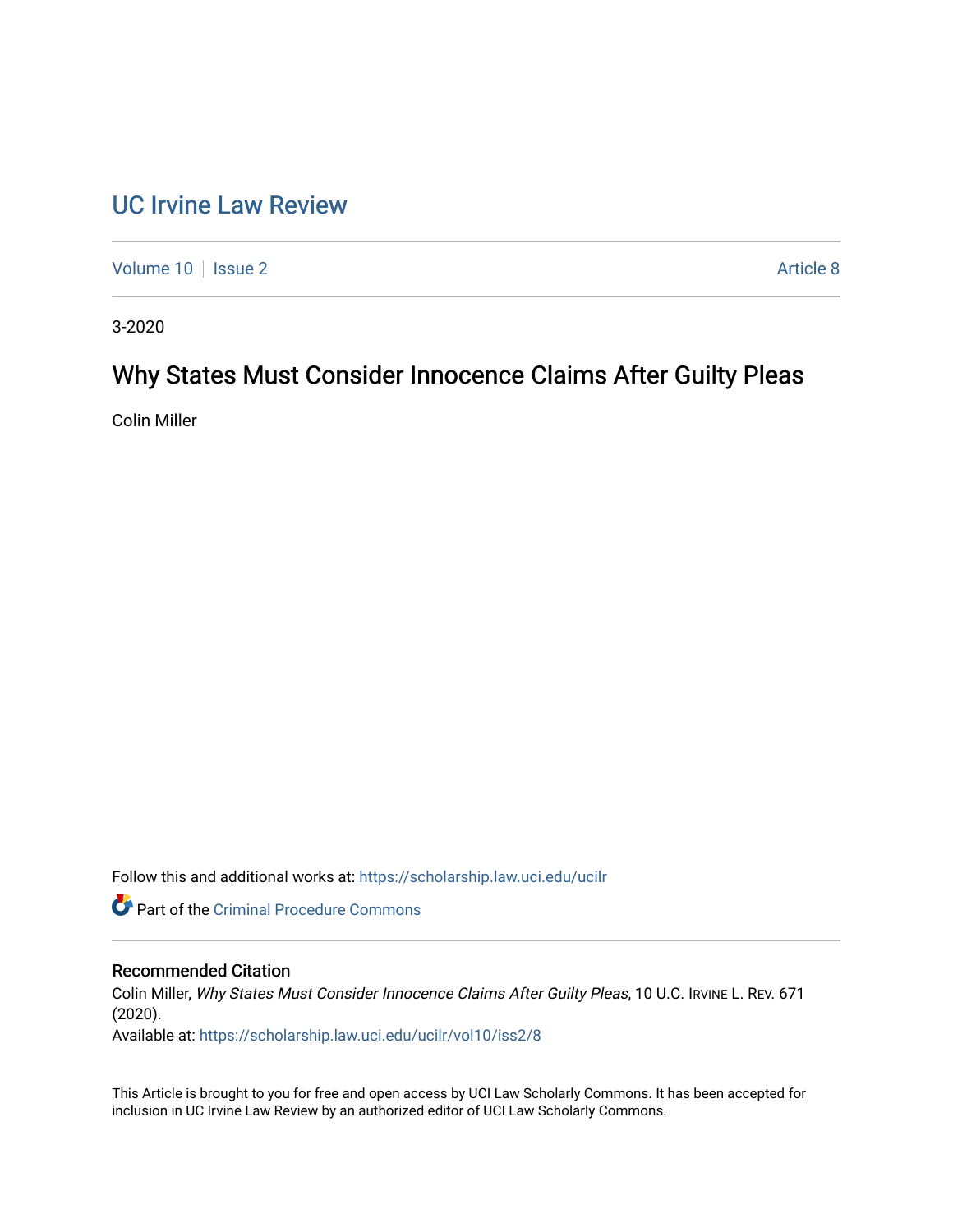# Why States Must Consider Innocence Claims After Guilty Pleas

# Colin Miller\*

| I.  |                | The History and Structure of Post-conviction DNA and Non-DNA               |  |  |  |
|-----|----------------|----------------------------------------------------------------------------|--|--|--|
|     |                |                                                                            |  |  |  |
|     | $A_{\cdot}$    |                                                                            |  |  |  |
|     | B.             |                                                                            |  |  |  |
|     |                | $1_{-}$                                                                    |  |  |  |
|     |                | 2.                                                                         |  |  |  |
|     |                | 3.                                                                         |  |  |  |
|     |                | Statutes Explicitly Addressing Pleading Defendants 678<br>$\overline{a}$ . |  |  |  |
|     |                | Statutes Requiring that Identity was in Issue  679<br>b.                   |  |  |  |
|     |                | $C_{\cdot}$                                                                |  |  |  |
|     |                | Statutes with No Reference to Trial or Identity 686<br>d.                  |  |  |  |
|     | C.             |                                                                            |  |  |  |
|     |                | 1.                                                                         |  |  |  |
|     |                | Statutory Requirements and Pleading Defendants 689<br>2.                   |  |  |  |
| II. |                | Constitutional Challenges to Post-conviction DNA and Non-DNA               |  |  |  |
|     |                |                                                                            |  |  |  |
|     | $A_{\cdot}$    |                                                                            |  |  |  |
|     | $\mathbf{B}$ . | Substantive and Procedural Due Process Challenges  693                     |  |  |  |
|     |                | $1_{-}$                                                                    |  |  |  |
|     |                | 2.                                                                         |  |  |  |
|     |                | 3.                                                                         |  |  |  |
|     | C.             |                                                                            |  |  |  |
|     |                | $1_{-}$                                                                    |  |  |  |
|     |                | 2.                                                                         |  |  |  |
|     |                | 3.                                                                         |  |  |  |
|     | D.             |                                                                            |  |  |  |
|     |                |                                                                            |  |  |  |

<sup>\*</sup> Professor and Associate Dean for Faculty Development, University of South Carolina School of Law; Blog Editor, Evidence Prof Blog: http://lawprofessors.typepad.com/evidenceprof/ [https:// perma.cc/4KAG-HFK7]; Co-Host, Undisclosed Podcast: http://undisclosed-podcast.com/ [https:/ /perma.cc/NA29-VKXN].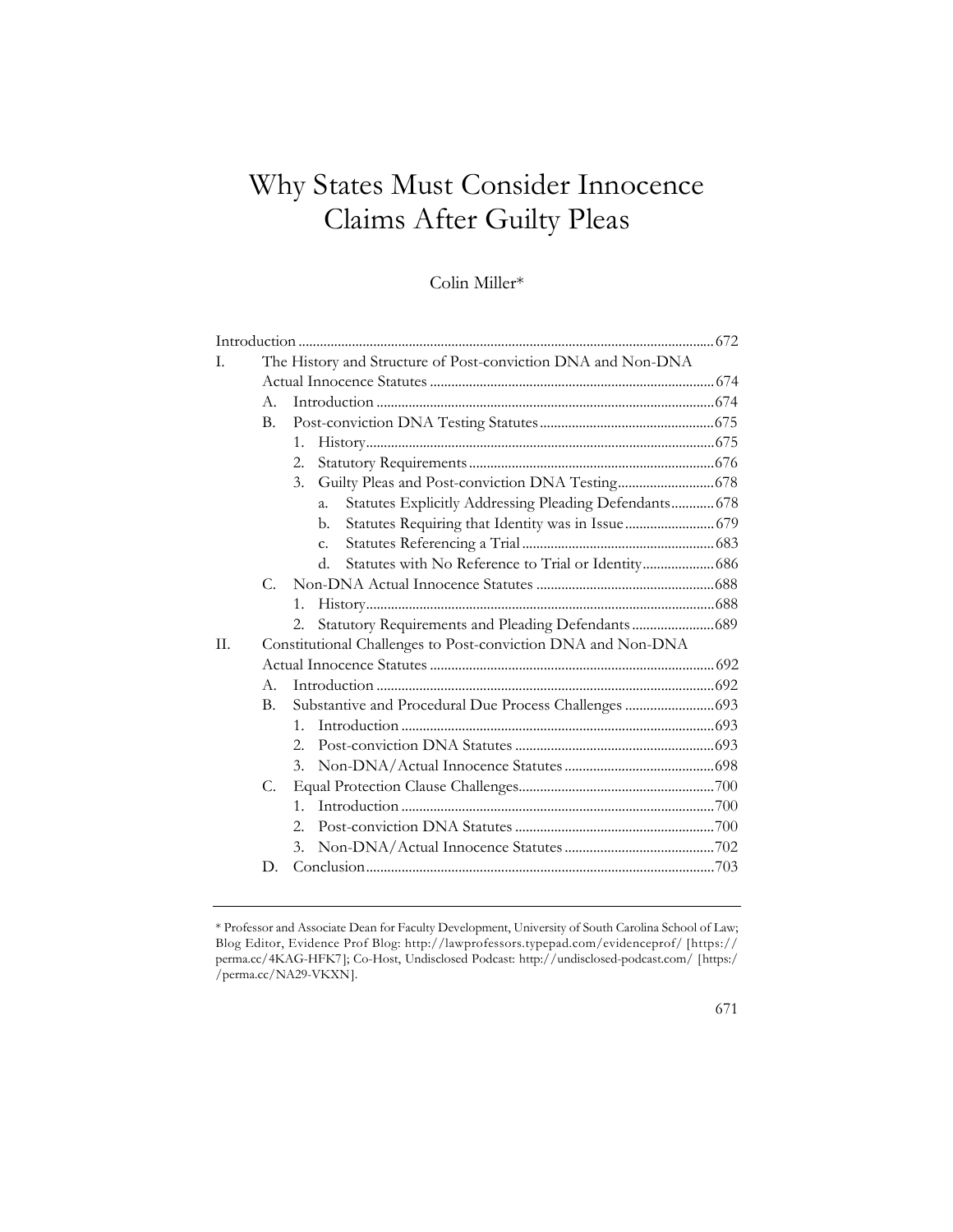| III. |    |                                                                      |  |  |  |
|------|----|----------------------------------------------------------------------|--|--|--|
|      | A. |                                                                      |  |  |  |
|      | В. |                                                                      |  |  |  |
|      | С. | Halbert v. Michigan and Pleading vs. Non-Pleading Defendants707      |  |  |  |
| IV.  |    |                                                                      |  |  |  |
|      | A. |                                                                      |  |  |  |
|      | В. | Establishing a Right to Prove Innocence After Pleading Guilty709     |  |  |  |
|      | C. | Feasibility and Mechanics of a Right to Prove Innocence After        |  |  |  |
|      |    |                                                                      |  |  |  |
|      |    | 1.                                                                   |  |  |  |
|      |    | $\overline{a}$ .                                                     |  |  |  |
|      |    | Mechanics of a Right to Prove Innocence After<br>b.                  |  |  |  |
|      |    |                                                                      |  |  |  |
|      |    | Missouri v. Frye and Expanding Constitutional<br>c.                  |  |  |  |
|      |    |                                                                      |  |  |  |
|      | D. |                                                                      |  |  |  |
|      |    | Possible Reasoned Distinctions in the Actual Innocence<br>1.         |  |  |  |
|      |    |                                                                      |  |  |  |
|      |    | The Justifications for the Reasoned Distinctions in Halbert723<br>2. |  |  |  |
|      |    | Reasoned Distinctions Do Not Make Sense in the Actual<br>3.          |  |  |  |
|      |    |                                                                      |  |  |  |
|      |    | A Limitation and Possible New Dimension of a Right to<br>4.          |  |  |  |
|      |    |                                                                      |  |  |  |
|      |    |                                                                      |  |  |  |
|      |    |                                                                      |  |  |  |

#### **INTRODUCTION**

Natasha Tiger was the licensed practical nurse for a profoundly disabled ten year-old girl who was admitted to the hospital with what appeared to be scald burns.1 Believing that these "burns" were caused by a scalding bath that Tiger had given the girl, a prosecutor charged Tiger with seven separate crimes.2 Based in part on her inability to pay for medical experts, Tiger pleaded guilty to a single lesser included offense pursuant to a plea agreement.3

When the girl's parents later brought a civil action against Tiger, she retained a physician who diagnosed the girl with toxic epidermal necrolysis (TEN), a dermatological condition characterized by blistering of the skin as an adverse reaction to medications.4 This diagnosis was corroborated by a biopsy, and it was bolstered by the fact that the girl was taking antibiotic and anti-seizure medications

<sup>1.</sup> People v. Tiger, 110 N.E.3d 509, 515 (N.Y. 2018).

<sup>2</sup>*. Id.* at 511.

<sup>3</sup>*. Id*. at 512.

<sup>4.</sup> People v. Tiger, 149 A.D.3d 86, 98 (N.Y. App. Div. 2017).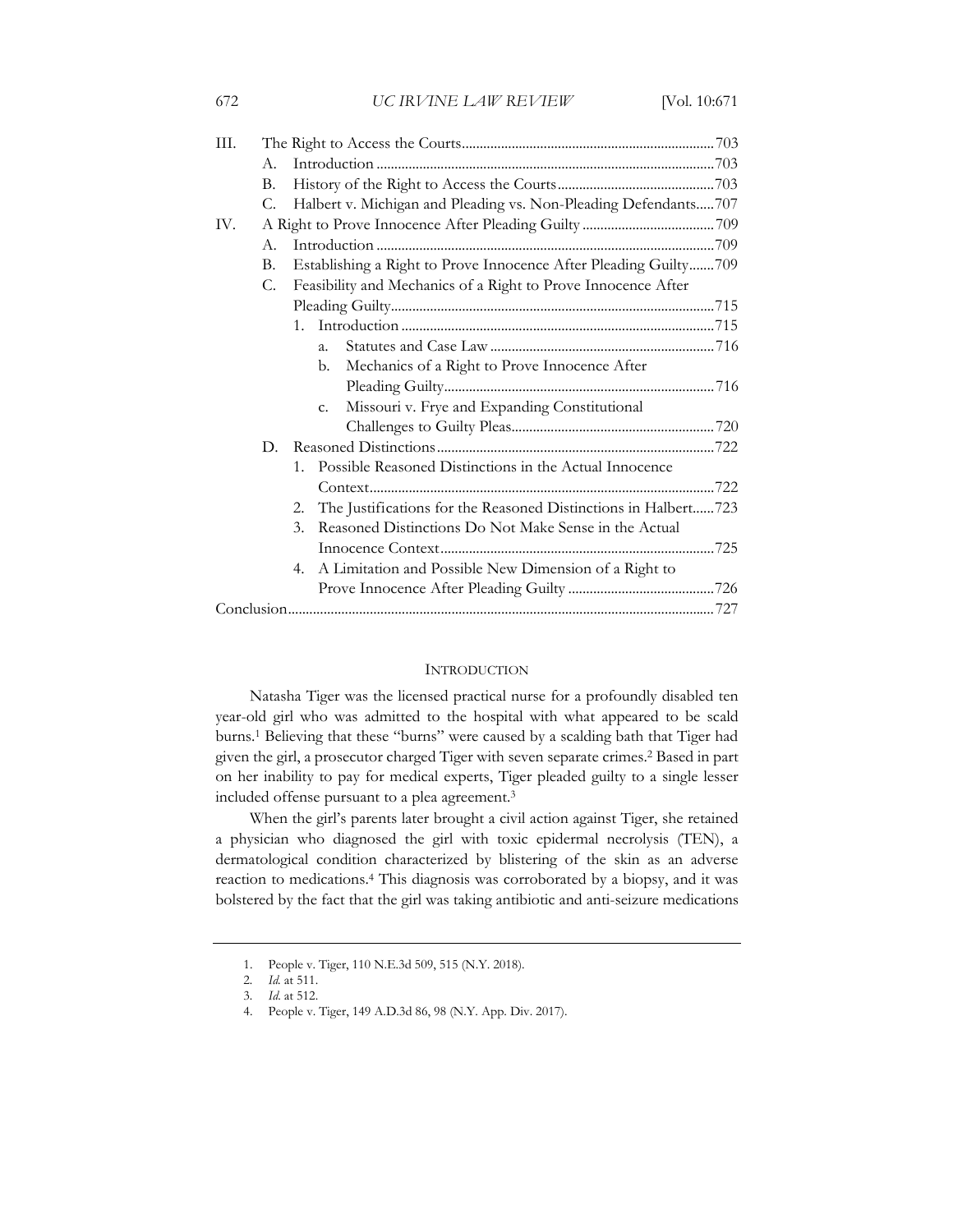at the time of her skin condition.5 The civil jury unanimously found that the care rendered by Tiger was not a substantial factor in causing the girl's injuries.6

Based on the physician's affirmation and other evidence, Tiger moved to vacate her conviction on grounds of actual innocence.7 In ultimately denying Tiger relief on June 14, 2018, the Court of Appeals of New York concluded that freestanding claims of actual innocence based on non-DNA evidence (1) *can* be brought by defendants convicted after trials, but (2) *cannot* be brought by defendants who pleaded guilty.8 Therefore, even if the justices were completely convinced of Tiger's innocence, they were powerless to vacate her conviction.<sup>9</sup>

Courts in other states have found that a similar dichotomy exists for defendants seeking post-conviction DNA testing. For example, in 1996, Elwyn Graham pleaded guilty to capital murder in Arkansas.10 He later filed a petition for writ of habeas corpus, (1) claiming that he was mentally ill and that his plea was coerced; and (2) seeking to have a hair recovered at the crime scene tested to obtain a profile of the mitochondrial DNA contained in it.11 The Supreme Court of Arkansas ultimately denied Graham relief, concluding that Arkansas's post-conviction DNA testing statute only covers defendants convicted after trials and does not protect pleading defendants.12

The first DNA exoneree in this country was a man with a sub-70 IQ who pleaded guilty to avoid the death penalty,13 and 74 out of 166 (44.6%) DNA and non-DNA exonerees in 2016 were individuals who had been convicted after guilty pleas.14 Nonetheless, a number of states have interpreted their post-conviction statutes to prohibit pleading defendants from (1) seeking DNA testing and/or (2) presenting freestanding claims of actual innocence based upon non-DNA evidence. Moreover, many other states could soon read the same pleading defendant prohibitions into their post-conviction laws based upon similar statutory language.15

A handful of courts and commentators have argued that pleading defendants should have a right to prove their innocence based on substantive due process.<sup>16</sup>

<sup>5</sup>*. Id.* at 98–99.

<sup>6</sup>*. Tiger*, 110 N.E.3d at 511–12.

<sup>7</sup>*. Id.* at 512.

<sup>8</sup>*. Id.* at 514.

<sup>9</sup>*. See id.* at 522 (Wilson, J., dissenting) ("Natascha Tiger pleaded guilty but is innocent.").

<sup>10.</sup> Graham v. State, 188 S.W.3d 893, 894 (Ark. 2004).

<sup>11</sup>*. Id.* at 895.

<sup>12</sup>*. Id.* at 895–96.

<sup>13</sup>*. See infra* notes 18–24 and accompanying text.

<sup>14.</sup> NAT'L REGISTRY OF EXONERATIONS, EXONERATIONS IN 2016, at 2 (2017), https://www.law.umich.edu/special/exoneration/Documents/Exonerations\_in\_2016.pdf [https:// perma.cc/4NKJ-MSQG] [hereinafter EXONERATIONS IN 2016].

<sup>15</sup>*. See infra* Section I.B.3.C.

<sup>16</sup>*. See, e.g.*, Daina Borteck, Note, *Pleas for DNA Testing: Why Lawmakers Should Amend State Post-Conviction DNA Testing Statutes to Apply to Prisoners Who Pled Guilty*, 25 CARDOZO L. REV. 1429 (2004); Justin Brooks & Alexander Simpson, *Blood Sugar Sex Magik: A Review of Postconviction DNA Testing Statutes and Legislative Recommendations*, 59 DRAKE L. REV. 799 (2011); Eunyung Theresa Oh, Note, *Innocence After Guilt: Postconviction DNA Relief for Innocents Who Pled*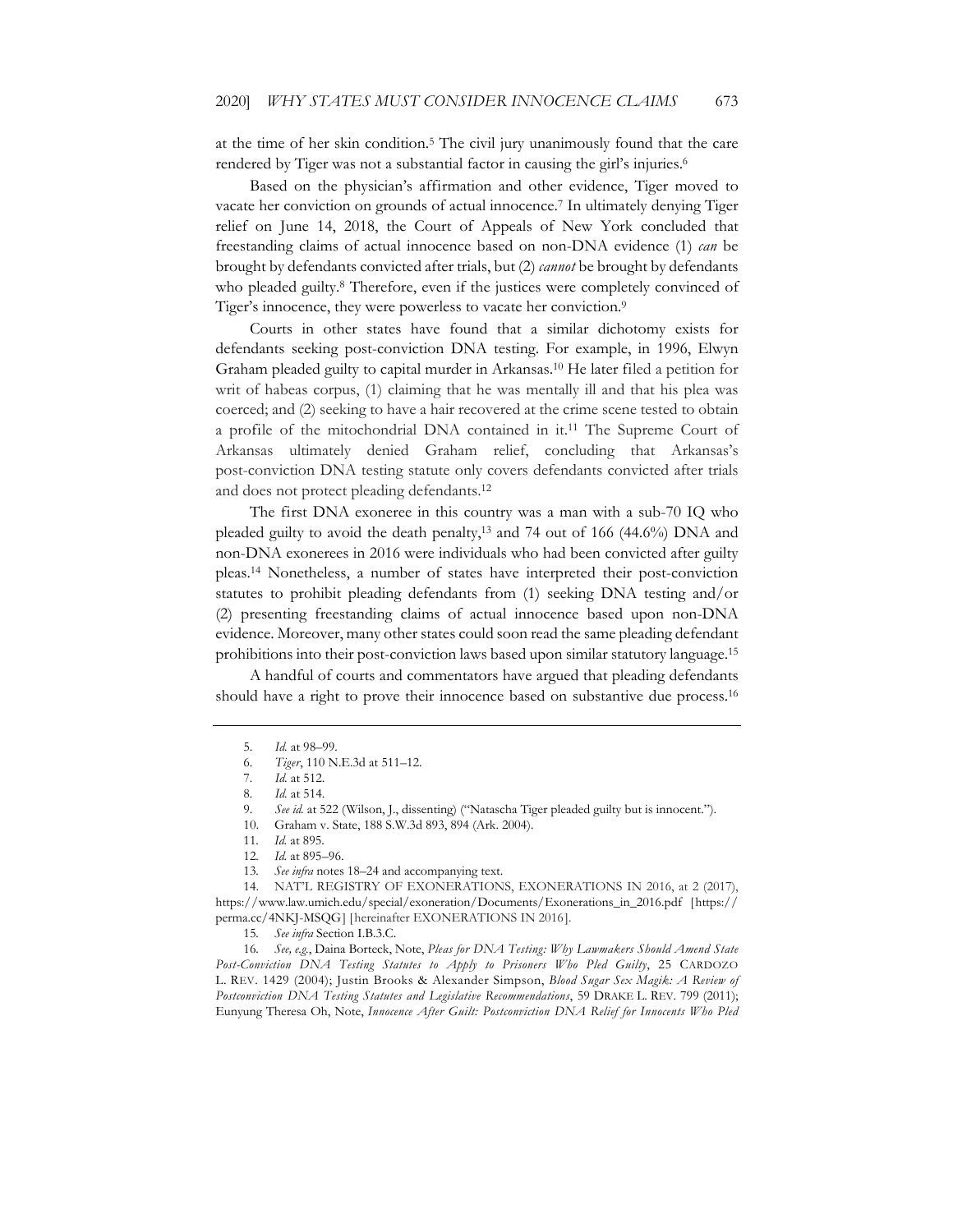But these arguments have largely been foreclosed by the Supreme Court's conclusion in *District Attorney's Office for the Third Judicial District v. Osborne* that there is no substantive due process right to post-conviction DNA testing.17

This Article advances a new theory for a right to prove innocence after pleading guilty. Through a series of cases, the Supreme Court has created a right known as the "right to access the courts" that is based on a combination of procedural due process and equal protection concerns.18 A state violates this right to access the courts by creating a right to appellate review but precluding certain classes of defendants from having the actual or constructive ability to exercise that right.19 Most notably, in *Halbert v. Michigan*, the Supreme Court found that Michigan violated the right to access the courts by providing the right to appellate counsel to defendants found guilty after trials but withholding that right from pleading defendants.20 This Article contends that similar reasoning requires the recognition of a right to access the courts for defendants who plead guilty and later seek to use DNA or non-DNA evidence to prove their actual innocence.

Section I reviews the history and structure of post-conviction DNA and non-DNA actual innocence statutes, paying particular attention to statutes with pleading defendant prohibitions. Section II discusses the Due Process and Equal Protection Clause challenges brought by defendants unable to satisfy the statutory requirements of these statutes and why neither Constitutional protection, by itself, is likely to help most pleading defendants. Section III analyzes the history and application of the right to access the courts, including the Supreme Court's *Halbert*  opinion. Section IV argues that the right to access the courts can and should be used to recognize a right to prove innocence after pleading guilty and details the mechanics of how this right would work in practice.

## I. THE HISTORY AND STRUCTURE OF POST-CONVICTION DNA AND NON-DNA ACTUAL INNOCENCE STATUTES

#### *A. Introduction*

In recent years, every state has enacted a post-conviction DNA testing statute, and many states have passed laws allowing defendants to bring freestanding claims of actual innocence based upon non-DNA evidence. This Section focuses upon the history and structure of these statutes, with particular focus on laws that distinguish between pleading and non-pleading defendants.

*Guilty*, 55 SYRACUSE L. REV. 161 (2004); Rebecca Stephens, Comment, *Disparities in Postconviction Remedies for Those Who Plead Guilty and Those Convicted at Trial: A Survey of State Statutes and Recommendations for Reform*, 103 J. CRIM. L. & CRIMINOLOGY 309 (2013); *cf.* JH Dingfelder Stone, *Facing the Uncomfortable Truth: The Illogic of Post-Conviction DNA Testing for Individuals Who Pleaded Guilty*, 45 U.S.F. L. REV. 47 (2010).

<sup>17.</sup> District Attorney's Office for the Third Judicial District v. Osborne, 557 U.S. 52, 54 (2009).

<sup>18.</sup> Lewis v. Casey, 518 U.S. 343, 367 (1996).

<sup>19</sup>*. Id.* at 371.

<sup>20.</sup> Halbert v. Michigan, 545 U.S. 605, 622–23 (2005).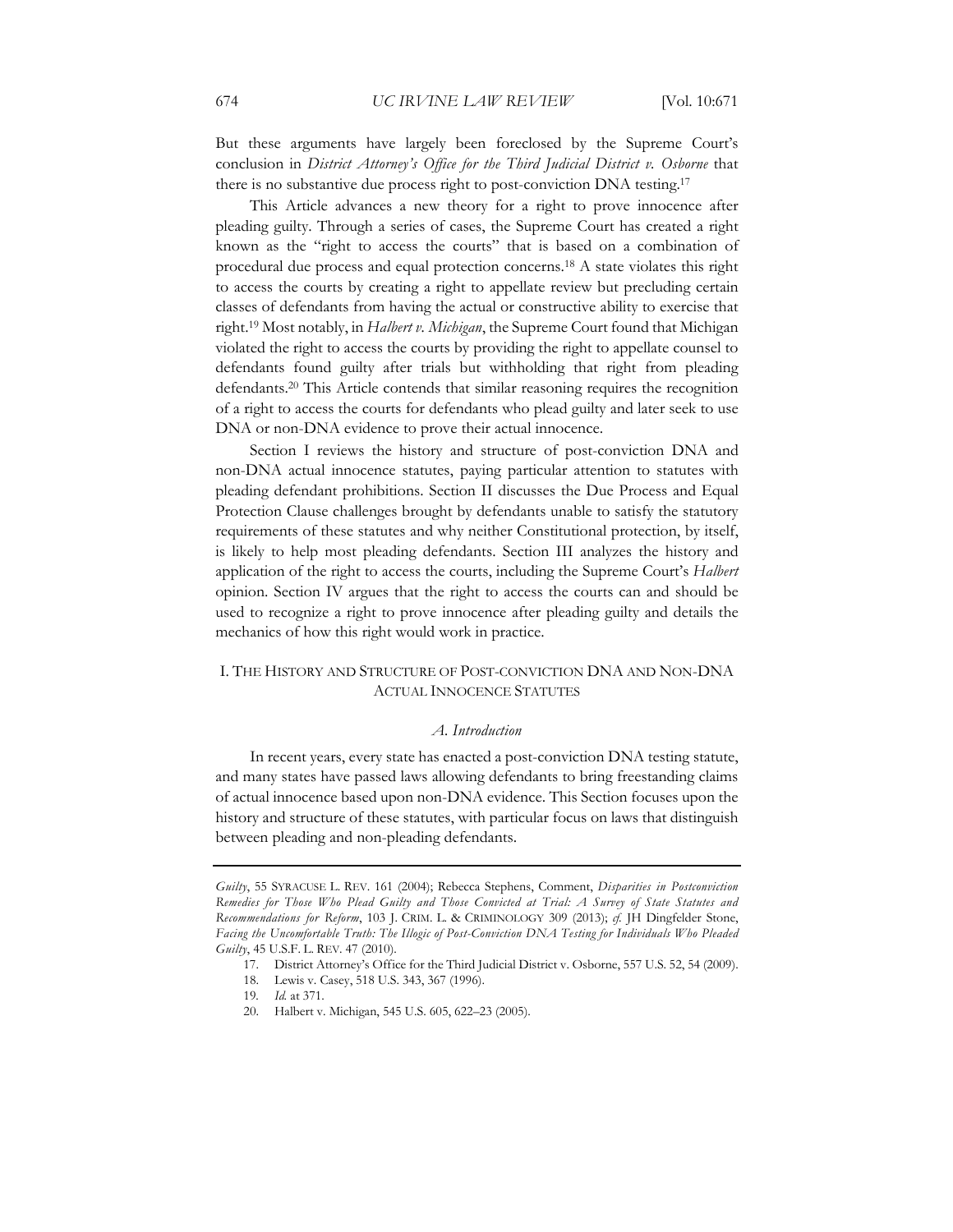#### *B. Post-conviction DNA Testing Statutes*

#### *1. History*

In 1989, David Vasquez was the first person who proved his innocence through post-conviction DNA testing.21 In 1984, Carolyn Jean Hamm had been found raped and hanged in her Arlington, Virginia, home, with her hands bound behind her with a Venetian blind cord.<sup>22</sup> Detectives subsequently interrogated Vasquez about the crime for hours.23 Vasquez, who had a sub-70 IQ, eventually admitted to the crime, but he (1) initially said that he tied Hamm's hands behind her back with ropes, his belt, and a coat hanger before being told that they were bound with a Venetian blind; and (2) initially said that he stabbed Hamm before being told that she was hanged.24 After unsuccessfully claiming that his confession was involuntary, Vasquez pleaded guilty to second-degree murder and burglary to avoid the death penalty.25 Subsequent DNA testing established that Timothy Wilson Spencer was guilty of a series of similar crimes that led to him being dubbed the "Southside Strangler."26 Based on the similar modus operandi of these crimes and the likelihood that Spencer had killed Hamm, Virginia Governor Gerald L. Baliles pardoned Vasquez on January 4, 1989.27

The Vasquez case signaled a sea change in wrongful conviction jurisprudence.28 Previously, post-conviction law had been plagued by inertia, with appellate courts gun-shy about granting relief based upon the unreliability of witness recantations and a reluctance to disturb jury verdicts and guilty pleas.29 DNA testing created the promise of objective, irrefutable evidence of innocence that could disturb even convictions that had calcified over decades.30 Three years after the founding of the Innocence Project,<sup>31</sup> New York created the country's first

25*. Vasquez*, *supra* note 22.

27*. Vasquez*, *supra* note 22.

28. Brandon L. Garrett, *DNA and Due Process*, 78 FORDHAM L. REV. 2919, 2921 (2010).

30. Barry C. Scheck, *Preventing the Execution of the Innocent: Testimony Before the Senate Judiciary Committee*, 29 HOFSTRA L. REV. 1165, 1165 (2001).

<sup>21.</sup> Michael L. Radelet, *The Role of the Innocence Argument in Contemporary Death Penalty Debates*, 41 TEX. TECH. L. REV. 199, 199 n.3 (2008).

<sup>22</sup>*. See* Jonah Horwitz & Rob Warden, *David Vasquez*, NAT'L REGISTRY EXONERATIONS, https://www.law.umich.edu/special/exoneration/Pages/casedetail.aspx?caseid=3705 [https:// perma.cc/76R8-P35J] (last updated Mar. 11, 2014) [hereinafter *Vasquez*].

<sup>23</sup>*. Id*.

<sup>24</sup>*. Id.* "A sub-70 IQ score triggers a rebuttable presumption of intellectual disability." Roberts v. Colvin, No. CV616-098, 2017 WL 475698, at \*3 (S.D. Ga. Jan. 19, 2017).

<sup>26.</sup> Peter Baker, *In Grim Distinction, Va. Killer Is First to Die Based on DNA Testing*, WASH. POST (Apr. 28, 1994), http://www.washingtonpost.com/wp-dyn/content/article/2010/03/ 16/AR2010031602456.html [https://perma.cc/6CSM-YBTU].

<sup>29</sup>*. Id.*

<sup>31</sup>*. About Us*, INNOCENCE PROJECT, http://www.innocenceproject.org/about/ [https:// perma.cc/C3LF-SCP3] (last visited July 30, 2018).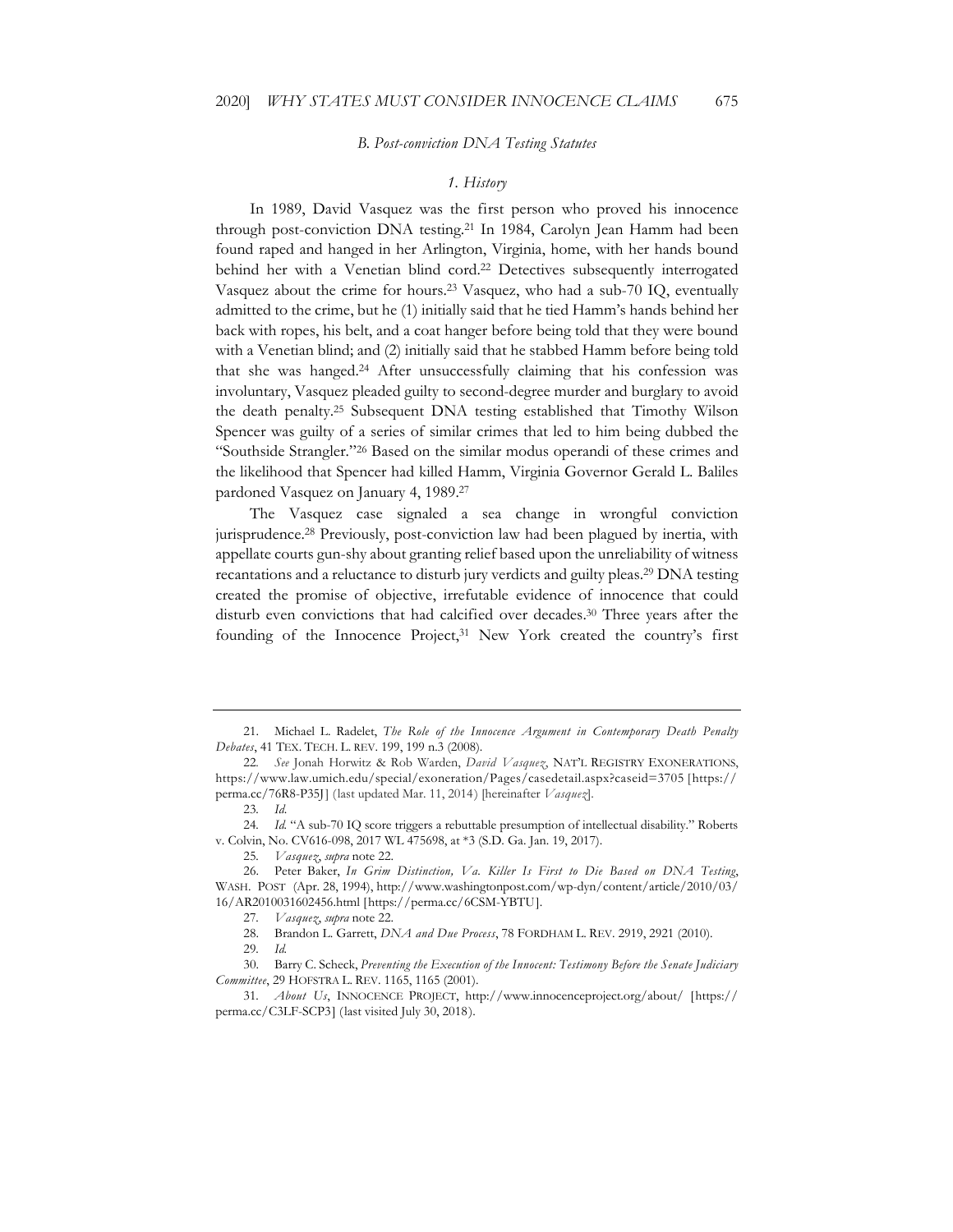post-conviction DNA testing statute in 1994.32 By 2004, thirty-one other states and the federal government had passed similar statutes.<sup>33</sup> Currently, every state has a post-conviction DNA testing statute.34

#### *2. Statutory Requirements*

Generally speaking, these post-conviction DNA testing statutes allow defendants to seek post-conviction DNA testing of evidence that could establish their actual innocence. A representative example is Hawai'i's post-conviction DNA testing statute, which provides that:

[n]otwithstanding any other law or rule of court governing post-conviction relief to the contrary, a person who was convicted of and sentenced for a crime, or acquitted of a crime on the ground of physical or mental disease, disorder, or defect excluding responsibility, may file a motion, at any time, for DNA analysis of any evidence that:

(1) Is in the custody or control of a police department, prosecuting attorney, laboratory, or court;

(2) Is related to the investigation or prosecution that resulted in the judgment of conviction or of acquittal of a crime on the ground of physical or mental disease, disorder, or defect excluding responsibility; and

(3) May contain biological evidence.35

Hawai'i's statute is possibly the most liberal post-conviction DNA testing statute in the country. It contains (1) no statute of limitations; (2) no limitation on the types of convictions that allow for testing; and (3) the lenient requirement that the defendant must merely establish that the evidence to be tested is related to the investigation or prosecution of the case. While many states similarly have no statute of limitations for defendants seeking post-conviction DNA testing,36 other states require defendants to seek testing within a certain number of years after their convictions or the final judgments in their cases.37 For example, Minnesota's statute

<sup>32.</sup> Nicholas Phillips, Note, *Innocence and Incarceration: A Comprehensive Review of Maryland's Postconviction DNA Relief Statute and Suggestions for Improvement*, 42 U. BALT. L.F. 65, 66 (2011).

<sup>33</sup>*. Id.*

<sup>34</sup>*. See* Theodore Tibbitts, Note, *Post-Conviction Access to DNA Testing: Why Massachusetts's 278A Statute Should Be the Model for the Future*, 36 B.C. J.L. & SOC. JUST. 355, 374 n.185 (2016); *Access to Post-Conviction DNA Testing*, INNOCENCE PROJECT, https://www.innocenceproject.org/accesspost-conviction-dna-testing/ [https://perma.cc/8NZ2-TFFN] (last visited July 30, 2018); NAT'L CONFERENCE OF STATE LEGISLATORS, POST CONVICTION DNA TESTING (2013), http://www.ncsl.org/Documents/cj/PostConvictionDNATesting.pdf [https://perma.cc/3DED-Q3E9].

<sup>35.</sup> HAW. REV. STAT. ANN. § 844D-121 (West 2019).

<sup>36</sup>*. See, e.g.*, ALASKA STAT. ANN. § 12.73.010 (West 2019); CAL. PENAL CODE § 1405 (West 2018).

<sup>37</sup>*. See, e.g.*, ALA. CODE § 15-18-200 (2019) (within one year of conviction); DEL. CODE ANN. tit. 11, § 4504 (West 2019) (within three years of final judgment); LA. CODE CRIM. PROC. ANN. art. 930.4, 930.8 (2014) (within two years); ME. REV. STAT. ANN. tit. 15, §§ 2136–2138 (2019) (within two years of conviction).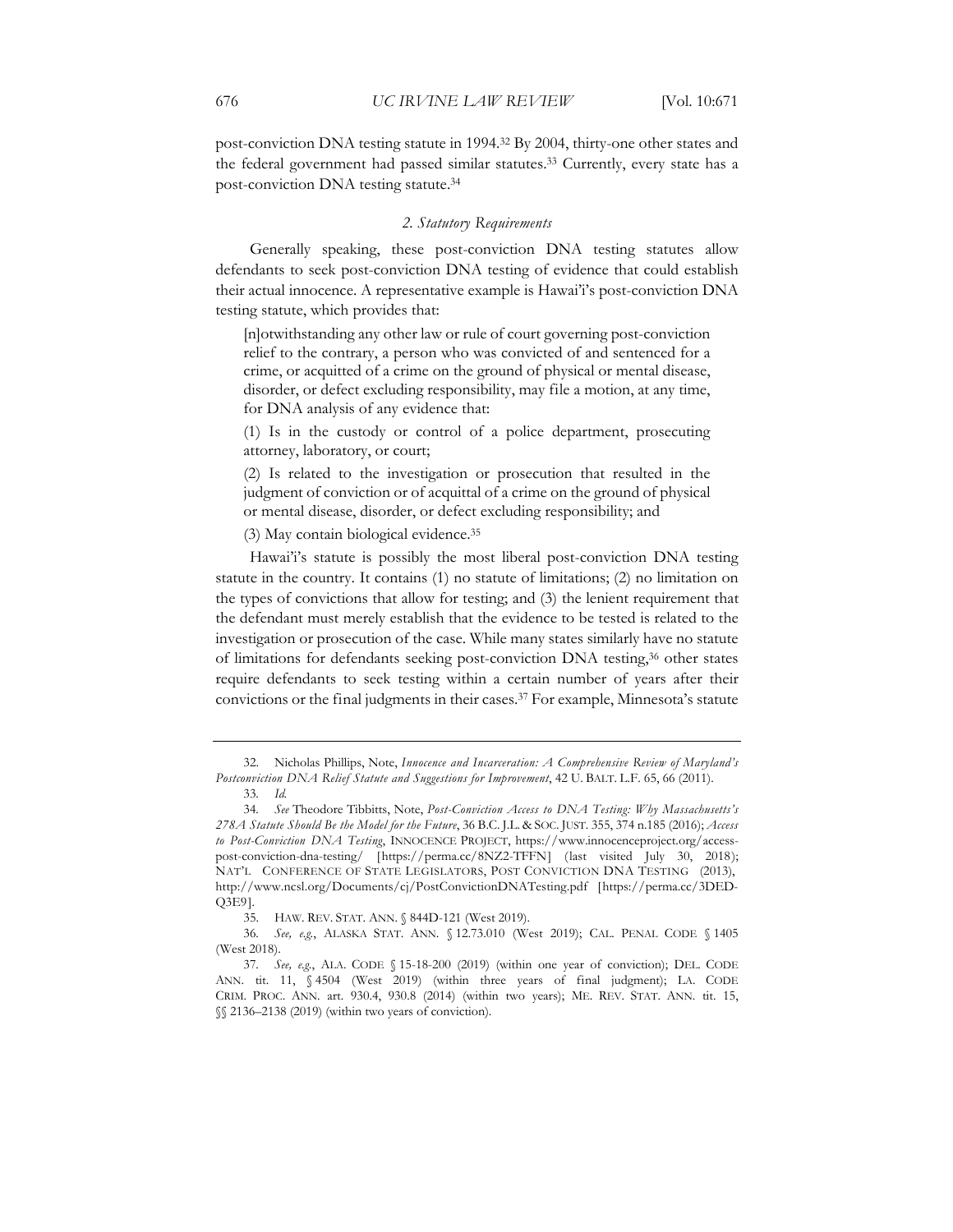only allows for a defendant to seek DNA testing within two years of his conviction or the final judgment on his direct appeal.38

Like Hawai'i, many states allow defendants convicted of any crime to seek post-conviction DNA testing.39 Other states only allow defendants convicted of felony offenses to seek such testing.40 Some states are more restrictive still, permitting DNA testing only for defendants convicted of certain types of felonies.<sup>41</sup> Alabama is the most restrictive in this regard, possibly only allowing testing in capital cases.42

Furthermore, while Hawai'i maintains a more lenient standard for post-conviction DNA testing, most states apply one of three more stringent standards of proof. Some states merely require a prima facie showing that the evidence to be tested is material to the conviction or the issue of guilt.43 Other states require the defendant to demonstrate a reasonable probability that the DNA testing will establish his innocence,<sup>44</sup> and some states even require clear and convincing evidence.45

When post-conviction DNA testing produces a favorable result for a defendant, states differ over the burden of proof required to order a new trial. Texas's statute asks the court to decide whether to grant a new trial based upon post-conviction DNA testing by making "a finding as to whether, had the results been available during the trial of the offense, it is reasonably probable that the person would not have been convicted."46 Meanwhile, Maryland's statute states that a new trial should be granted "on a finding that a substantial possibility exists that

41. ALASKA STAT. § 12.73.010 (West 2019) (felony offenses against the person); IND. CODE ANN. §§ 35-38-7-1 to -19 (West 2019) (certain felonies); KY. REV. STAT. ANN. § 422.285 (West 2019) (certain felonies); MD. CODE ANN., CRIM. PROC. § 8-201 (2018) (certain felonies); OKLA. STAT. ANN. tit. 22, § 1373 (West 2019); OR. REV. STAT. ANN. § 138.690 (West 2019); S.C. CODE ANN. §§ 17-28-10 to -120 (2019); TENN. CODE ANN. §§ 40-30-301 to -313 (West 2019); VT. STAT. ANN. tit. 13 §§ 5561–5577 (West 2019).

42. ALA. CODE § 15-18-200 (2019). *But see infra* notes 376–84 and accompanying text.

43. DEL. CODE ANN. tit. 11,  $\sqrt{4504}$  (West 2019); ME. REV. STAT. ANN. tit. 15,  $\sqrt{2136-2138}$ (2019); MICH. COMP. LAWS ANN. §770.16 (West 2019); MINN. STAT. ANN. §§ 590.01 to .06 (West 2019); N.J. STAT. ANN. § 2A:84A-32a (West 2019); N.D. CENT. CODE ANN. § 29-32.1-15(1) (West 2019).

44. ALASKA STAT. ANN. § 12.73.010 (West 2019); ARIZ. REV. STAT. ANN. § 13-4240 (2019); CAL. PENAL CODE § 1405 (West 2019); CONN. GEN. STAT.ANN. § 54-102kk (West 2019); D.C.CODE ANN. § 22-4133 (West 2019); FLA. STAT. ANN. §§ 925.11, .12 (West 2019).

45. N.H. REV. STAT. ANN. §§ 651-D:1 to D:4 (2019); VA. CODE ANN. § 19.2-327.1 (West 2019).

46. TEX. CODE CRIM. PROC. ANN. art. 64.04 (West 2019).

<sup>38.</sup> MINN. STAT. ANN. §§ 590.01–.06 (West 2019).

<sup>39</sup>*. See, e.g.*, IDAHO CODE ANN. § 19-4901 (West 2019); MISS. CODE ANN. § 99-39-5 (West 2019).

<sup>40.</sup> LA. CODE CRIM. PROC. ANN. art. 930.4, 930.8 (2019); MICH. COMP. LAWS ANN. § 770.16 (West 2019); MONT. CODE ANN. §§ 46-21-110, 53-1-214 (West 2019); NEV. REV. STAT. ANN. § 176.0918 (West 2019); N.M. STAT. ANN. § 31-1A-2 (West 2019); OHIO REV. CODE ANN. §§ 2953.71–.83 (West 2019); S.D. CODIFIED LAWS § 23-5B-1 (2019); UTAH CODE ANN. §§ 78B-9-301 to 304 (West 2019); VA. CODE ANN. § 19.2-327.1 (West 2019); WASH. REV. CODE ANN. § 10.73.170 (West 2019); W. VA. CODE ANN. § 15-2B-14(a) (West 2019); WYO. STAT. ANN. §§ 7-12-302 to -315 (West 2019).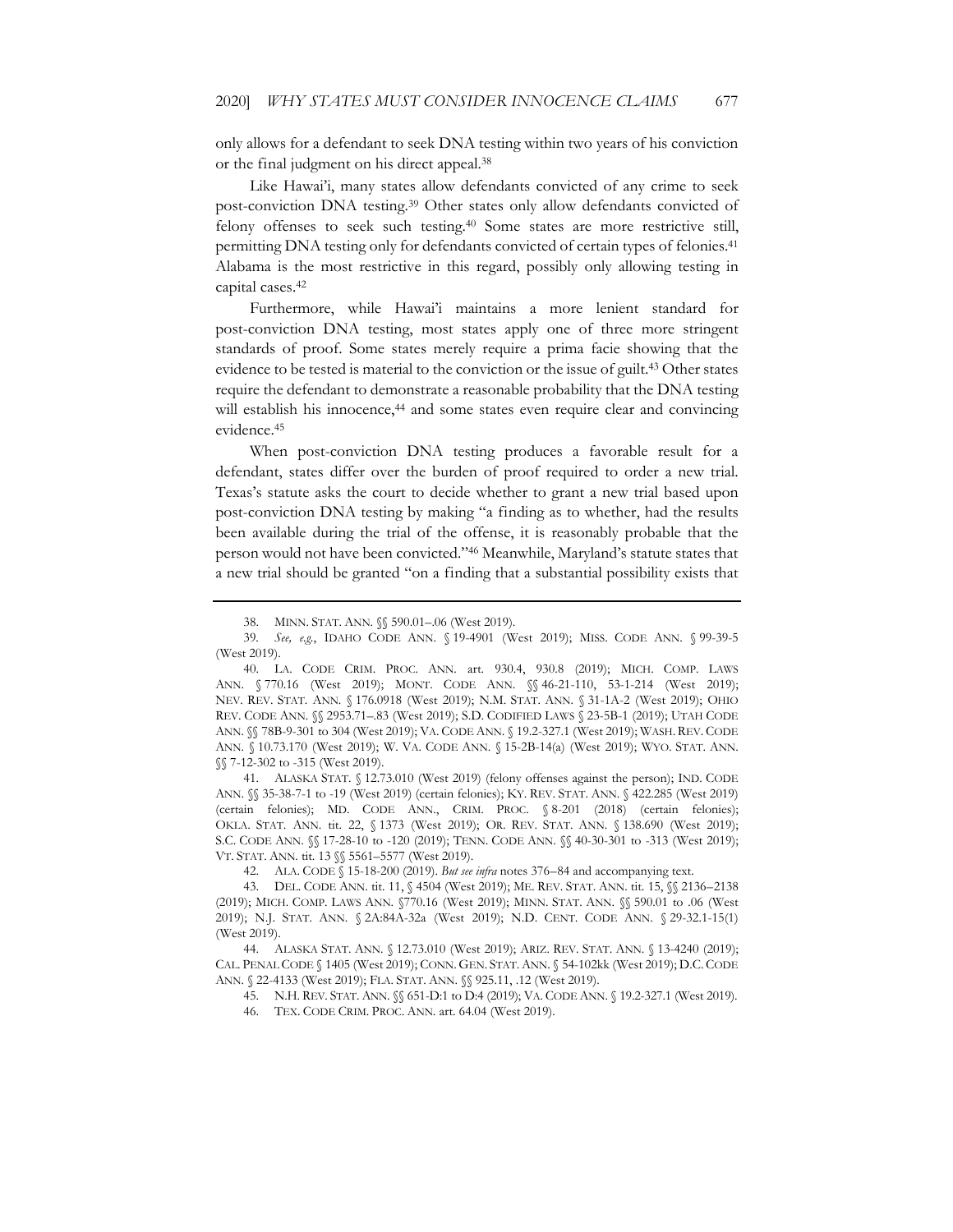the petitioner would not have been convicted if the DNA testing results had been known or introduced at trial."47

#### *3. Guilty Pleas and Post-conviction DNA Testing*

#### *a. Statutes Explicitly Addressing Pleading Defendants*

Several states have post-conviction DNA statutes that explicitly allow for pleading defendants to seek testing. California's statute indicates that a DNA petition will ordinarily be handled by "[t]he judge who conducted the trial, or accepted the convicted person's plea of guilty or *nolo contendere*."48 Under Idaho's statute, "[a] petitioner who pleaded guilty in the underlying case may file a petition" for DNA testing.49 Meanwhile, Mississippi's law allows for post-conviction DNA testing "even if the petitioner pled guilty or nolo contendere, or confessed or admitted to a crime."50

Using this statute, Bobby Ray Dixon and Phillip Bivens were able to seek DNA testing despite pleading guilty to a murder and rape committed in Forrest County, Mississippi, in 1979.51 DNA testing of semen left in the victim's body was a match for another man and excluded Dixon and Bivens. In December of 2010, both men were officially exonerated.52

Ohio is the only state with a post-conviction DNA statute that explicitly precludes all pleading defendants from seeking testing.53 Its statute provides that a defendant is not eligible for post-conviction DNA testing "regarding any offense to which the offender pleaded guilty or no contest."54 In *State v. Harris*, Dwayne Harris was charged with a kidnapping and rape in Cleveland, Ohio; he eventually accepted a plea deal pursuant to which he pleaded guilty to rape in exchange for the kidnapping charge being nolled.<sup>55</sup> The plea was essentially an *Alford* plea,<sup>56</sup> in which a defendant legally pleads guilty but claims he is factually innocent:

<sup>47.</sup> MD. CODE ANN., CRIM. PROC. § 8-201(i)(2)(iii) (West 2019).

<sup>48.</sup> CAL. PENAL CODE § 1405(f) (West 2019); *see also* W. VA. CODE ANN. § 15-2B-14(e) (West 2019) ("The motion shall be heard by the judge who conducted the trial or accepted the convicted person's plea, unless the presiding judge determines that judge is unavailable.").

<sup>49.</sup> IDAHO CODE ANN. § 19-4902(d) (West 2019).

<sup>50.</sup> MISS. CODE ANN. § 99-39-5(2)(ii) (West 2019).

<sup>51</sup>*. See* Innocence Project, *Bobby Ray Dixon*, NAT'L REGISTRY EXOERATIONS, https://www.law.umich.edu/special/exoneration/Pages/casedetail.aspx?caseid=3179 [https:// perma.cc/RA4A-7F72] (last updated Nov. 23, 2016).

<sup>52</sup>*. See id.*

<sup>53.</sup> Parisa Dehghani-Taftia & Paul Bieberaa, *Folklore and Forensics: The Challenges of Arson Investigation and Innocence Claims*, 119 W. VA. L. REV. 549, 596 (2016).

<sup>54.</sup> OHIO REV. CODE ANN. § 2953.72(C)(2) (West 2019).

<sup>55.</sup> State v. Harris, No. 103924, 2016 WL 3570577 (Ohio App. June 30, 2016).

<sup>56.</sup> North Carolina v. Alford, 400 U.S. 25, 38 (1960).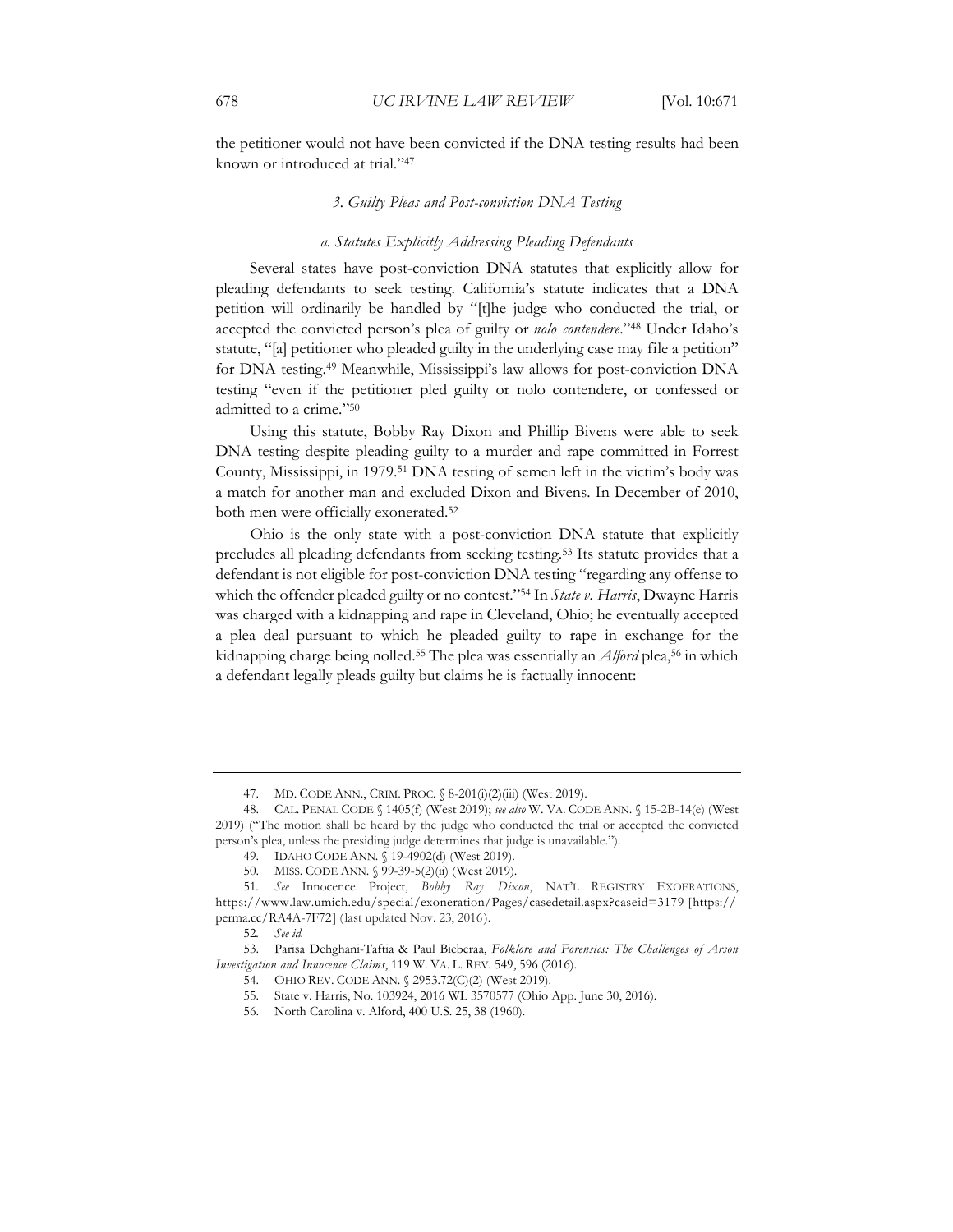The Court: Did you do that?

Harris: I don't admit it, but I'm guilty.

The Court: Did you have sexual conduct with [the victim]?

Harris: No, I did not.57

When Harris subsequently filed an application for post-conviction DNA testing, the trial court denied the motion.58 On appeal, the Court of Appeals of Ohio quickly affirmed this ruling, citing Ohio's post-conviction statute and concluding that "because Harris's application for DNA testing involved a rape offense to which he pled guilty, he was not an eligible offender as defined by the statute."<sup>59</sup>

Meanwhile, Kentucky's post-conviction DNA testing statute generally prohibits pleading defendants from seeking DNA testing. Under Kentucky's statute, the only pleading defendants who can seek such testing are (1) defendants who entered *Alford* pleas; and (2) defendants who were given the death penalty.<sup>60</sup> The Court of Appeals of Kentucky applied this prohibition to prevent Russell Milburn from seeking DNA testing.<sup>61</sup> Pursuant to a plea agreement, Milburn pleaded guilty to rape in the third degree and illegal possession of drug paraphernalia.62 Milburn later sought DNA testing, claiming that he was coerced into entering a plea "because the Commonwealth offered to dismiss a bail jumping charge that would have led to a property bond foreclosure on a family home."63 The Court of Appeals of Kentucky denied Milburn relief, finding that his valid guilty plea to a non-capital offense precluded him from seeking DNA testing.64

#### *b. Statutes Requiring that Identity was in Issue*

Some states have statutes that require a defendant to establish that "identity was in issue" to apply for post-conviction DNA testing.<sup>65</sup> Courts in six of these states construed these statutes as precluding pleading defendants from seeking testing.

One of these states is Arkansas. Its statute allows for post-conviction DNA testing only if "[t]he identity of the perpetrator was at issue during the investigation or prosecution of the offense."66 In the Elwyn Graham case from the Introduction, the Supreme Court of Arkansas found that Graham's guilty plea foreclosed him

66*. Id.*

<sup>57</sup>*. Harris*, 2016 WL 3570577, at \*3.

<sup>58</sup>*. Id.* at \*2.

<sup>59</sup>*. Id.* at \*3.

<sup>60</sup>*. See* KY. REV. STAT. ANN. § 422.285(5)(d), (6)(d) (West 2019); *see also* Owens v. Commonwealth, 512 S.W.3d 1, 8 (Ky. App. 2017) ("[T]he right to DNA testing is not available to someone who pleaded guilty to the offense, unless the death penalty was imposed.").

<sup>61.</sup> Milburn v. Commonwealth, No. 2013-CA-000417-MR, 2016 WL 1069124 (Ky. App. Mar. 18, 2016).

<sup>62</sup>*. Id.* at \*1.

<sup>63</sup>*. Id.* at \*4.

<sup>64</sup>*. Id*.

<sup>65</sup>*. See, e.g.*, ARK. CODE ANN. § 16-112-202(7) (West 2019).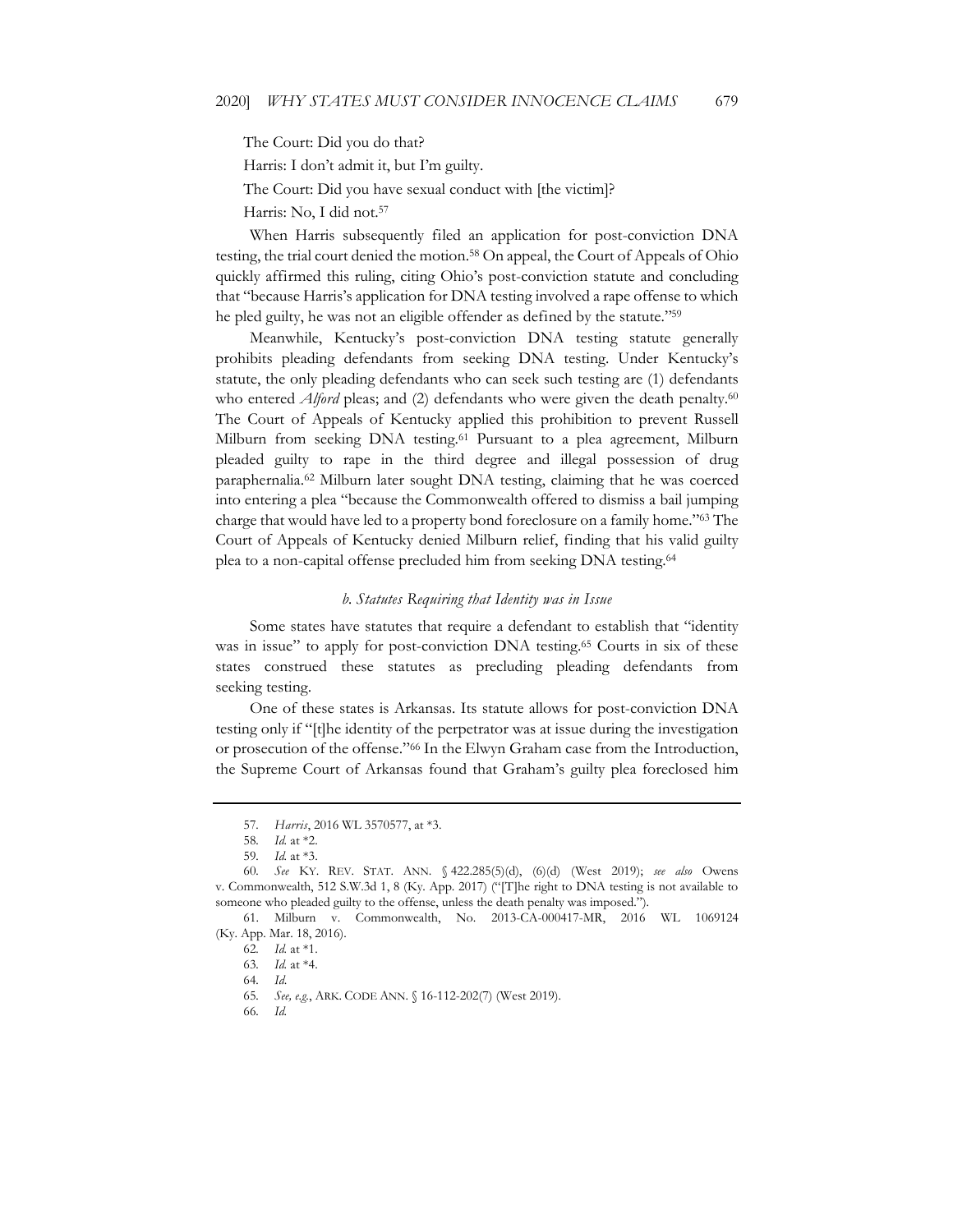from seeking DNA testing based on this statutory language. According to the court, by pleading guilty to capital murder, Graham "admitted that he committed the offense. His identity was thus not in question."67

Similarly, Michigan's post-conviction statute only allows DNA testing if "[t]he identity of the defendant as the perpetrator of the crime was at issue during his or her trial."68 A federal district court found this requirement precluded a defendant who pleaded guilty to sexual assault from seeking DNA testing of a foreign hair collected from the victim's body.69 The court concluded that the defendant's "DNA claim was 'not on all fours with the statute as far as a post-conviction relief,' because there had not been a trial."70

Montana's post-conviction statute allows DNA testing if "the identity of the perpetrator of the felony was or should have been a significant issue in the case."71 In *State v. DeAvila*, Steve DeAvila unsuccessfully sought to withdraw his plea to kidnapping and related charges due to mental health issues and later sought post-conviction DNA testing.72 In finding that DeAvila was not entitled to DNA testing, the Supreme Court of Montana concluded that "[i]dentity is not an issue when the defendant admits to committing the act, as DeAvila did in this case."73

Pennsylvania courts have reached a similar conclusion. In *Williams v. Erie County Dist. Attorney's Office*, Charles Stephon Williams pleaded guilty to endangering the welfare of a child and related crimes.74 Subsequently, Williams filed a petition to inspect and test evidence in the State's possession.75 The trial court denied the petition, and the Superior Court of Pennsylvania affirmed that holding on appeal.76 It cited to Pennsylvania's post-conviction DNA testing statute, which provides that a defendant seeking testing must present a prima facie case that the "identity of or participation in the crime by the perpetrator was at issue in the proceedings that resulted in the applicant's conviction and sentencing."77 The court interpreted this section to mean that defendants who plead guilty cannot seek DNA testing.78 Specifically, the court held that "[w]e fail to see how this mandatory element of an applicant's prima facie case can be demonstrated where he pleaded guilty, thus nullifying any subsequent claim that the 'identity of or the participation in the crime by the perpetrator was at issue.'"79

72. State v. DeAvila, No. DA 12-0380, 2013 WL 512695 (Mont. Feb. 12, 2013).

74. Williams v. Erie Cty. Dist. Attorney's Office, 848 A.2d 967, 968 (Pa. Super. Ct. 2004).

<sup>67.</sup> Graham v. State, 188 S.W.3d 893, 896 (Ark. 2004).

<sup>68.</sup> MICH. COMP. LAWS ANN. § 770.16(4)(b)(iii) (West 2019).

<sup>69</sup>*. See* Cassarrubias v. Prelesnik, No. 1:09-CV-1172, 2014 WL 1338172 (W.D. Mich. Mar. 31, 2014).

<sup>70</sup>*. Id.* at \*5.

<sup>71.</sup> MONT. CODE ANN. § 46-21-110(5)(c) (West 2019).

<sup>73</sup>*. Id.* at \*1.

<sup>75</sup>*. Id.*

<sup>76</sup>*. Id.*

<sup>77.</sup> *Id.* at 972 (quoting 42 PA. CONS. STAT. ANN. § 9543.1(c)(3) (West 2002)).

<sup>78</sup>*. Id.*

<sup>79</sup>*. Id.* Pennsylvania recently changed its law so that defendants who pleaded guilty can seek post-conviction DNA testing. *See Pennsylvania DNA Testing Bills Signed Into Law!*,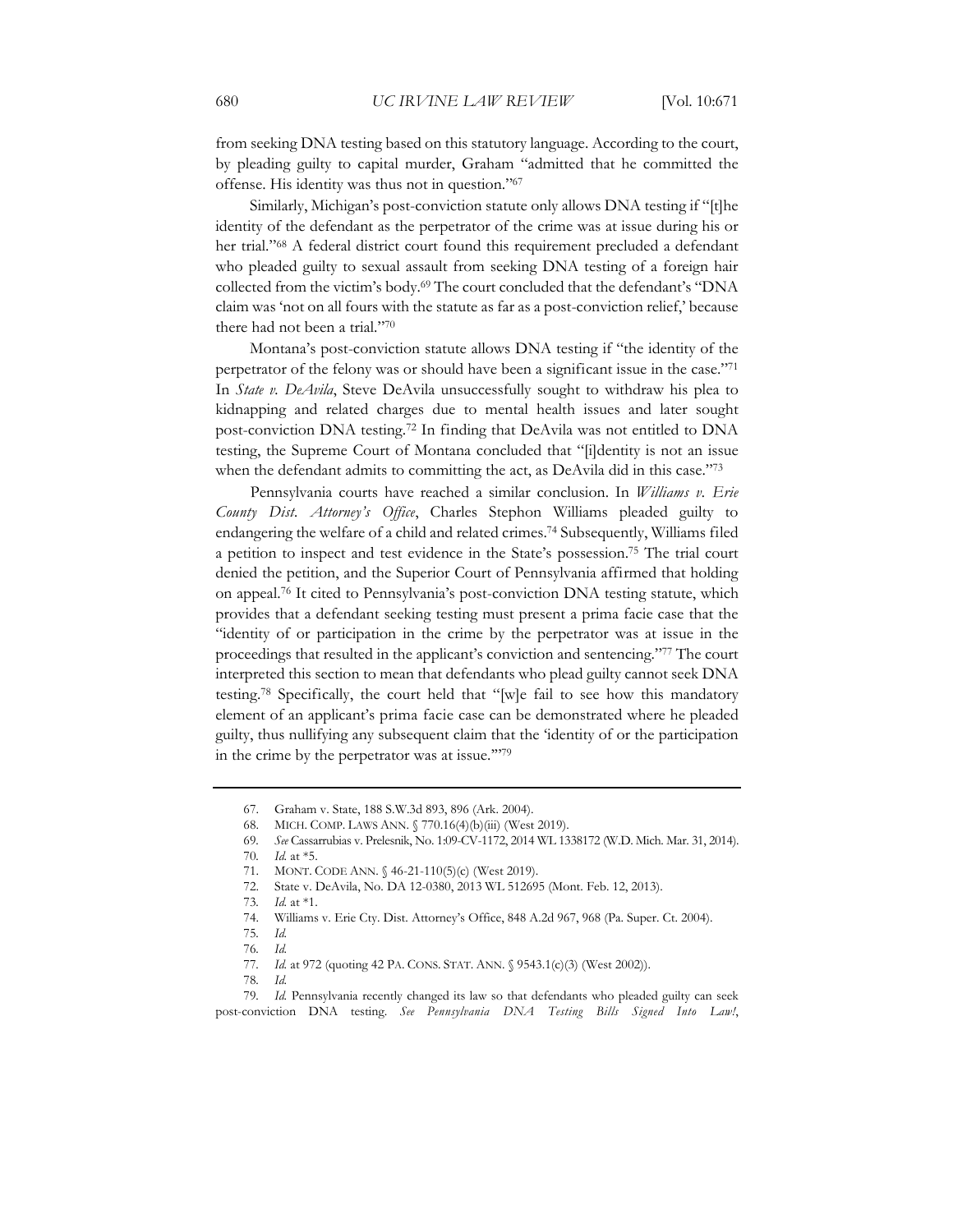In *People v. Urioste*, the Appellate Court of Illinois gave the most full-throated defense of such an interpretation. In *Urioste*, Mark Urioste actually pleaded not guilty by reason of insanity to charges of murder, home invasion, armed violence, and attempted aggravated criminal sexual assault.<sup>80</sup> After he was found guilty, Urioste sought testing under Illinois's post-conviction DNA statute, which required him to make a prima facie case that "identity was the issue in the trial which resulted in his or her conviction."81

The court concluded that, by including this requirement,

our legislature wanted postconviction forensic testing to occur only in those cases where such testing could discover new evidence at sharp odds with a previously rendered guilty verdict *based upon criminal acts that the defendant denied having engaged in.* Our legislature did not want convicted defendants who admitted at their trial to the commission of the acts charged, and did not contest the question of who committed those acts, to make a mockery of the criminal justice system and the statute's grace. It did not want defendants who tendered unsuccessful affirmative defenses at their trial to later disavow the commission of the acts charged, just so they could obtain postconviction testing of evidence meaningless to how they contested their guilt.82

Because Urioste admitted committing the acts charged through his insanity plea, the court found that he was not entitled to DNA testing.<sup>83</sup> In subsequent cases, Illinois extended this logic to defendants who pleaded guilty, concluding that they were not entitled to post-conviction DNA testing.<sup>84</sup> In 2014, however, Illinois amended its statute to allow pleading defendants to seek post-conviction DNA testing largely based upon a case in which a man claimed that he pleaded guilty due to being beaten by courtroom deputies.85

Delaware is the final state whose courts have read an "identity in issue" clause to preclude pleading defendants from seeking post-conviction DNA testing.86 Pursuant to a plea agreement, William Wooten pleaded guilty but mentally ill to second-degree kidnapping and murder.<sup>87</sup> After being given a life sentence, Wooten moved for post-conviction DNA testing.88 The superior court denied his motion under Delaware's post-conviction statute, which only allows for DNA testing if the

INNOCENCE PROJECT (Nov. 15, 2018), https://www.innocenceproject.org/pennsylvania-dna-law/ [https://perma.cc/H2XU-FWFU].

<sup>80.</sup> People v. Urioste, 736 N.E.2d 706, 709–10 (Ill. App. Ct. 2000).

<sup>81</sup>*. Id.* at 710.

<sup>82</sup>*. Id.* at 714.

<sup>83</sup>*. Id.* at 714–16.

<sup>84</sup>*. See, e.g.*, People v. Lamming, 833 N.E.2d 925 (Ill. App. Ct. 2005).

<sup>85.</sup> Steve Mills, *New Law to Help Inmates Prove Innocence with DNA Tests*, CHI. TRIB. ( June 23, 2014), http://www.chicagotribune.com/news/ct-dna-guilty-pleas-met-20140623-story.html [https://perma.cc/WPW8-UZEP].

<sup>86.</sup> Wooten v. State, No. 134, 1991, 1991 WL 134433 (Del. June 12, 1991).

<sup>87</sup>*. Id.*

<sup>88.</sup> Wooten v. State, No. 104, 2003, 2003 WL 22866416 (Del. Nov. 24, 2003).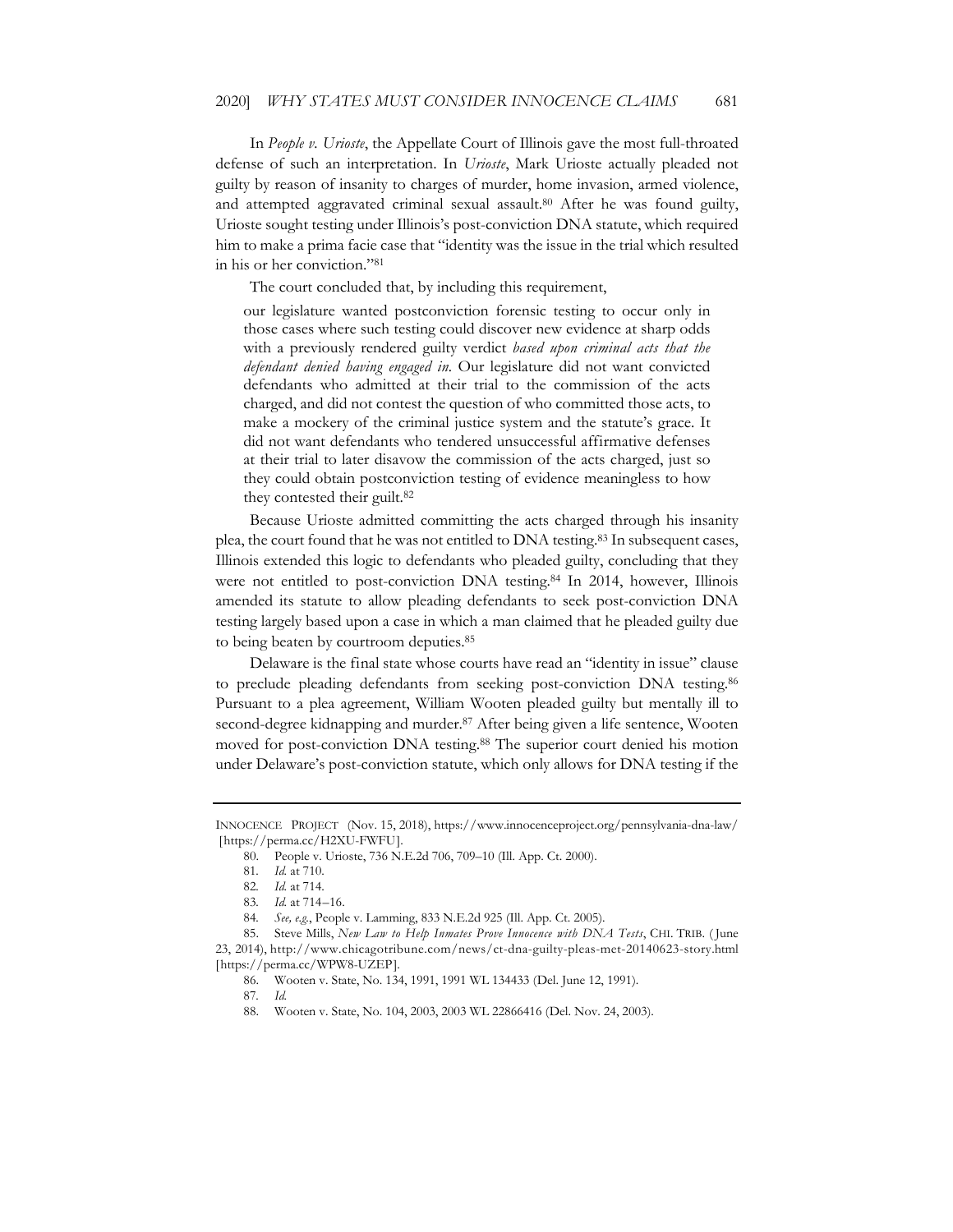defendant "presents a prima facie case that identity was an issue in the trial."89 While Wooten was appealing this decision to the Supreme Court of Delaware, he died.90 That court then found that Wooten's appeal was moot, concluding that "[g]iven the frequency of guilty pleas in the Superior Court, the issue on appeal clearly is capable of repetition and, therefore, opportunities will exist to review that issue at some future time."91 The appellate courts in Delaware, however, have not subsequently addressed this issue.

Two states have "identity in issue" language in their statutes but explicitly allow pleading defendants to seek post-conviction DNA testing. New Mexico's statute allows for a defendant to seek post-conviction DNA testing if (1) "identity was an issue in the petitioner's case;" or (2) "there is a reasonable probability that the petitioner would not have pled guilty or been found guilty" if the requested testing "had been performed prior to the petitioner's conviction and the results had been exculpatory."92

Texas's post-conviction DNA statute also requires a finding that "identity was or is an issue in the case" before allowing a court to order testing.93 But the statute goes on to state that,

[a] convicted person who pleaded guilty or nolo contendere or, whether before or after conviction, made a confession or similar admission in the case may submit a motion under this chapter, and the convicting court is prohibited from finding that identity was not an issue in the case solely on the basis of that plea, confession, or admission, as applicable.94

Because of this clause, Christopher Ochoa was able to apply for DNA testing despite pleading guilty to a 1988 rape and murder that occurred at an Austin Pizza Hut.95 Ochoa claimed that he pleaded guilty to avoid the death penalty, and, in 1998, a man named Achim Josef Marino confessed to the rape and murder.<sup>96</sup> Based upon a finding that identity was an issue in Ochoa's case, Ochoa was able to move for DNA testing of semen recovered from the victim, which matched Marino and excluded Ochoa. As a result, Ochoa was eventually exonerated in 2002.97

Finally, a number of other states have post-conviction DNA testing statutes that contain "identity in issue" requirements but do not yet have court opinions resolving whether these clauses preclude pleading defendants from seeking relief. For example, (1) Maine's statute requires that "[t]he identity of the person as the

<sup>89.</sup> DEL. CODE ANN. tit. 11, § 4504(a)(3) (2007).

<sup>90.</sup> *Wooten*, 2003 WL 22866416.

<sup>91</sup>*. Id.* at \*1.

<sup>92.</sup> N.M. STAT. ANN. § 31-1A-2 (West 2019).

<sup>93.</sup> TEX. CODE CRIM. PROC. ANN. art. 64.03 (West 2019).

<sup>94</sup>*. Id*.

<sup>95</sup>*. See* Maurice Possley, *Christopher Ochoa*, NAT'L REGISTRY EXONERATIONS, https:// www.law.umich.edu/special/exoneration/Pages/casedetail.aspx?caseid=3511 [https://perma.cc/7Z L9-ATWS] (last visited July 30, 2018).

<sup>96</sup>*. Id.*

<sup>97</sup>*. Id.*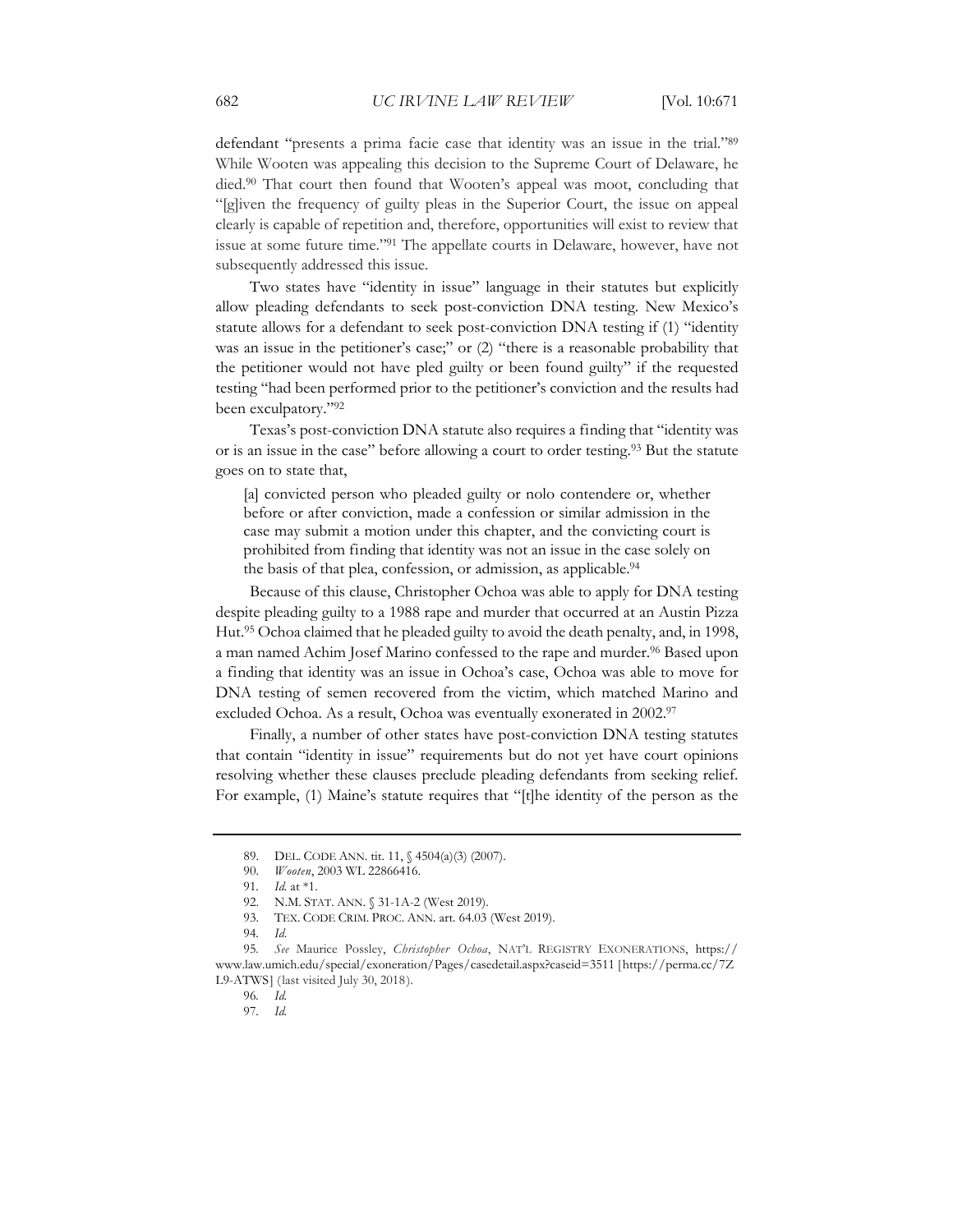perpetrator of the crime that resulted in the conviction was at issue during the person's trial;"98 and (2) New Jersey's statute mandates that a DNA motion "explain why the identity of the defendant was a significant issue in the case."<sup>99</sup> Meanwhile, (1) Minnesota's statute only applies if "identity was an issue in the trial;"100 and (2) Georgia's statute states that DNA testing is only authorized if "[t]he identity of the perpetrator was, or should have been, a significant issue in the case."101 Given that these statutes do not contain explicit carve-outs for pleading defendants, it seems reasonably probable that courts in these states will eventually read them to allow only defendants convicted after trials to seek DNA testing.102

#### *c. Statutes Referencing a Trial*

Some state post-conviction DNA statutes don't require identity to be in issue but do have language making reference to a trial or being tried. Courts in two of these states interpreted these types of statutes as precluding pleading defendants from seeking post-conviction DNA testing.

One of those states was New York. In *People v. Byrdsong*, Clarence Byrdsong was allegedly one of three men involved in a rape and robbery in Queens; he eventually pleaded guilty to first-degree robbery.<sup>103</sup> The other two men were never apprehended, and a fingerprint recovered from the crime scene was not a match for Byrdsong.104 After he was convicted, Byrdsong moved for DNA testing of crime scene evidence. The trial court denied Byrdsong's motion, finding that his guilty plea precluded him from seeking relief under New York's post-conviction DNA statute.105 On appeal, the Appellate Division affirmed, noting that New York's post-conviction DNA statute provided that,

[w]here the defendant's motion requests the performance of a forensic DNA test on specified evidence, and upon the court's determination that any evidence containing [DNA] was secured in connection with the trial resulting in the judgment, the court shall grant the application for forensic DNA testing of such evidence upon its determination that if a DNA test had been conducted on such evidence, and if the results had been admitted in the trial resulting in the judgment, there exists a reasonable probability that the verdict would have been more favorable to the defendant.106

<sup>98.</sup> ME. REV. STAT. ANN. tit. 15, § 2138 (2019).

<sup>99.</sup> N.J. STAT. ANN. § 2A:84A-32a (West 2019).

<sup>100.</sup> MINN. STAT. ANN. § 590.01 (West 2019).

<sup>101.</sup> GA. CODE ANN. § 5-5-41(c)(3)(C) (West 2019).

<sup>102.</sup> In *State v. Morales*, No. 05-04-1576, 2017 WL 3648541 (N.J. App. Aug. 25, 2017), the Superior Court of New Jersey, Appellate Division found that a defendant who had pleaded guilty had failed to establish that his identity was a significant issue in the case. The court, however, did not explain whether this conclusion was categorical or based upon the facts of the case.

<sup>103.</sup> People v. Byrdsong, 33 A.D.3d 175, 176 (N.Y. App. Div. 2006).

<sup>104</sup>*. Id.*

<sup>105</sup>*. Id.* at 177.

<sup>106</sup>*. Id.* at 176–77.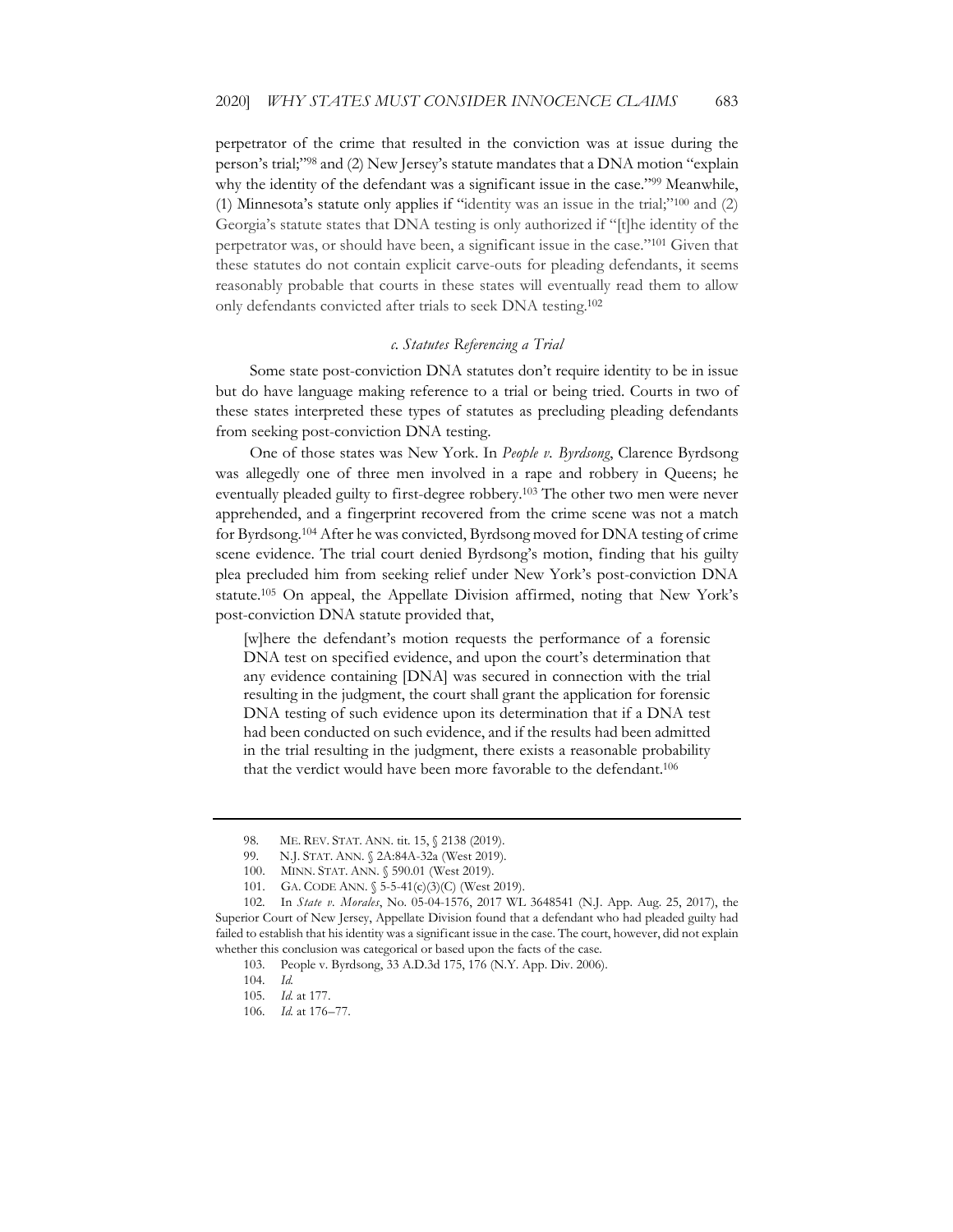Because this statute twice made reference to a "trial resulting in judgment," the Appellate Division construed it as only covering defendants convicted after trials.107 Therefore, a pleading defendant like Byrdsong was not entitled to DNA testing.108

Courts in Florida reached a similar conclusion. In *Stewart v. State*, Willie Stewart pleaded *nolo contendere* to sexual battery and later claimed that DNA testing of evidence in the State's possession would exonerate him.109 At the time, however, Florida's post-conviction DNA testing statute provided that a defendant "who has been tried and found guilty of committing a crime" may petition the court for DNA testing.110 The District Court of Appeal therefore denied Stewart relief, concluding that "[a] defendant who enters a plea of guilty or *nolo contendere* may not seek postconviction DNA testing based on language of the statute."111 Notably, likely in response to cases like the *Byrdsong* and *Stewart* cases, the legislatures in both New York and Florida later amended their post-conviction statutes to allow pleading defendants to seek DNA testing.<sup>112</sup>

Legislatures in other states did not need to amend similar statutes because courts in those states found that they covered pleading defendants. One of those states was Nebraska. In the 1980s, three men and three women (the "Beatrice Six") were charged in connection with the rape and murder of 68-year-old Helen Wilson in Beatrice, Nebraska.113 Joseph White was convicted after a trial, and the other five defendants, including Thomas Winslow, entered guilty or "no contest" pleas.<sup>114</sup>

Decades later, Winslow moved for DNA testing on semen from the crime scene, and the district court denied his motion, concluding "that Winslow had waived his right to DNA testing because of his plea of no contest."<sup>115</sup> On appeal, the Supreme Court of Nebraska noted that its post-conviction DNA testing statute allows for a court to authorize DNA testing after making "a determination that such testing was effectively not available at the time of trial."116 The court noted the similarity between this language and the language in the New York statute but ultimately did "not read this reference to limit the scope of the relief granted under

110*. Id.*

<sup>107</sup>*. Id.* at 180.

<sup>108</sup>*. Id.*

<sup>109.</sup> Stewart v. State, 840 So.2d 438, 438 (Fla. Dist. Ct. App. 2003).

<sup>111</sup>*. Id.*

<sup>112</sup>*. See* Brim v. State, 969 So.2d 552, 553 (Fla. Dist. Ct. App. 2007); *New York DNA Database: Governor Cuomo Signs 'All Crimes' DNA Testing Into Law*, HUFFINGTON POST (Mar. 20, 2012), https://www.huffingtonpost.com/2012/03/20/new-york-dna-database-governor-cuomo-allcrimes-dna-testing\_n\_1366624.html [https://perma.cc/DX7D-U7Q7].

<sup>113</sup>*. See* Innocence Project, *Thomas Winslow*, NAT'L REGISTRY EXONERATIONS, https:// www.law.umich.edu/special/exoneration/Pages/casedetail.aspx?caseid=3760 [https://perma.cc/G6 B8-LCR4] (last updated July 6, 2016) [hereinafter *Thomas Winslow*].

<sup>114</sup>*. Id.*

<sup>115.</sup> State v. Winslow, 740 N.W.2d 794, 797 (Neb. 2007).

<sup>116</sup>*. Id.* at 799.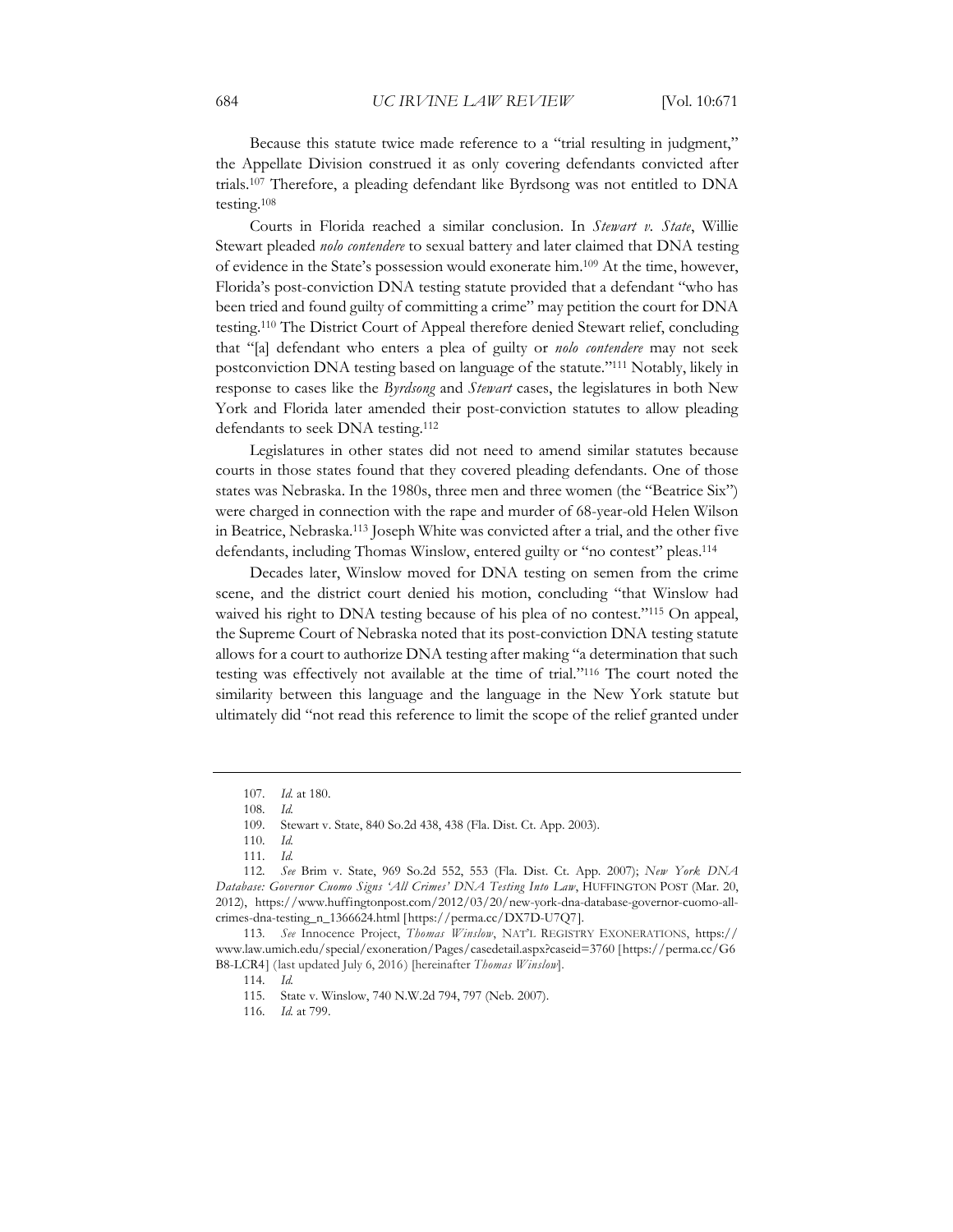the DNA Testing Act to persons convicted after a trial."117 As a result, in late 2007, Winslow got DNA testing on the semen.<sup>118</sup> It came back as a match for Bruce Allen Smith, "a leading suspect in the days after the murder" who was not a member of the "Beatrice Six."119 White's conviction was subsequently vacated, and the governor pardoned Winslow and the other members of the "Beatrice Six."120

Courts in other states with similar statutes have not yet decided whether they cover pleading defendants. In Alabama, the statute requires the defendant to establish that the evidence to be tested "was not subjected to DNA testing because the existence of the evidence was unknown to the petitioner or to the petitioner's trial attorney prior to trial or because the technology for the testing was not available at the time of trial."121 Arizona's statute authorizes DNA testing only upon a showing that "[t]he petitioner's verdict or sentence would have been more favorable if the results of deoxyribonucleic acid testing had been available at the trial leading to the judgment of conviction."122 Louisiana law demands "[a] factual explanation of why there is an articulable doubt, based on competent evidence whether or not introduced at trial, as to the guilt of the petitioner in that DNA testing will resolve the doubt and establish the innocence of the petitioner."123 Nevada's statute requires "[a] statement that the type of genetic marker analysis the petitioner is requesting was not available at the time of trial."124 North Dakota's statute only allows DNA testing if "[t]he testing is to be performed on evidence secured in relation to the trial which resulted in the conviction."125 In Utah the statute requires "a reasonable probability that the defendant would not have been convicted or would have received a lesser sentence if the evidence had been presented at the original trial."126 Based on the disparate results reached by courts in New York, Florida, and Nebraska in interpreting similar statutes, it is unclear whether courts in these other states will read their statutes to preclude pleading defendants from seeking testing.

Two other states have statutes that do not mention a trial but do mention a "verdict," which is generally defined as a "formal decision or finding made by a jury, impaneled and sworn for the trial of a cause, and reported to the court (and accepted by it) upon the matters duly submitted to them upon trial."<sup>127</sup> Specifically, the statutes in Connecticut and Rhode Island both require a defendant to establish "[a] reasonable probability exists that the requested testing will produce DNA

- 122. ARIZ. REV. STAT. ANN. § 13-4240(C)(1)(a) (2019).
- 123. LA. CODE CRIM. PROC. ANN. art. 926.1(B)(1) (2019).

<sup>117</sup>*. Id*.

<sup>118</sup>*. See Thomas Winslow*, *supra* note 113.

<sup>119</sup>*. Id.*

<sup>120</sup>*. Id.*

<sup>121.</sup> ALA. CODE § 15-18-200(e)(2)(B) (2019).

<sup>124.</sup> NEV. REV. STAT. § 176.0918(3)(e) (2013).

<sup>125.</sup> N.D. CENT. CODE ANN. § 29-32.1-15(1)(a) (West 2019).

<sup>126.</sup> UTAH CODE ANN. § 78В-9-301(2)(f)(ii) (West 2019).

<sup>127</sup>*. Verdict*, BLACK'S LAW DICTIONARY (6th ed. 1990).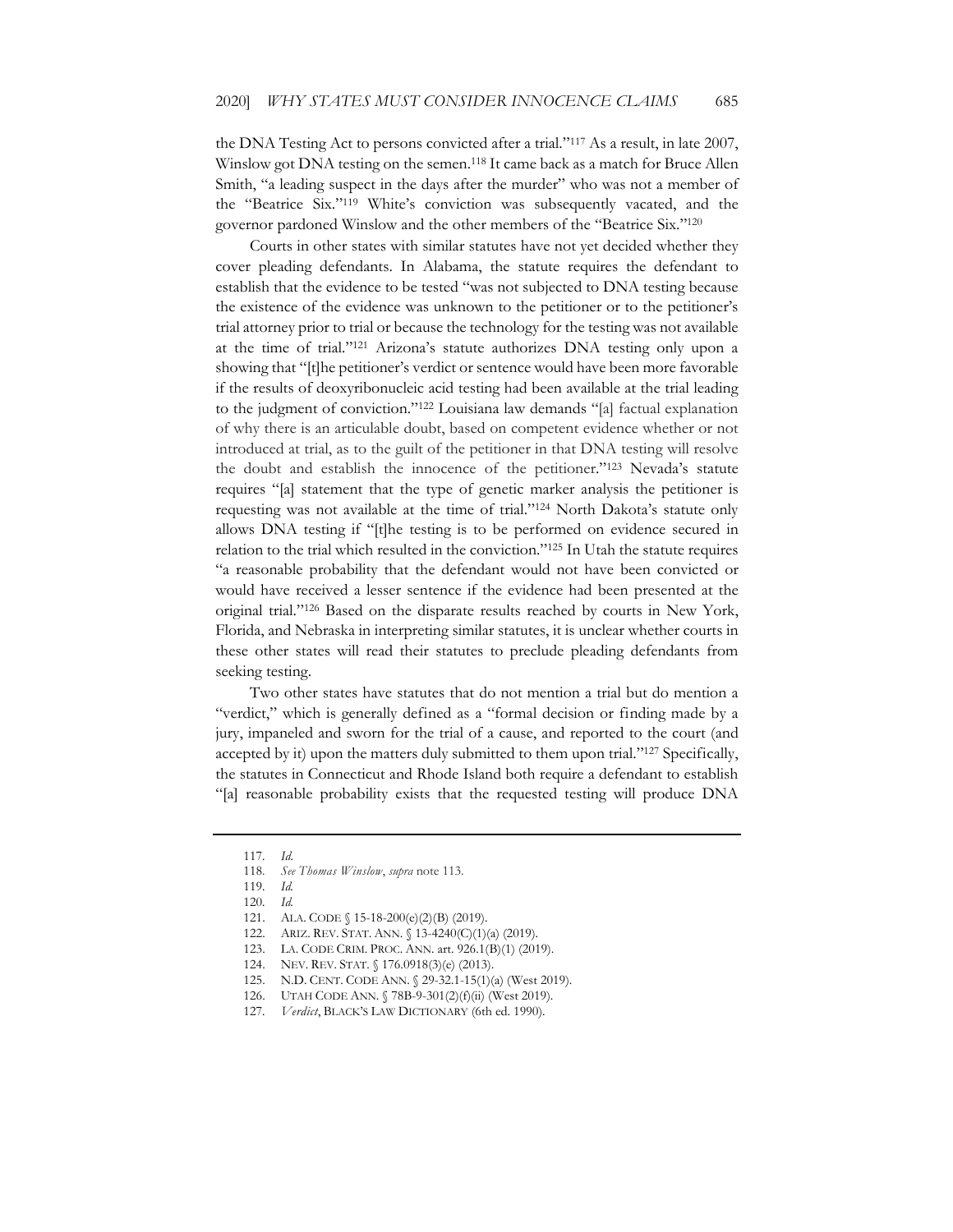results which would have altered the verdict or reduced the petitioner's sentence if the results had been available at the prior proceedings leading to the judgment of conviction."128

#### *d. Statutes with No Reference to Trial or Identity*

Some post-conviction DNA statutes do not contain language referencing a trial or the requirement that identity was in issue. Courts in different states have interpreted these statutes disparately. In 2016, Maryland's highest court found in *Jamison v. State* that the state's post-conviction DNA testing statute did not apply to pleading defendants.129 In 1990, William Jamison had been charged with various sex offenses in Maryland and entered an *Alford* plea.130 Eighteen years later, Jamison filed a petition for DNA testing of newly discovered slides containing cellular material taken from the victim.131 The circuit court granted the motion, and DNA testing produced debatable results.132 Jamison's experts claimed that the testing pointed to someone else as the perpetrator while the State's experts alleged that the results were too ambiguous to be meaningful.133

The circuit court concluded that Jamison had failed to prove his innocence, prompting his appeal.134 The Court of Appeals of Maryland, however, resolved that appeal on an entirely different basis: that Jamison was not even entitled to seek DNA testing.135 At the time, Maryland's post-conviction DNA testing statute stated that "a court shall order DNA testing if the court finds that . . . a reasonable probability exists that the DNA testing has the scientific potential to produce exculpatory or mitigating evidence relevant to a claim of wrongful conviction or sentencing."<sup>136</sup> Despite the absence of a reference to a trial or identity being in issue,137 the court held that "[o]nly subsequent to a conviction after trial can the 'substantial possibility' standard be applied."138 Therefore, the court concluded "that a person who has pled guilty cannot avail himself of post-conviction DNA testing."139

The court ended its opinion by noting the issue facing pleading defendants under its law, but it found that "legislative action may be more appropriate" to resolve that issue.140 On April 18, 2018, the Maryland legislature did just that,

<sup>128.</sup> CONN. GEN. STAT. ANN. § 54-102kk(c)(1) (West 2019); 10 R.I. GEN. LAWS ANN. § 10-9.1-12(a)(1) (West 2019).

<sup>129.</sup> Jamison v. State, 148 A.3d 1267, 1284 (Md. 2016).

<sup>130</sup>*. Id.* at 1268.

<sup>131</sup>*. Id.* at 1268–69.

<sup>132.</sup> Jamison v. State, No. 03-K-90-003657, 2015 WL 11108662 (Md. Cir. Ct. Dec. 9, 2015).

<sup>133</sup>*. Id.* at \*13–16.

<sup>134</sup>*. Jamison*, 148 A.3d at 1270.

<sup>135</sup>*. Id.* at 1284.

<sup>136</sup>*. Id.* at 1278 (quoting MD. CODE ANN., CRIM. PROC. § 8-201(c)(1) (West 2003)).

<sup>137.</sup> The statute contained an "identity in issue" clause that was removed in 2003. *Id.* at 1279.

<sup>138</sup>*. Id.* at 1283.

<sup>139</sup>*. Id*. at 1284.

<sup>140</sup>*. Id*.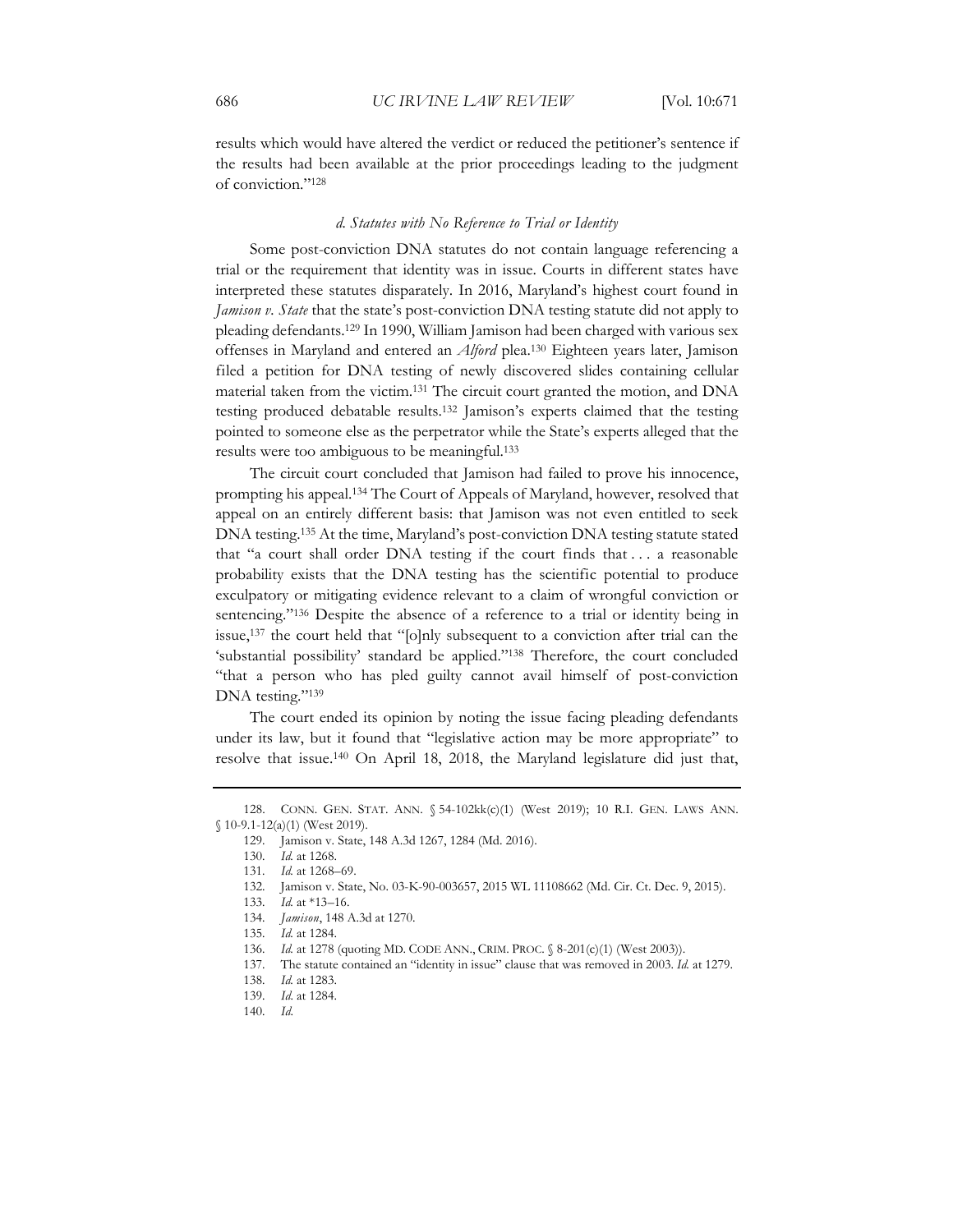passing a bill allowing pleading defendants to (1) seek post-conviction DNA testing; and (2) bring freestanding claims of actual innocence based on non-DNA evidence.141

Legislatures in other states with similar statutes have not needed to amend their laws because courts in those states have interpreted them as covering pleading defendants. Kansas's post-conviction DNA testing statute allows for a defendant to seek DNA testing if he can establish that the evidence to be tested (1) is related to the investigation or prosecution; (2) is in the actual or constructive possession of the State; and (3) was not previously tested or was previously tested but now can be retested through "new DNA techniques that provide a reasonable likelihood of more accurate and probative results."142

In finding that pleading defendants are entitled to seek testing under this law in *State v. Smith*, the Court of Appeals of Kansas held that "[t]he legislature is perfectly capable of limiting such post-conviction relief to those who pled not guilty or no contest to the material charges, and no such limitation appears in the text of the statute."143 The court then noted that Kansas laws allow for pleas to be set aside under some circumstances; therefore, "[b]ecause such a plea is not necessarily irrevocable, it would be inconsistent with the broad legislative goal if DNA testing was unavailable solely because a guilty plea was entered."<sup>144</sup>

Washington's post-conviction DNA testing statute also doesn't reference guilty pleas, trials, or identity being in issue during the investigation or prosecution of the case. It merely requires the defendant to "[e]xplain why DNA evidence is material to the identity of the perpetrator of, or accomplice to, the crime, or to sentence enhancement."<sup>145</sup> In other words, a defendant need not establish that identity *was* in issue at the time when he was convicted, just that the evidence he wants tested would be material to the identity of the perpetrator or accomplice.

Courts in Washington have interpreted this statute as permitting pleading defendants to seek post-conviction DNA testing. In 2005, 16-year-old Michael Washington was a suspect in a home invasion that resulted in a physical altercation.146 The police recovered duct tape from a windowsill that appeared to be connected to the crime.147 When the prosecution "threatened to charge [Washington] as an adult with multiple counts of first-degree burglary, [he] pleaded

<sup>141.</sup> Alex Mann, *Legislature Passes Bill to Expand Post-Conviction Relief*, U.S. NEWS & WORLD REP. (Apr. 18, 2018), https://www.usnews.com/news/best-states/maryland/articles/2018-04-18/ legislature-passes-bill-to-expand-post-conviction-relief [https://perma.cc/EWB2-UTL6].

<sup>142.</sup> KAN. STAT. ANN. § 21-2512(a) (West 2019).

<sup>143.</sup> State v. Smith, 119 P.3d 679, 683 (Kan. Ct. App. 2005).

<sup>144</sup>*. Id.*

<sup>145.</sup> WASH. REV. CODE ANN. § 10.73.170 (West 2019).

<sup>146</sup>*. See* Maurice Possley, *Michael Washington*, NAT'L REGISTRY EXONERATIONS, https:// www.law.umich.edu/special/exoneration/Pages/casedetail.aspx?caseid=5185 [https://perma.cc/VB K9-AYTY] (last visited July 30, 2018).

<sup>147</sup>*. Id.*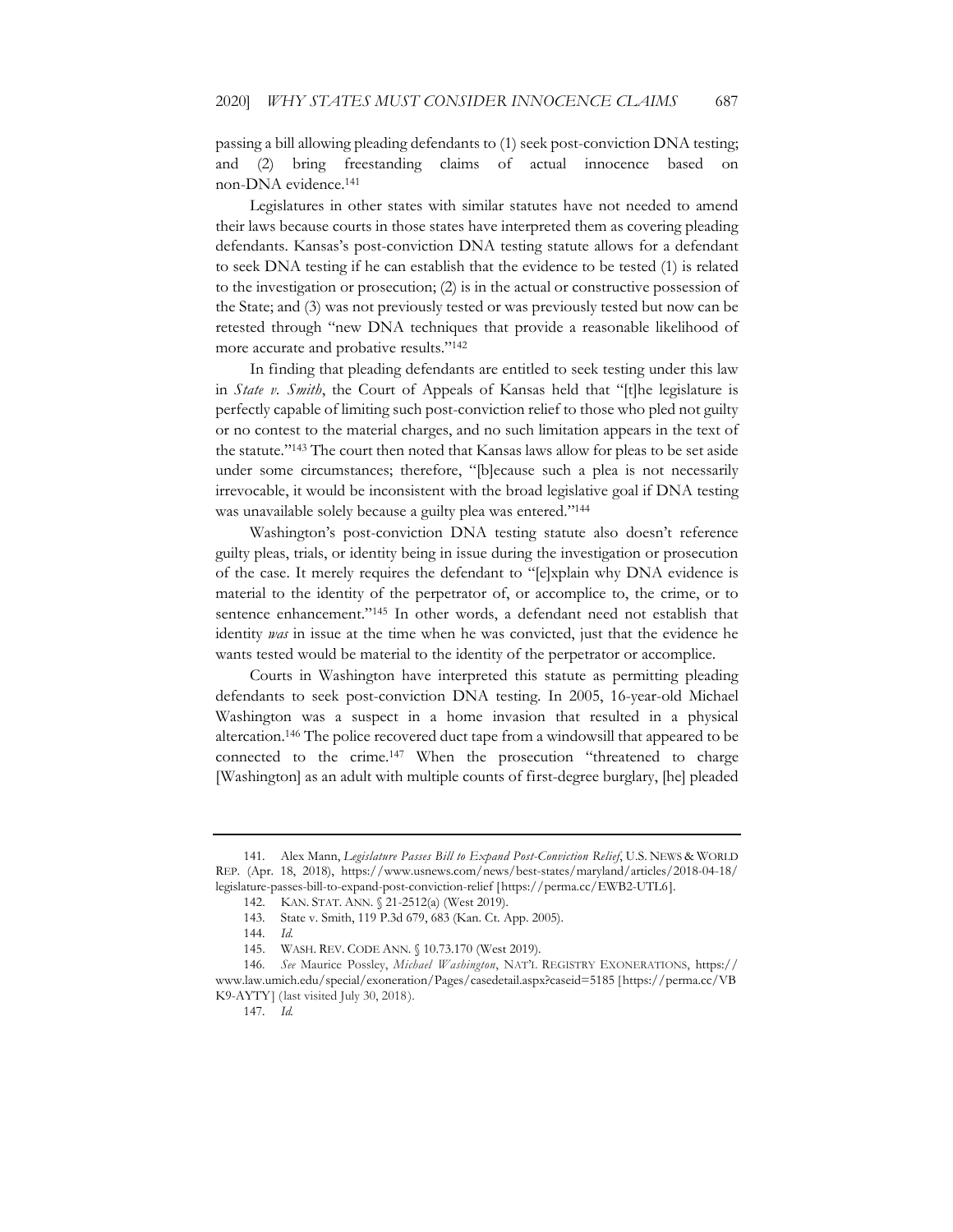no contest in juvenile court to the charge of burglary with sexual motivation."148 Washington later successfully moved for DNA testing on the duct tape; "[b]oth male and female DNA were found on the tape, and the analysis revealed that Washington's DNA was not present."149 Upon a motion by the Snohomish County Deputy Prosecuting Attorney, the court subsequently dismissed Washington's conviction.150

Other states have open-ended post-conviction DNA statutes that have not yet been applied by courts in cases of pleading defendants: (1) Colorado's statute requires the defendant to establish that "[c]onclusive DNA results were not available prior to the petitioner's conviction;"151 and (2) Indiana's statute requires a reasonable probability that exculpatory DNA results would have led to the defendant either (a) not being prosecuted or convicted; or (b) receiving a lesser sentence.152 Given the open ended nature of such statutes, it is unclear whether courts in those states will construe them to cover pleading defendants.

#### *C. Non-DNA Actual Innocence Statutes*

#### *1. History*

Historically, defendants could not bring freestanding claims of actual innocence.153 Instead, a defendant typically had two options after being convicted. First, he could seek relief by presenting newly discovered evidence of innocence "within a year or two, or even as little as twenty-one days, after conviction."<sup>154</sup> Second, a defendant could combine evidence of actual innocence with evidence of a constitutional violation. For example, a defendant could not bring a freestanding claim of actual innocence based upon a new alibi witness; instead, he would have to package it with another claim, such as a claim that his attorney was ineffective in failing to contact that alibi witness before trial.<sup>155</sup> And, a defendant could not bring a freestanding claim of actual innocence based upon an alternate suspect's confession; instead, he would have to package it with another claim, such as a claim that the confession was *Brady* material that the State failed to disclose before trial.156

156*. See id.*

<sup>148</sup>*. Id.*

<sup>149</sup>*. Id.*

<sup>150</sup>*. Id.*

<sup>151.</sup> COLO. REV. STAT. ANN. § 18-1-413(1)(a) (West 2019).

<sup>152.</sup> IND. CODE ANN. § 35-38-7-8(4) (West 2019).

<sup>153</sup>*. See* John M. Leventhal, *A Survey of Federal and State Courts' Approaches to a Constitutional Right of Actual Innocence: Is There a Need for a State Constitutional Right in New York in the Aftermath of CPL (Section) 440.10(G-1)?*, 76 ALB. L. REV. 1453, 1472–73 (2013).

<sup>154.</sup> Keith A. Findley, *Learning from Our Mistakes: A Criminal Justice Commission to Study Wrongful Convictions*, 38 CAL. W. L. REV. 333, 346 (2002).

<sup>155</sup>*. See, e.g.*, Eli Paul Mazur, *"I'm Innocent": Addressing Freestanding Claims of Actual Innocence in State and Federal Courts*, 25 N.C. CENT. L.J. 197, 221–22 (2003).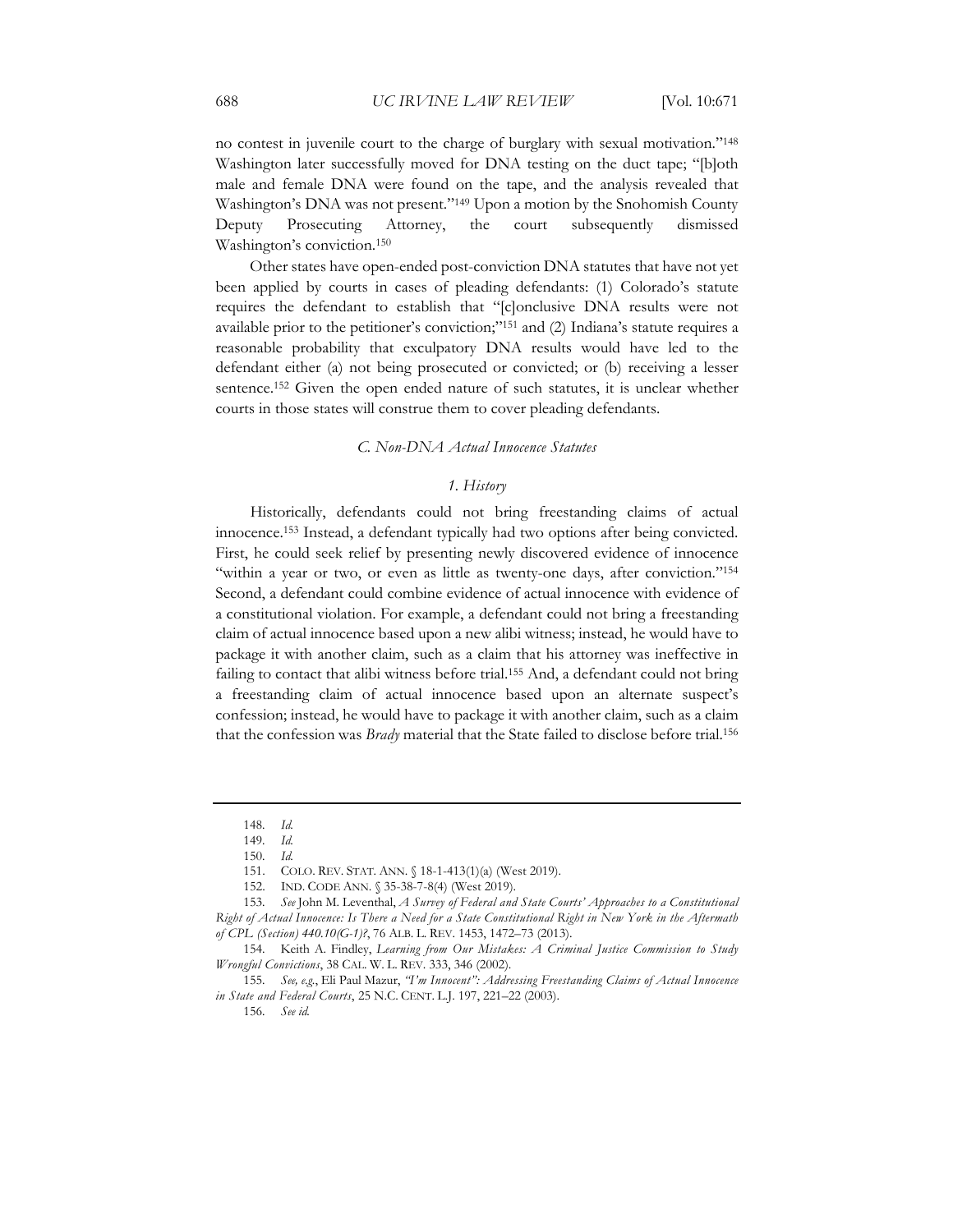Based upon the successes of post-conviction DNA statutes, some states modified existing mechanisms or created new mechanisms so that defendants could bring freestanding claims of actual innocence based on non-DNA evidence months or years after their convictions.157 Some of these mechanisms include petitions for writs of habeas corpus, petitions for post-conviction relief, and petitions for writs of actual innocence.158 States mainly apply similar standards of proof for determining whether to grant new trials based on non-DNA evidence of actual innocence. Under Maryland's statute, a court determines whether the defendant's proffered evidence of actual innocence "creates a substantial or significant possibility that the result may have been different, as that standard has been judicially determined."<sup>159</sup> Meanwhile, D.C.'s statute asks the court to assess "[h]ow the new evidence demonstrates actual innocence."160

#### *2. Statutory Requirements and Pleading Defendants*

Some states have statutes that discriminate between pleading and non-pleading defendants seeking to present freestanding claims of actual innocence based on non-DNA evidence. Virginia's actual innocence statute states in relevant part that

[n]otwithstanding any other provision of law or rule of court, upon a petition of a person who was convicted of a felony upon a plea of not guilty, or the petition of a person who was adjudicated delinquent, upon a plea of not guilty, by a circuit court of an offense that would be a felony if committed by an adult, the Court of Appeals shall have the authority to issue writs of actual innocence under this chapter.<sup>161</sup>

Under this statute, Brandon James Clark was not able to present testimony by "eyewitnesses, including one of the two victims, . . . that Clark was not a perpetrator of [a] shooting" because he had entered an *Alford* plea in connection with the shooting.162

Maryland courts also found that pleading defendants cannot bring freestanding claims of actual innocence based on non-DNA evidence. In *Yonga v. State*, Sam Yonga pleaded guilty to a third-degree sexual offense before bringing a petition for writ of actual innocence based upon recantations by the victim and her mother.<sup>163</sup> The Court of Special Appeals of Maryland later noted that such writs based upon newly discovered evidence of innocence are decided by looking "at the original trial in front of the original jury and then hypothesiz[ing] submitting the

<sup>157</sup>*. See id.* at 222–23.

<sup>158</sup>*. See id.* at 220–23.

<sup>159.</sup> MD. CODE ANN., CRIM. PROC. § 8-301(a)(1) (West 2018).

<sup>160.</sup> D.C. CODE ANN. § 22-4135(g)(1) (West 2019).

<sup>161.</sup> VA. CODE ANN. § 19.2-327.10 (West 2019).

<sup>162.</sup> Clark v. Clarke, 648 F. App'x 333, 334 (4th Cir. 2016).

<sup>163.</sup> Yonga v. State, 108 A.3d 448, 451–53 (Md. Ct. Spec. App. 2015).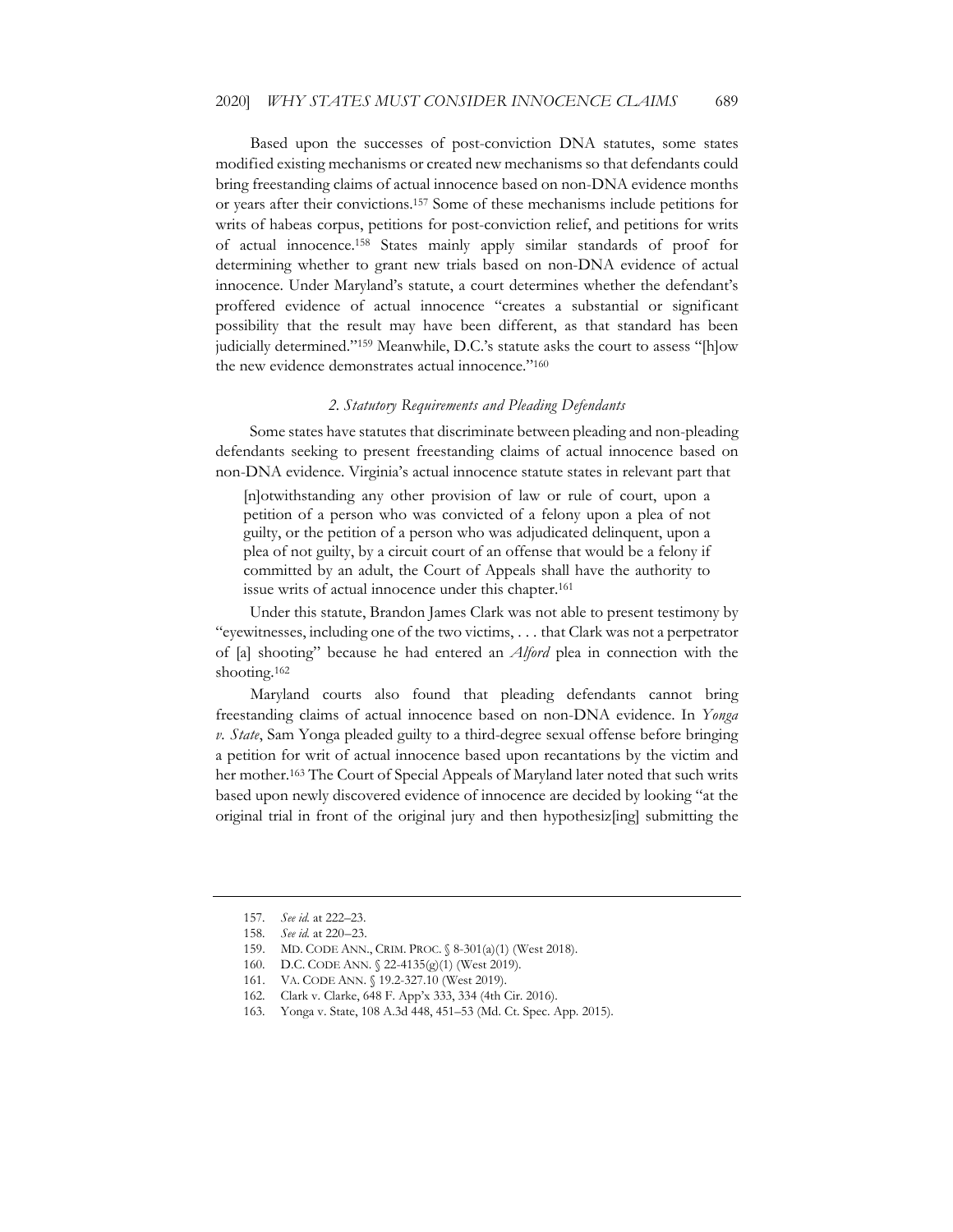newly discovered evidence to that original jury."164 According to the court, such an assessment is impossible in cases with pleading defendants:

There is . . . no way to compare the trial that was with the trial that might have been when there was no trial that was. Where there was no trial, it would be utter speculation to attempt to construct what the imaginary trial might have consisted of. We may not hypothesize a mythical trial. The statement of facts offered in support of the guilty plea is only minimalist. A State's Attorney's Office going before a jury would almost certainly opt for a more maximal case of guilt. We do not know, therefore, what witnesses would have been called or what, under direct and cross-examination, they might have said. We do not know whether the appellant would or would not have testified and, if he did testify, how his testimony would have held up. We do not know what medical reports might have been submitted. There would be self-evidently no way to make the prescribed comparison. Newly discovered evidence simply cannot be measured in the case of a conviction based on a guilty plea. With what cast of characters, moreover, would we people our hypothetical testing? Do we ask whether the hypothetical jury that might have rendered a guilty verdict after a hypothetical trial would probably have rendered a different verdict? Or do we ask, as in this case, whether Judge Levitz would still have accepted the guilty plea? These are very different questions. The criteria for rendering a trial verdict and the criteria for accepting a guilty plea are not remotely the same.165

The Court of Appeals of Maryland affirmed this reasoning on appeal<sup>166</sup> and later applied it in other cases.167 But, as noted previously, on April 18, 2018, the Maryland legislature changed the law, passing a bill allowing pleading defendants to (1) seek post-conviction DNA testing; and (2) bring freestanding claims of actual innocence based on non-DNA evidence.168

New York law, however, still discriminates between pleading and non-pleading defendants in the non-DNA context. In *People v. Hamilton*, Derrick Hamilton was convicted of second-degree murder after a jury trial based largely on the testimony of the victim's girlfriend, Jewel Smith.169 Subsequently, Hamilton moved to vacate his conviction based

upon Smith's recantation of her trial testimony, the discovery of exculpatory evidence that Smith told police shortly after the crime that she did not witness the crime, and the discovery of a new defense witness who claimed that she was with Smith inside a supermarket at the time of the crime.170

<sup>164</sup>*. Id.* at 461.

<sup>165</sup>*. Id.* at 462.

<sup>166.</sup> Yonga v. State, 130 A.3d 486 (Md. 2016).

<sup>167</sup>*. See, e.g.*, Jamison v. State, 148 A.3d 1267, 1281–82 (Md. 2016).

<sup>168</sup>*. See* Mann, *supra* note 141 and accompanying text.

<sup>169.</sup> People v. Hamilton, 979 N.Y.S.2d 97, 100 (N.Y. App. Div. 2014).

<sup>170</sup>*. Id.*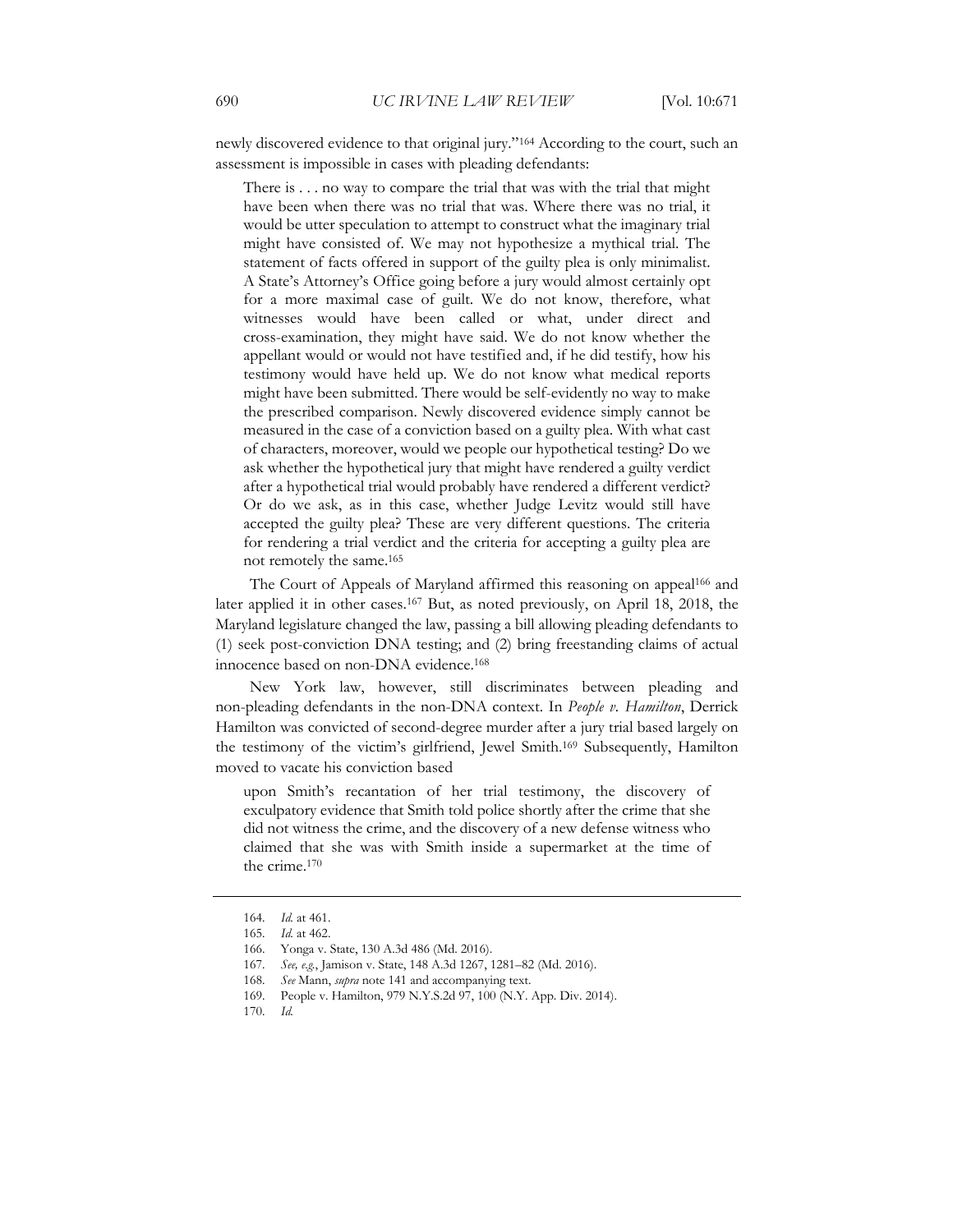In addressing Hamilton's motion, an appellate court noted that New York's post-conviction statute did not specifically authorize a freestanding claim of actual innocence.171 Nonetheless, the court found that Hamilton was entitled to make such a claim under two provisions of New York's Constitution. First, because "a person who has not committed any crime has a liberty interest in remaining free from punishment, the conviction or incarceration of a guiltless person, which deprives that person of freedom of movement and freedom from punishment and violates elementary fairness, runs afoul of the Due Process Clause."172 Second, "because punishing an actually innocent person is inherently disproportionate to the acts committed by that person, such punishment also violates the provision of the New York Constitution which prohibits cruel and unusual punishments."<sup>173</sup>

In the *Tiger* case from the Introduction, however, the Court of Appeals of New York refused to extend this logic to pleading defendants. According to the court, "[t]he plea process is integral to the criminal justice system and we have observed that there are significant public policy reasons for upholding plea agreements, including conserving judicial resources and providing finality in criminal proceedings."174 Indeed, the court even noted that "we have recognized that a defendant can plead guilty to a nonexistent or legally impossible offense in satisfaction of an indictment that charges a higher offense."175 Therefore,

[a]llowing a collateral attack on a guilty plea obtained in a judicial proceeding that comported with all of the requisite constitutional protections on the basis of a delayed claim of actual innocence would be inconsistent with our jurisprudence and would effectively defeat the finality that attends a constitutionally obtained guilty plea.176

As a result, the court was able to conclude that "a guilty plea entered in proceedings where the record demonstrates the conviction was constitutionally obtained will presumptively foreclose an independent actual innocence claim."177

In a concurring opinion, Justice Garcia added an additional concern with allowing a pleading defendant to later bring a claim of actual innocence.

Allowing a defendant to strategically relitigate culpability—at a time when the prosecution's evidence has grown stale, or may be entirely undeveloped—would undermine critical notions of fairness, finality, and sanctity of the legal process, and would "turn the 'solemn act' of pleading guilty into a mere device for maintaining innocence while avoiding trial"178

Conversely, other states and jurisdictions explicitly allow pleading defendants

<sup>171</sup>*. Id.* at 105–07.

<sup>172</sup>*. Id.* at 107–08.

<sup>173</sup>*. Id.* at 108.

<sup>174.</sup> People v. Tiger, 110 N.E.3d 509, 515–16 (N.Y. 2018).

<sup>175</sup>*. Id.* at 516.

<sup>176</sup>*. Id.*

<sup>177</sup>*. Id.*

<sup>178</sup>*. Id.* (Garcia, J., concurring).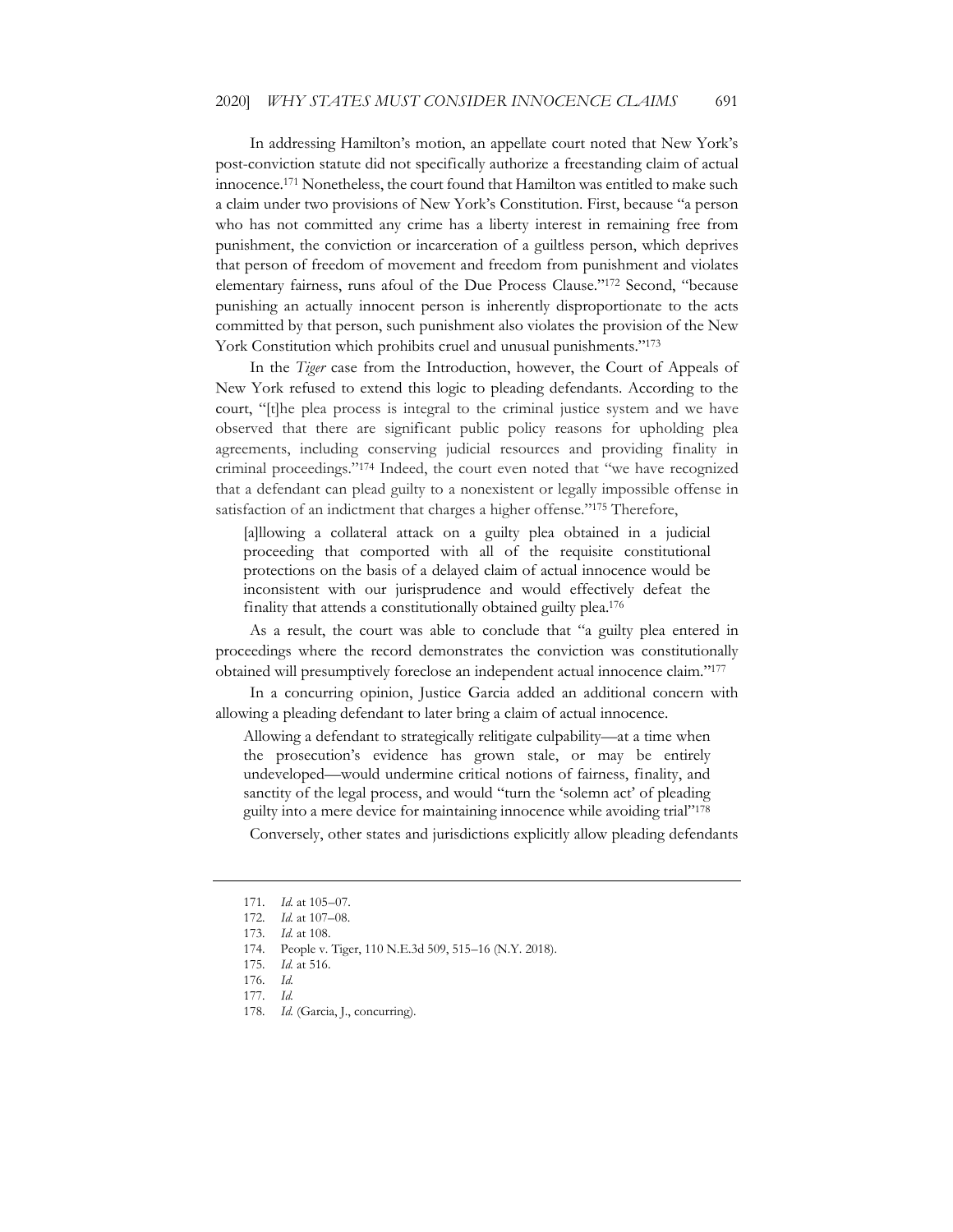to bring freestanding claims of actual innocence based upon non-DNA evidence. Arizona's actual innocence law provides that "[a]ny person who pled guilty or no contest, admitted a probation violation, or whose probation was automatically violated based upon a plea of guilty or no contest shall have the right to file a post-conviction relief proceeding."179 D.C.'s law states that "[i]f the conviction resulted from a guilty plea, [the court may consider] the specific reason the movant pleaded guilty despite being actually innocent of the crime."180 And Utah's law indicates that "[i]f the conviction for which the petitioner asserts factual innocence was based upon a plea of guilty, the petition shall contain the specific nature and content of the evidence that establishes factual innocence."181

Kevin Peterson was able to use this Utah law to prove his actual innocence despite his guilty plea.182 Peterson had been accused of sexually abusing his son and eventually entered into a plea agreement, which stated in pertinent part, "I did not sexually abuse [my son]. However, after being fully advised as to the consequences of my decision by my attorney, I want to plead guilty to the second-degree felony."183 After Peterson was convicted, his son recanted.184 Peterson's attorneys also retained two experts who reviewed the medical examination of Peterson's son and concluded that there was no evidence of sexual abuse.<sup>185</sup> Based on this new evidence, Peterson filed a petition for a writ of actual innocence; the State did not oppose it.186 Peterson was released fifteen years after being arrested.187

Other states have mechanisms by which defendants can bring freestanding claims of actual innocence based on non-DNA evidence and have not yet resolved whether they cover pleading defendants.<sup>188</sup>

## II. CONSTITUTIONAL CHALLENGES TO POST-CONVICTION DNA AND NON-DNA ACTUAL INNOCENCE STATUTES

#### *A. Introduction*

Because these post-conviction DNA and non-DNA statutes contain requirements that can be difficult to satisfy, pleading and non-pleading defendants have frequently brought constitutional challenges after being unable to seek or present evidence of actual innocence. This Section reviews the constitutional

<sup>179.</sup> ARIZ. R. CRIM. P. 33.1.

<sup>180.</sup> D.C. CODE ANN. § 22-4135(g)(1)(E) (West 2019).

<sup>181.</sup> UTAH CODE ANN. § 78B-9-402(4) (West 2019).

<sup>182.</sup> Janelle Stecklein, *Utah Man Vindicated After Serving 15 Years for Child Sexual Abuse*, SALT LAKE TRIB. (May 15, 2013), https://archive.sltrib.com/article.php?id=55960859&itype= CMSID [https://perma.cc/J6E6-NBVC].

<sup>183</sup>*. See id.*

<sup>184</sup>*. Id.*

<sup>185</sup>*. Id.*

<sup>186</sup>*. Id.*

<sup>187</sup>*. Id.*

<sup>188</sup>*. See, e.g.*, TENN. CODE ANN. § 40-30-102(b)(2) (West 2019).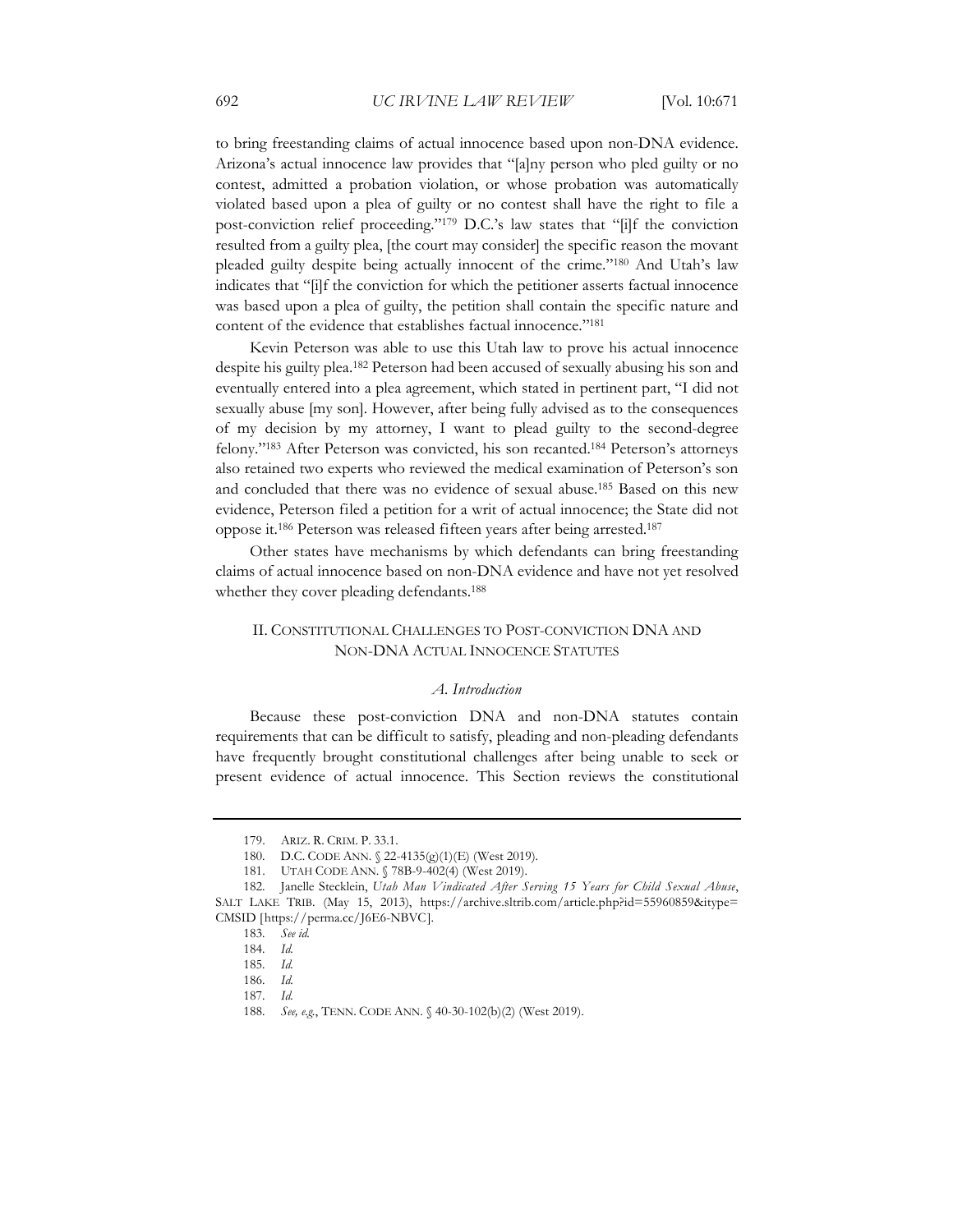challenges raised by defendants and explains why they have left many pleading defendants without a way to prove their actual innocence.

#### *B. Substantive and Procedural Due Process Challenges*

#### *1. Introduction*

The Due Process Clause of the Fourteenth Amendment prohibits states from depriving "any person of life, liberty, or property, without due process of law."189 This clause affords two types of protection: substantive due process and procedural due process.190 Substantive due process "prevents the government from engaging in 'conduct that shocks the conscience[]'. . . or interferes with rights 'implicit in the concept of ordered liberty.'"191 Meanwhile, procedural due process provides that "[w]hen government action depriving a person of life, liberty, or property survives substantive due process scrutiny, it must still be implemented in a fair manner."<sup>192</sup>

#### *2. Post-conviction DNA Statutes*

Prior to 2009, some courts found that there was a substantive due process right to post-conviction DNA testing. In *Wade v. Brady*, Robert Wade was charged with felony murder in Massachusetts based upon the felony of rape.<sup>193</sup> At trial, Wade unsuccessfully raised the defense that the predicate sexual act was consensual.194 Blood and semen evidence from the crime scene "suggested that another individual may have been involved in the rape (either in addition to, or in lieu of, Wade)."195 Wade thus sought post-conviction DNA testing, but the superior court denied his petition, finding that Wade's new claim that he did not have sex with the victim was "unconvincing and in direct conflict with Wade's trial theory of consent."196

After unsuccessfully appealing in state court, Wade brought a § 1983<sup>197</sup> action in federal court, claiming that he had a constitutional right to DNA testing.198 The district court agreed, concluding, "[b]ecause the individual interests implicated by DNA testing so profoundly outweigh the adverse impact on the state, I find that the Due Process Clause provides a substantive right to post-conviction DNA

<sup>189.</sup> U.S. CONST. amend. XIV, § 1.

<sup>190.</sup> United States v. Green, 654 F.3d 637, 652 (6th Cir. 2011).

<sup>191.</sup> United States v. Salerno, 481 U.S. 739, 746 (1987).

<sup>192</sup>*. Id.*

<sup>193.</sup> Wade v. Brady, 460 F. Supp. 2d 226, 229 (D. Mass. 2006).

<sup>194</sup>*. Id.* at 232.

<sup>195</sup>*. Id.* at 229.

<sup>196</sup>*. Id.* at 232.

<sup>197. 42</sup> U.S.C. § 1983 imposes liability on any person "who, under color of any statute, ordinance, regulation, custome, or usage, of any State or Territory or the District of Columbia, subjects, or causes . . . the deprivation of any rights, privileges, or immunities secured by the Constitution and laws."

<sup>198</sup>*. Wade*, 460 F. Supp. 3d at 229.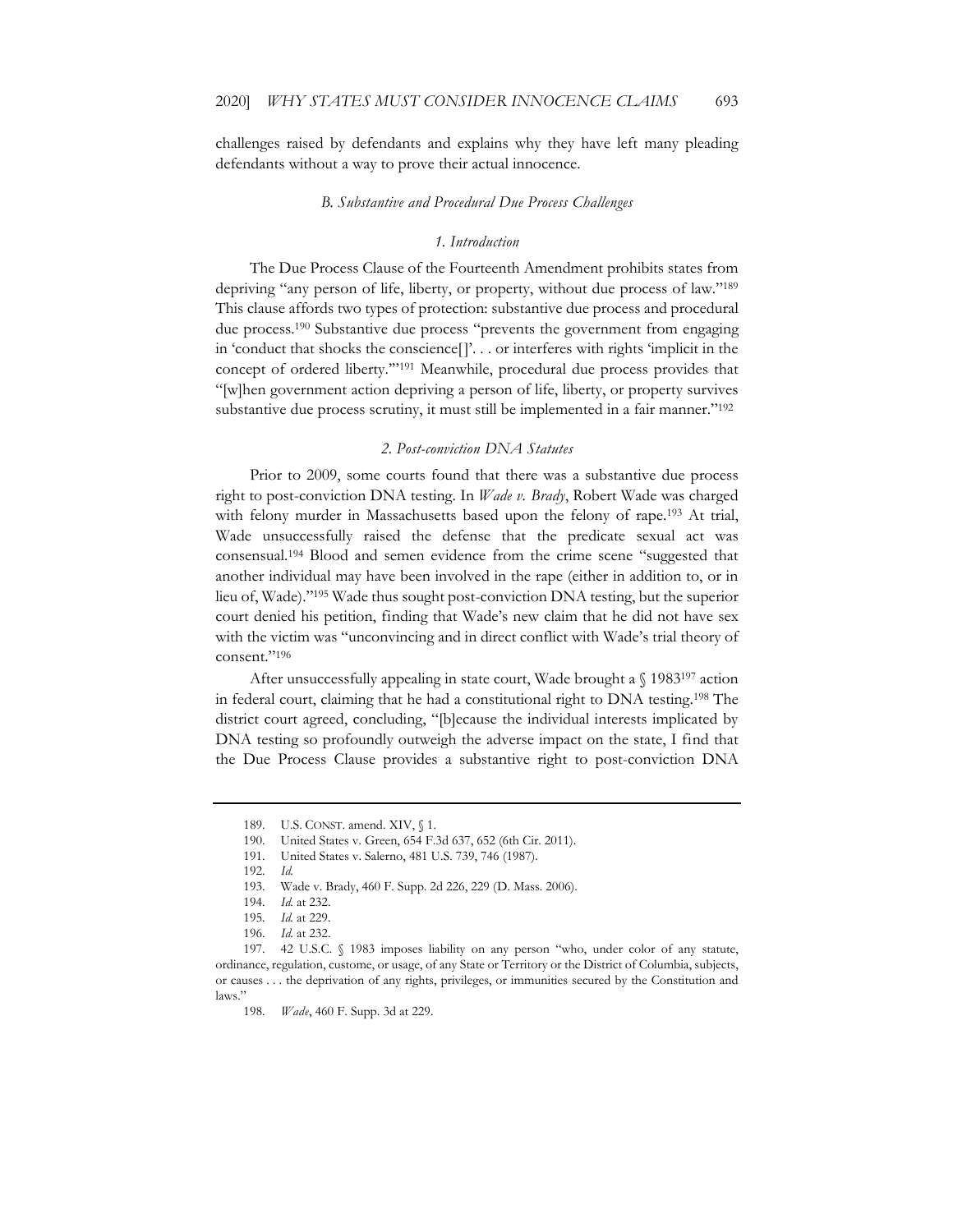testing in cases where testing could raise serious doubts about the original verdict."199

The United States Supreme Court, however, pumped the brakes on this line of cases in its 2009 opinion in *District Attorney's Office for the Third Judicial Dist. v. Osborne* (*Osborne IV*).200 In *Osborne*, William Osborne and Dexter Jackson were convicted of kidnapping, assault, and sexual assault after a jury trial.201 Prior to trial, the State had done DQ Alpha testing on a blue condom that the victim said was used by one of the assailants.<sup>202</sup> The testing determined that semen found on the condom had a genotype that matched a blood sample taken from Osborne, who is African-American; approximately 16% of African-Americans have such a genotype.203

After he was convicted, Osborne brought a post-conviction review petition, which, *inter alia*, sought more discriminating restriction-fragment-length-polymorphism (RFLP) testing on the semen found on the condom.204 After the superior court denied the petition, Osborne appealed to the Court of Appeals of Alaska. That court held that Osborne did not meet two requirements of Alaska's post-conviction DNA testing statute because (1) the evidence—the semen on the condom—was not newly discovered, and (2) Osborne did not exercise due diligence in presenting his claim.205 The court also concluded that "Osborne has no due process right under the federal constitution to present new evidence to establish his factual innocence."206

That said, the court then noted that "several state courts have held that defendants have a due process right, under their respective state constitutions, to obtain post-conviction DNA testing of physical evidence, and to offer the results of that testing to establish their factual innocence."207 These state courts held that this right is triggered when the defendant can establish that (1) his conviction rested primarily on eyewitness identification; (2) there was a demonstrable doubt concerning the identification; and (3) scientific testing would likely be conclusive on this issue.208 The court of appeals found a similar due process right existed under the Alaska Constitution and remanded the case to the superior court to determine whether Osborne could satisfy this three-part test.<sup>209</sup> On remand, the superior court

199*. Id.* at 249.

<sup>200.</sup> Dist. Attorney's Off. for the Third Judicial Dist. v. Osborne (*Osborne IV*), 557 U.S. 52 (2009).

<sup>201</sup>*. Id.* at 58.

<sup>202</sup>*. Id.* at 57.

<sup>203</sup>*. Id.* at 57–58.

<sup>204</sup>*. Id.* at 58.

<sup>205</sup>*. See* Osborne v. State (*Osborne State I*), 110 P.3d 986, 992 (Alaska Ct. App. 2005), *superseded by statute*, ALASKA STAT. ANN. § 12.73.020 (West 2019), *as recognized in* Lambert v. State, 435 P.3d 1011 (Alaska Ct. App. 2018).

<sup>206</sup>*. Id.* at 995.

<sup>207</sup>*. Id.*

<sup>208</sup>*. Id.*

<sup>209</sup>*. Id.*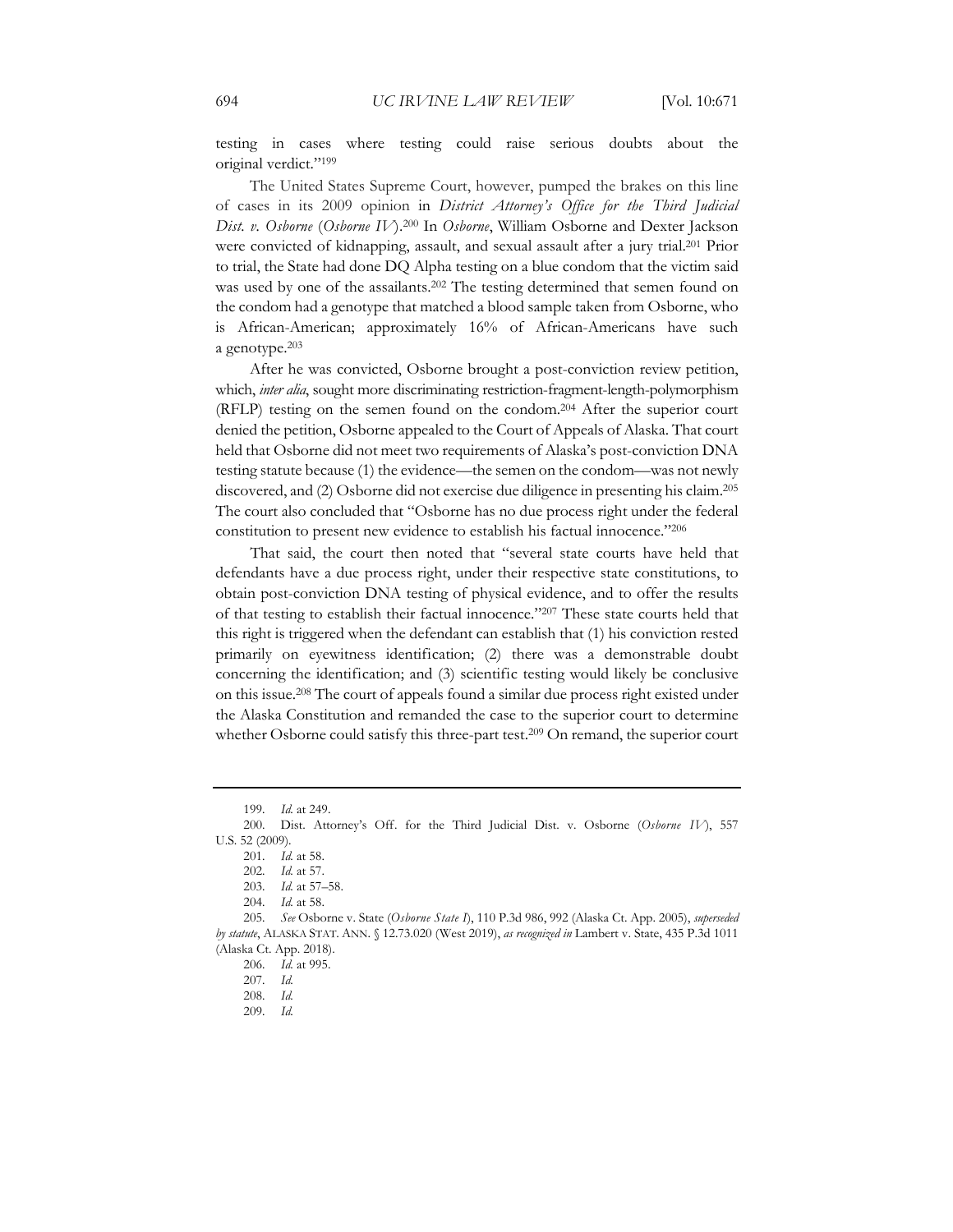found that Osborne had failed to satisfy all three parts of this test, a decision that was upheld on appeal.<sup>210</sup>

Osborne then brought a § 1983 action in the United States District Court for the District of Alaska, claiming that he had a federal constitutional right to post-conviction DNA testing.211 That court held that Osborne had "a limited due process right of access to the evidence for purposes of post-conviction DNA testing" because (1) the testing sought was not available to Osborne at the time of trial; (2) the testing could be easily performed without cost or prejudice to the Government; and (3) the test results could either confirm Osborne's guilt or provide evidence upon which Osborne might seek a new trial.212

The State thereafter appealed to the Ninth Circuit, which started its analysis with *Brady v. Maryland*. 213 In *Brady*, the Supreme Court held that the State has an obligation under the Due Process Clause to turn over material exculpatory evidence to the defense.214 And, while *Brady* is a pre-trial right, the Ninth Circuit noted that it had applied *Brady* in a post-trial context in *Thomas v. Goldsmith*. 215 In *Thomas*, the Ninth Circuit had held that the Due Process Clause required the State "'to come forward with any exculpatory semen evidence in its possession'" that could support his claim of actual innocence in his federal habeas petition.216 Finding nothing to distinguish *Thomas* from the case at hand, the Ninth Circuit found that Osborne was "entitled to assert in this § 1983 action the due process right to post-conviction access to potentially exculpatory DNA evidence that we recognized in *Thomas*."217

The United States Supreme Court subsequently granted certiorari to decide (1) whether Osborne's claims could be pursued under § 1983 ; and (2) whether he had a due process right to the State's evidence for DNA testing.218 In a 2009 opinion, the Court found that Osborne lacked such a right, obviating the need to resolve the § 1983 issue.219 First, the Court quickly dispensed with the Ninth Circuit's holding, finding that *Brady* only applies in the pre-trial context.220 Second, the Court concluded that there is no substantive due process right of access to DNA evidence.221 Instead, the Court held that the case was governed by *Medina v. California*, which provides a procedural due process framework for assessing the

<sup>210</sup>*. Osborne IV*, 557 U.S. 52, 59 (2009).

<sup>211</sup>*. Id.* at 60.

<sup>212</sup>*. See* Osborne v. Dist. Attorney's Off. for Third Judicial Dist. (*Osborne III*), 521 F.3d 1118, 1122 (9th Cir. 2008), *rev'd*, 557 U.S. 52 (2009) ("[W]e affirm the judgment of the district court that . . . Osborne has a limited due process right of access to the evidence for purposes of post-conviction DNA testing.").

<sup>213</sup>*. Id.* at 1128.

<sup>214</sup>*. See* Brady v. Maryland, 373 U.S. 83, 87 (1963).

<sup>215</sup>*. Osborne III*, 521 F.3d at 1128.

<sup>216</sup>*. Id.* (quoting Thomas v. Goldsmith, 979 F.2d 746, 749–50 (9th Cir. 1992)).

<sup>217</sup>*. Id.* at 1132.

<sup>218</sup>*. Osborne IV*, 557 U.S. 52, 61 (2009).

<sup>219</sup>*. Id.* at 102–03.

<sup>220</sup>*. See id.* at 68.

<sup>221</sup>*. Id.*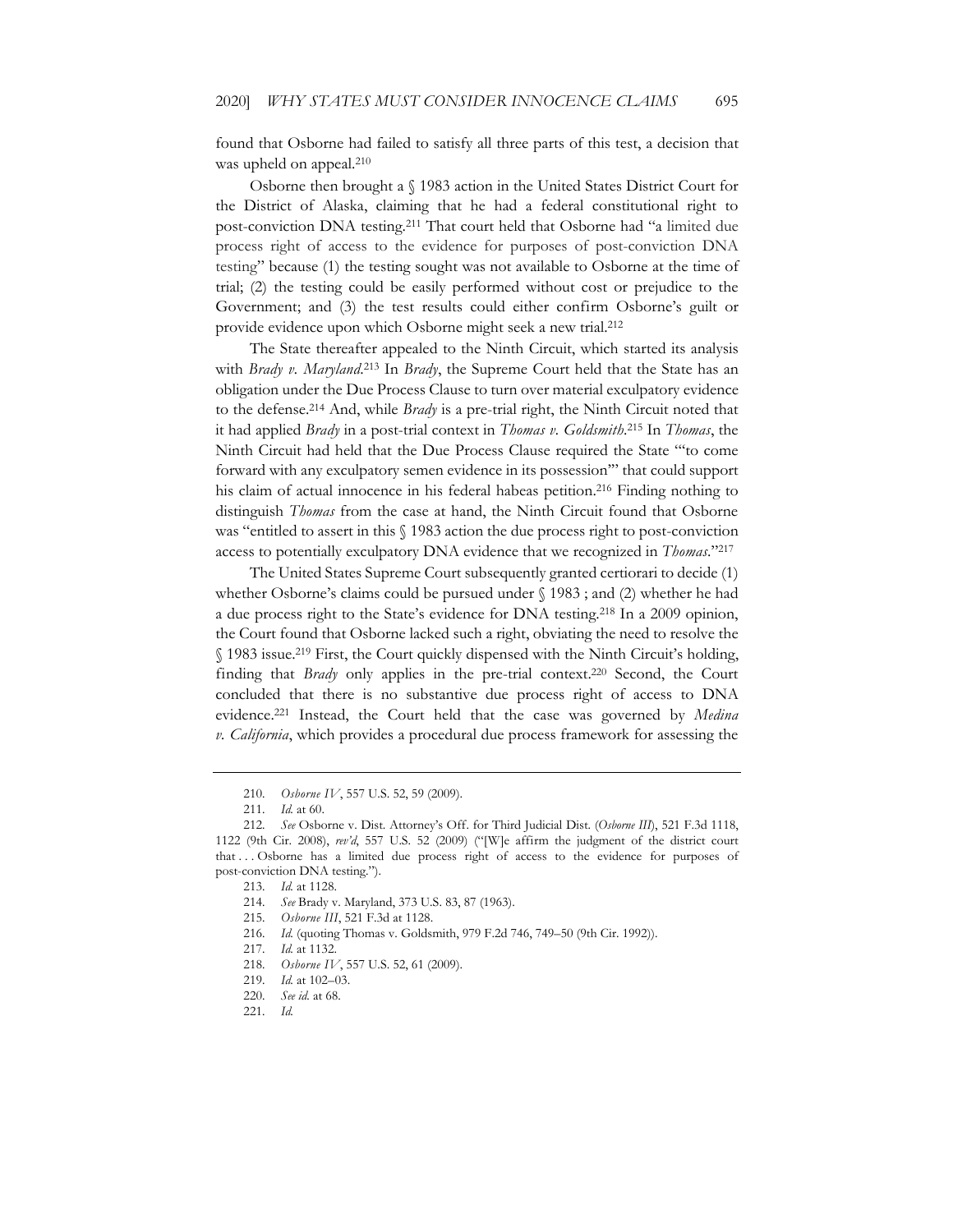validity of state procedural rules that are part of the criminal process.222 Under the *Medina* framework, a state procedural rule only violates procedural due process if it "offends some principle of justice so rooted in the traditions and conscience of our people as to be ranked as fundamental" or "transgresses any recognized principle of fundamental fairness in operation."223

The Court then found that Alaska's post-conviction DNA testing statute passed constitutional muster under this procedural due process framework because the statute (1) provided a right to DNA evidence upon a showing that the evidence could establish innocence; (2) exempted petitions for post-conviction DNA testing from otherwise applicable statutes of limitation; and (3) specified a discovery procedure available to those seeking access to DNA evidence.<sup>224</sup> And, while Alaska's statute did place limits on this right, the Court found that these limits were similar to those contained in federal law and the laws of other states.225 The Supreme Court also noted that the Court of Appeals of Alaska recognized a separate right of access to DNA testing under its state constitution that could provide a failsafe for defendants who can't comply with the strictures of its DNA statute.226

Two years later, in 2011, the Supreme Court revisited the right to post-conviction DNA testing in *Skinner v. Switzer*. 227 In *Skinner*, a Texas jury found Henry Skinner guilty of murdering his live-in girlfriend and her two sons.228 Skinner thereafter twice sought DNA testing of previously untested items from the crime scene, including knives, an axe handle, vaginal swabs, fingernail clippings, and hair samples.<sup>229</sup> The Texas courts rejected Skinner's first motion, concluding that he failed to demonstrate a "reasonable probability... that he would not have been . . . convicted if the DNA test results were exculpatory."230 Later, the Texas courts rejected Skinner's second motion, finding that defense counsel had made a strategic decision not to test the evidence at trial.<sup>231</sup>

Skinner then brought a § 1983 action, claiming that these applications of Texas's DNA statute violated procedural due process.232 Both the federal district and appellate courts found, however, that § 1983 was an improper vehicle for Skinner's DNA claim.233 The Supreme Court granted certiorari to answer this question that had gone unanswered in *Osborne*. 234 Ultimately, the Court concluded that § 1983 was the proper vehicle for such a claim and remanded the case without

<sup>222</sup>*. Id.* at 69–70.

<sup>223</sup>*. Id.* at 69 (quoting Medina v. California, 505 U.S. 437, 446, 448 (1992)).

<sup>224</sup>*. Id.* at 69–71.

<sup>225</sup>*. Id.* at 70.

<sup>226</sup>*. Id.*

<sup>227.</sup> Skinner v. Switzer, 562 U.S. 521 (2011).

<sup>228</sup>*. Id.* at 525.

<sup>229</sup>*. Id.* at 527.

<sup>230.</sup> Skinner v. State, 122 S.W.3d 808, 813 (Tex. Crim. App. 2003).

<sup>231</sup>*. Skinner*, 562 U.S. at 528–29.

<sup>232</sup>*. Id.* at 529.

<sup>233</sup>*. Id.*

<sup>234</sup>*. Id.*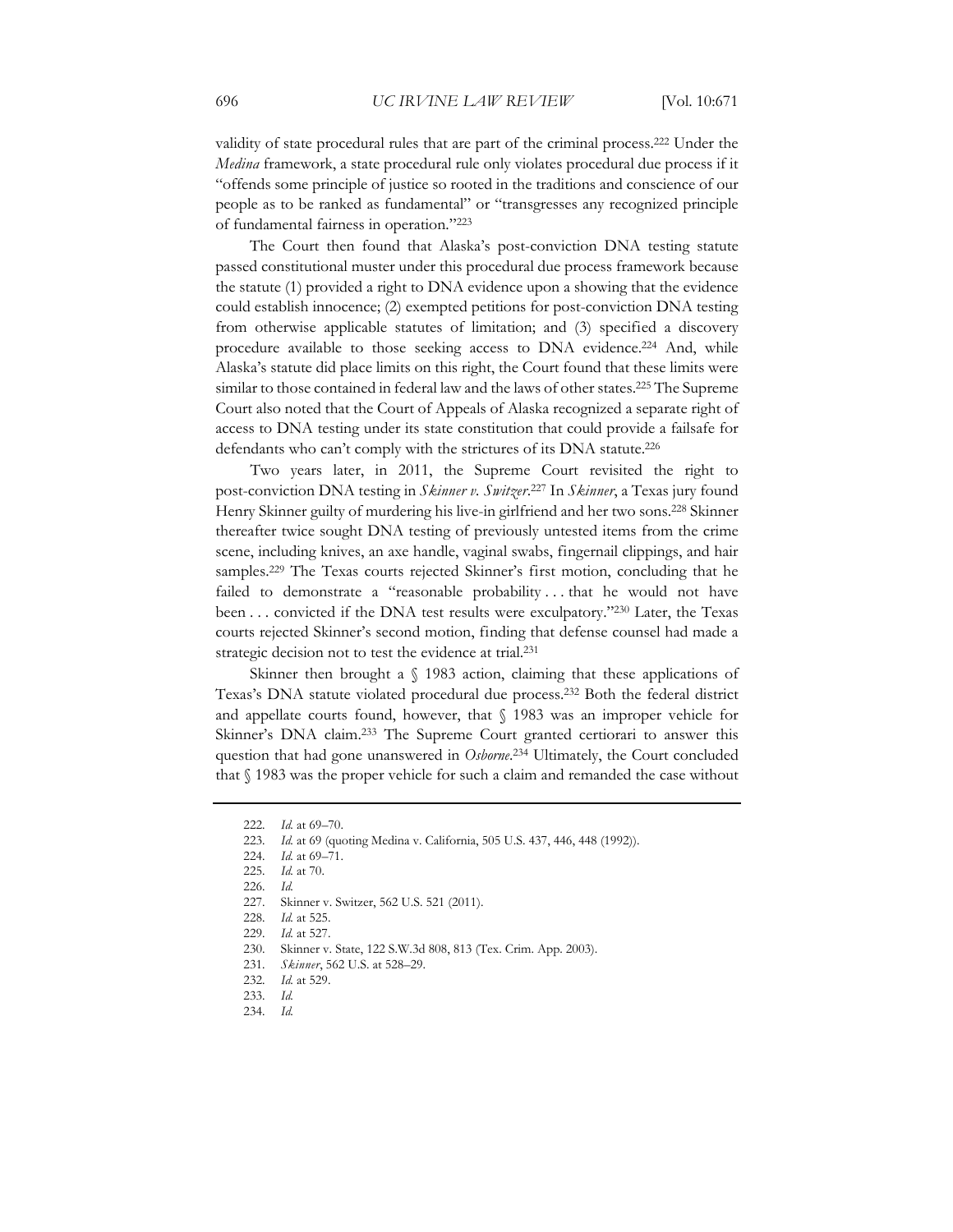reaching the merits.235 In remanding, however, the Court noted that "*Osborne* severely limits the federal action a state prisoner may bring for DNA testing . . . and left slim room for the prisoner to show that the governing state law denies him procedural due process."236

Since *Osborne*, no court has found that a state's post-conviction DNA testing statute violates procedural due process. The most notable of these opinions is *McKithen v. Brown* (*McKithen II*).237 In *McKithen*, Frank McKithen was convicted of attempted murder and related crimes after stabbing his wife with a knife.238 After he was convicted, McKithen filed a motion seeking court-ordered testing to determine whether his fingerprints and/or his wife's blood were on the knife that was allegedly used in the crime.<sup>239</sup> The post-conviction court denied his motion, finding that McKithen failed to prove under New York's DNA statute that there was a reasonable probability that the results of DNA testing would have resulted in a more favorable verdict.240

After unsuccessfully appealing in New York state court, McKithen brought a § 1983 action in federal court.241 In an opinion issued about a year before the Supreme Court decided *Osborne*, the United States District Court for the Eastern District of New York found that McKithen had a procedural due process right to DNA testing.<sup>242</sup> The court reached this conclusion by applying the three part procedural due process framework from *Mathews v. Eldridge*, which focuses on (1) the petitioner's private interest; (2) the risk of erroneous deprivation of this interest through the current procedure(s) and the probable value of additional safeguards; and (3) the State's countervailing interest.<sup>243</sup>

By the time the Second Circuit issued its opinion on appeal, the Supreme Court had handed down its *Osborne* opinion. As noted, that opinion found that the correct procedural due process framework was the state-friendly "fundamental fairness" framework created by *Medina v. California*, not the defendant-friendly framework from *Mathews v. Eldridge*. 244 Therefore, the Second Circuit was quickly able to dispense with the district court's reasoning and proceed with an analysis done by many other federal courts in the wake of *Osborne*: 245 compare the DNA statute at hand with Alaska's statute.<sup>246</sup>

245*. See, e.g.*, Alvarez v. Attorney Gen. for Fla., 679 F.3d 1257, 1266–67 n.2 (11th Cir. 2012); Tevlin v. Spencer, 621 F.3d 59, 71 (1st Cir. 2010).

246*. McKithen II*, 626 F.3d at 153–54.

<sup>235</sup>*. Id.* at 534.

<sup>236</sup>*. Id.* at 525.

<sup>237.</sup> McKithen v. Brown (*McKithen II*), 626 F.3d 143 (2d Cir. 2010).

<sup>238</sup>*. Id.* at 145–46.

<sup>239</sup>*. Id.* at 146.

<sup>240</sup>*. Id.*

<sup>241</sup>*. Id.*

<sup>242.</sup> McKithen v. Brown (*McKithen I*), 565 F. Supp. 2d 440, 485 (E.D.N.Y. 2008), *rev'd*, 626 F.3d 143 (2d Cir. 2010).

<sup>243</sup>*. Id.* at 452 (construing Mathews v. Eldridge, 424 U.S. 319 (1979)).

<sup>244</sup>*. McKithen II*, 626 F.3d at 152.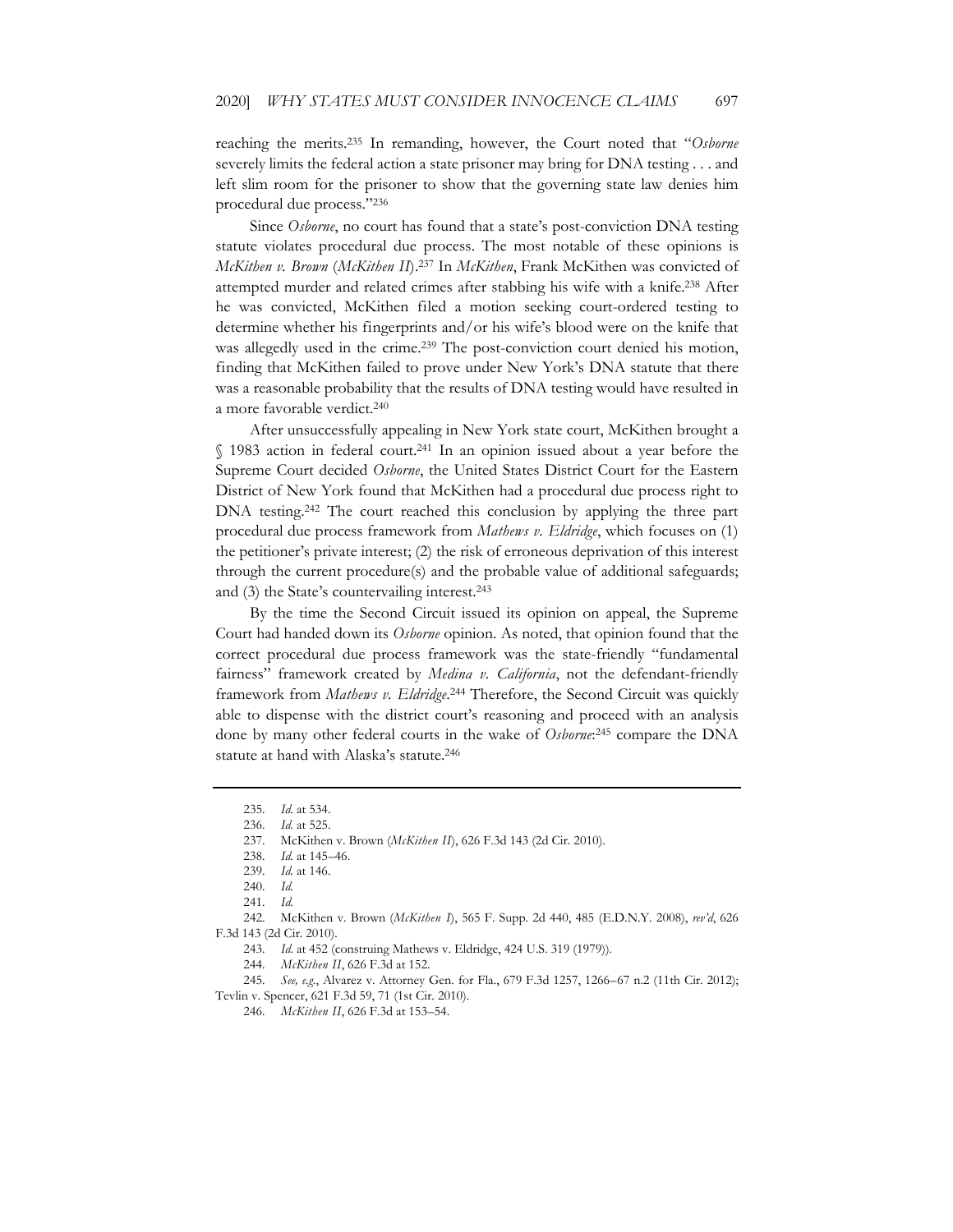Under this analysis, it was clear that the standards in Alaska's post-conviction DNA statute were more restrictive and difficult to meet than the standards in New York's statute.247 The principal difference is that New York allows post-conviction DNA testing upon a showing that there is a reasonable probability that the verdict would have been more favorable if such testing had been done at the time of trial.248 Conversely, Alaska requires a petitioner to establish that DNA testing can "clearly and convincingly" or "conclusively" prove his innocence.<sup>249</sup> This comparison allowed the Second Circuit to conclude that, "*[a] fortiori*, New York's procedure for post-conviction DNA testing must be constitutional as well."250

Courts have applied a similar analysis in cases in which defendants claimed that post-conviction DNA testing statutes with pleading defendant prohibitions violated procedural due process. In the aforementioned case in federal court in Michigan, the defendant claimed that Michigan's DNA statute violated procedural due process by precluding pleading defendants from seeking relief.251 In response, the court quickly concluded that "[t]he Sixth Circuit has held that Michigan law governing procedures for post-conviction DNA testing in criminal cases is more comprehensive than the state procedures sanctioned in *Osborne*, and, thus, adequately protects the due process rights of prisoners."252

#### *3. Non-DNA/Actual Innocence Statutes*

Pleading and non-pleading defendants have also made due process challenges to statutes that prevent them from presenting freestanding claims of actual innocence based on non-DNA evidence. Some of these challenges have dealt with pleading defendant prohibitions, and some of them have been successful under state Due Process clauses. In March 2018, the Supreme Court of Iowa issued its opinion in *Schmidt v. State*, in which Jacob Lee Schmidt had pleaded guilty to assault with intent to commit sexual abuse in exchange for the State dismissing two counts of sexual abuse in the third degree.<sup>253</sup> Schmidt later sought to prove his actual innocence based upon a recantation by the victim.254 Iowa's post-conviction statute, however, did not allow pleading defendants to present freestanding actual innocence claims.255

The Supreme Court of Iowa concluded that this prohibition violated the Due Process Clause of the Iowa Constitution, finding that "[a]n innocent person has a

<sup>247</sup>*. Id.*

<sup>248</sup>*. Id.*

<sup>249</sup>*. Id.*

<sup>250</sup>*. Id.* at 154.

<sup>251.</sup> Cassarrubias v. Prelesnik, No. 1:09-CV-1172, 2014 WL 1338172 (W.D. Mich. Mar. 31, 2014).

<sup>252</sup>*. Id.* at \*6.

<sup>253.</sup> Schmidt v. State, 909 N.W.2d 778, 782–83 (Iowa 2018).

<sup>254</sup>*. Id.* at 781.

<sup>255</sup>*. Id.* at 784.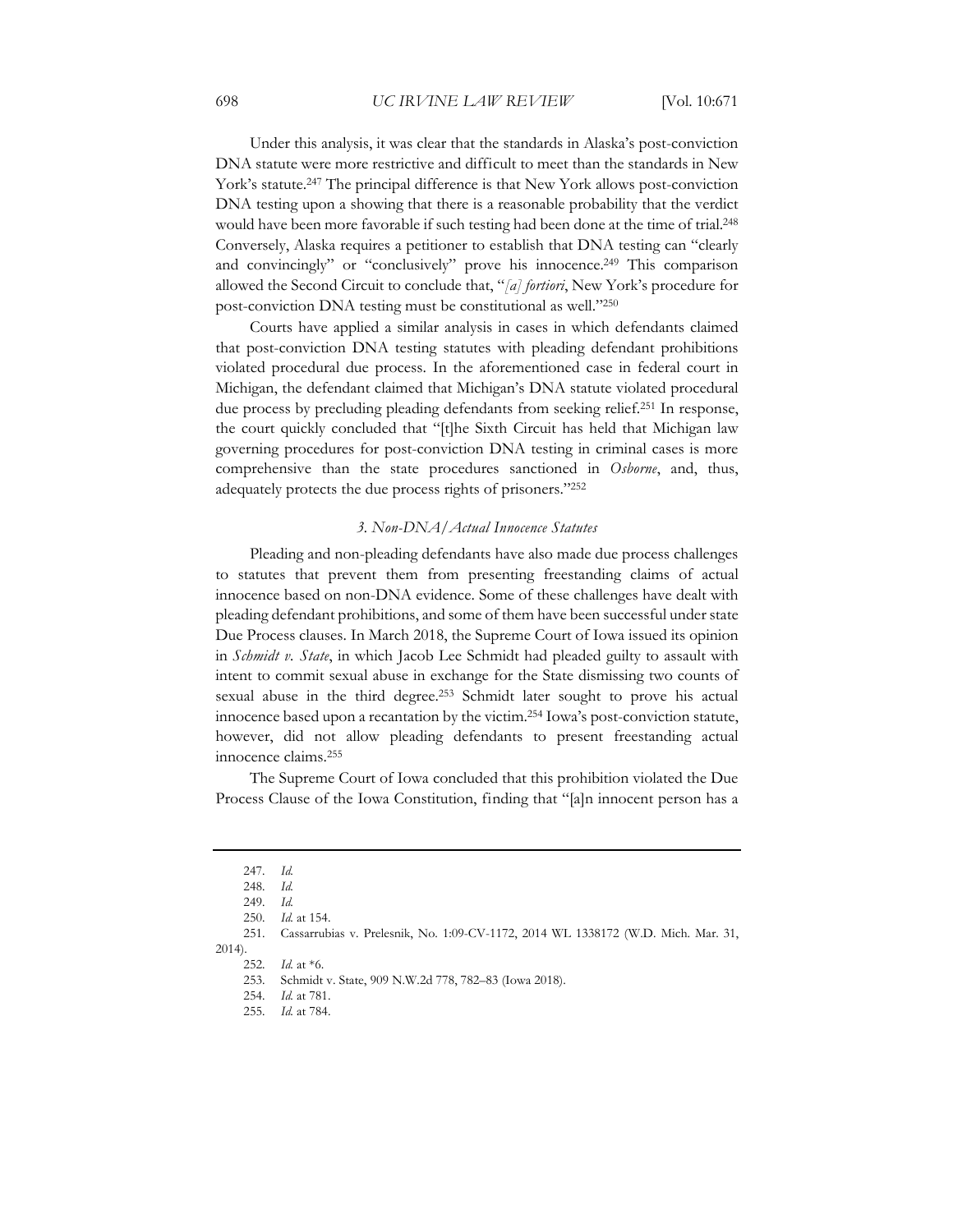constitutional liberty interest in remaining free from undeserved punishment."256 Therefore, "[h]olding a person who has committed no crime in prison strikes the very essence of the constitutional guarantee of substantive due process."257 As support for its conclusion, the court cited similar opinions by the Illinois and New Mexico Supreme Courts.258

Other courts, however, have found that there is no state due process right to present freestanding claims of actual innocence based on non-DNA evidence. In *In re Lincoln v. Cassady*, Missourian Rodney Lincoln was convicted of assaulting "M.D.," a seven year-old.<sup>259</sup> M.D. later recanted her eyewitness identification of Lincoln, claiming "that she was traumatized and pressured into identifying [Lincoln] as the assailant, and now believes that the assailant was a serial killer whose family owned a Volkswagen repair shop in the area of the crimes."260 Lincoln moved to use this recantation to prove his actual innocence, but the motion was denied under Missouri's post-conviction statute.261

Subsequently, the Missouri Court of Appeals rejected Lincoln's due process challenge, finding that the Supreme Court of Missouri had "expressly declined to determine whether the continued incarceration and eventual execution of a person who clearly and convincingly establishes actual innocence violates the due process clause of the constitution, resulting in a manifest injustice warranting habeas relief."262 On his last day in office on June 1, 2018, Missouri Governor Eric Greitens commuted Lincoln's sentence to time served based on evidence of his innocence, leading to Lincoln's release after thirty-four years of incarceration.263

Similarly, in *Yonga v. State*, the Court of Special Appeals of Maryland held that a pleading defendant had no substantive due process right to prove his actual innocence through evidence of the victim's recantation.264 And, in the *Tiger* case from the Introduction, the Court of Appeals of New York failed to extend precedent finding a state due process right to present non-DNA evidence of actual innocence to pleading defendants.265

In the wake of *Osborne*, no defendant has been successful in claiming that a state's non-DNA actual innocence statute violates the federal Due Process Clause. In *Dawson v. Suthers*, James Dawson claimed that the State of Colorado's statutory

<sup>256</sup>*. Id.* at 793.

<sup>257</sup>*. Id.*

<sup>258</sup>*. Id.* at 792–93 (first citing People v. Washington, 665 N.E.2d 1330 (Ill. 1996); and then citing Montoya v. Ulibarri, 163 P.3d 476 (N.M. 2007)).

<sup>259.</sup> Lincoln v. Cassady, 517 S.W.3d 11, 15 (Mo. Ct. App. 2016).

<sup>260</sup>*. Id.* at 16.

<sup>261</sup>*. Id.*

<sup>262</sup>*. Id.* at 22.

<sup>263. 41</sup> Action News Staff, *Governor Greitens Commutes Rodney Lincoln's Sentence on Last Day in Office*, 41 KSHB KAN. CITY ( June 2, 2018, 2:26 PM), https://www.kshb.com/news/local-news/ governor-greitens-pardons-rodney-lincoln [https://perma.cc/CD4X-FPPB].

<sup>264.</sup> Yonga v. State, 108 A.3d 448, 455 (Md. Ct. Spec. App. 2015), *aff'd*, 130 A.3d 486 (Md. 2016).

<sup>265</sup>*. See* People v. Tiger, 110 N.E.3d 509, 517 (N.Y. 2018).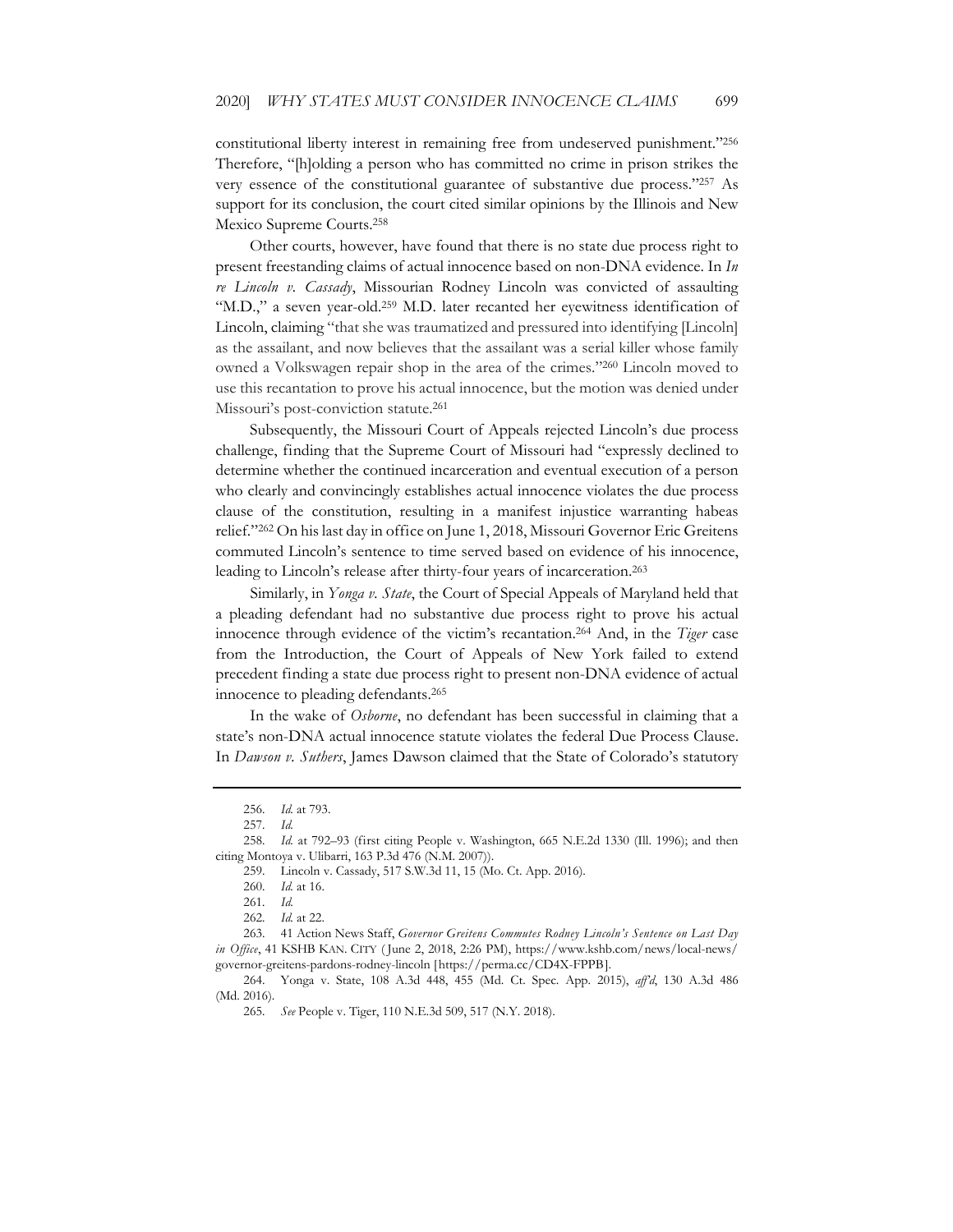requirements to get testing of blood or urine to establish a post-conviction claim of actual innocence based on an intoxication defense violated procedural due process.266 The United States District Court for the District of Colorado noted that Colorado's post-conviction DNA statute satisfied *Osborne* and concluded that "it can hardly be that the due process clause would require states to grant postconviction access to scientific testing for determining drug concentrations in blood or urine where that same postconviction testing scheme would not allow access to DNA testing in the same circumstances."267

#### *C. Equal Protection Clause Challenges*

#### *1. Introduction*

The Equal Protection Clause of the Fourteenth Amendment states that "[n]o State shall . . . deny to any person within its jurisdiction the equal protection of the laws."268 To establish an equal protection violation, a plaintiff must demonstrate that (1) intentional or purposeful State discrimination led to him being treated different from similarly situated individuals, and (2) the disparate treatment was not justified under the requisite level of scrutiny.269 If a state statute does not interfere with a fundamental right or discriminate against a suspect class, the level of scrutiny is the rational basis test, which considers whether "the challenged classification is rationally related to a legitimate governmental purpose."270 Post-conviction DNA and non-DNA actual innocence statutes neither interfere with a fundamental right nor discriminate against a suspect class, meaning that they are subject to the rational basis test.271

#### *2. Post-conviction DNA Statutes*

Defendants in several states have brought Equal Protection Clause challenges to post-conviction DNA testing statutes. These challenges have led to disparate results in different jurisdictions. One of these challenges was successful in *State v. Denney*. 272 Dale Denney had been convicted of aggravated criminal sodomy after a jury trial in Kansas.273 Denney later filed a petition for DNA testing of the rape kit and other pieces of evidence from the crime scene.<sup>274</sup> The district court denied Denney's motion because Kansas's post-conviction DNA statute only allows for

<sup>266.</sup> Dawson v. Suthers, No. 14-cv-01919-MSK-NYW, 2015 WL 5525786, at \*1–2 (D. Colo. Sept. 21, 2015).

<sup>267</sup>*. Id.* at \*5.

<sup>268.</sup> U.S. CONST. amend. XIV, § 1.

<sup>269.</sup> Morrison v. Garraghty, 239 F.3d 648, 654 (4th Cir. 2001).

<sup>270.</sup> Kadrmas v. Dickinson Pub. Schs., 487 U.S. 450, 457–58 (1988).

<sup>271</sup>*. See, e.g.*, State v. Denney, 101 P.3d 1257, 1262 (Kan. 2004).

<sup>272</sup>*. Id.* at 1258.

<sup>273</sup>*. Id.* at 1259.

<sup>274</sup>*. Id.* at 1260.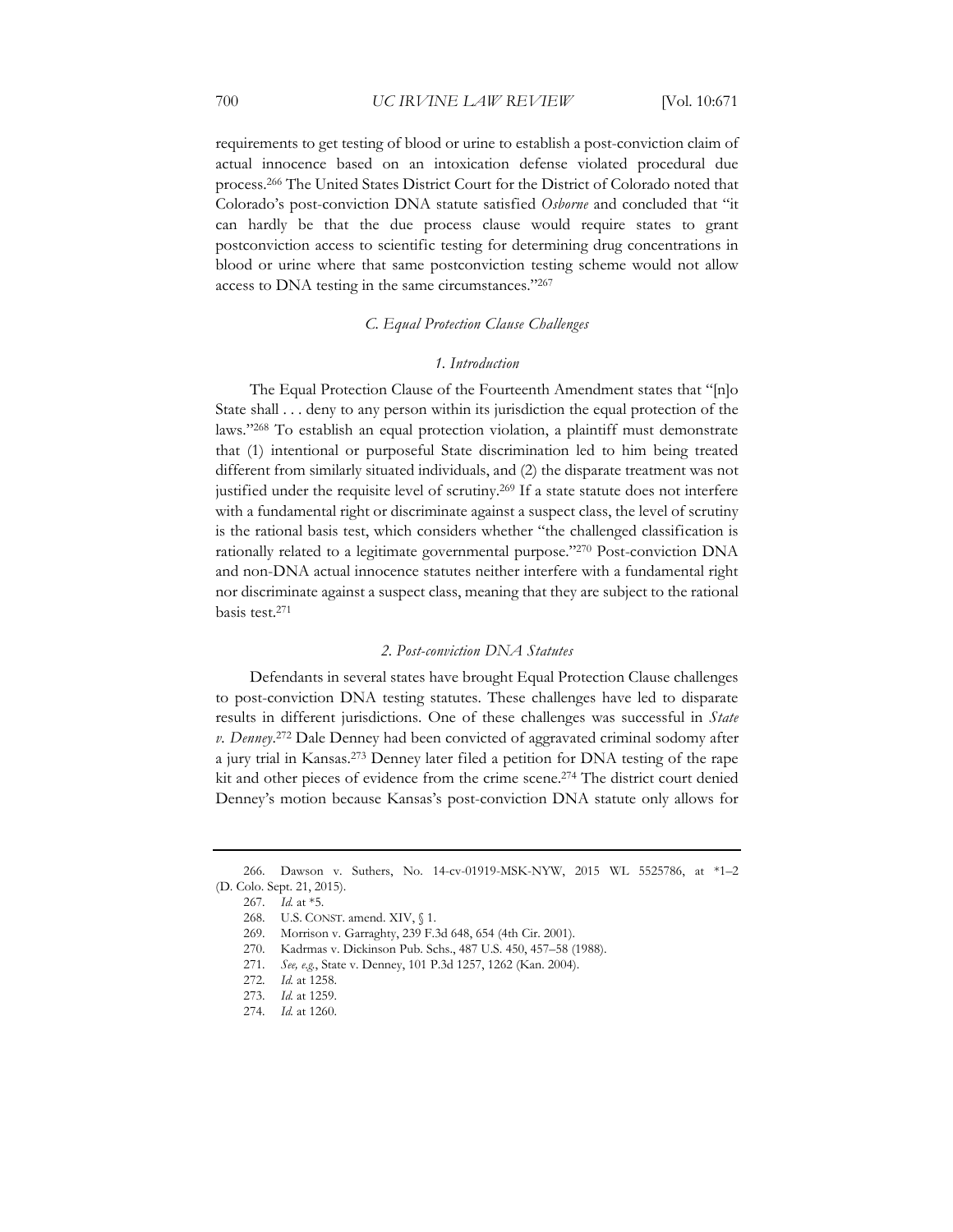testing in first-degree murder and rape cases.275 Denney subsequently appealed, claiming that the statute violated "the Equal Protection Clause because there is no rational basis for authorizing DNA testing for those convicted of rape, and for not authorizing DNA testing for those convicted of aggravated criminal sodomy."276

The Supreme Court of Kansas began by noting that the purpose of Kansas's post-conviction DNA statute is to help determine whether someone in state custody was wrongfully convicted or sentenced.277 The court then made the threshold determination that those convicted of rape and those convicted of aggravated criminal sodomy are similarly situated.278 Having made this finding, the court rejected the State's proffered reason of cost for distinguishing between those convicted of rape and aggravated criminal sodomy, concluding that "cutting costs . . . is not a rational basis for discrimination."279 Finally, the court raised a difference in the severity of the crimes as a possible basis for distinction but ultimately concluded that rape and aggravated criminal sodomy are crimes with similar levels of severity.280 Therefore, the court concluded that Kansas's post-conviction DNA statute violated the Equal Protection Clause and remanded for a determination of whether Denney qualified for testing.281

In *State v. Cheeks*, the Supreme Court of Kansas applied similar reasoning to conclude that Kansas's statute violated the Equal Protection Clause by allowing defendants convicted of first-degree murder to seek DNA testing while precluding defendants convicted of second-degree murder from seeking the same.282 In a dissenting opinion, Justice Biles advanced a different rationale for the distinction: "the well-recognized government interest in promoting finality of judgments."283 The majority, however, turned this argument aside, finding "no legitimate reason for placing someone convicted of first-degree murder/rape in a different position as to the finality of judgment than someone convicted of second-degree murder."284

Conversely, a similar challenge was rejected in Maryland. In *Washington v. State*, Trendon Washington tried to use *Cheeks* to secure a similar ruling by the Court of Appeals of Maryland.285 Washington had been convicted of conspiracy to commit murder in connection with the death of Ricardo Paige.<sup>286</sup> A broom and dust pan found at the crime scene that could have been used to sweep up spent shell

<sup>275</sup>*. Id.*

<sup>276</sup>*. Id.* at 1263.

<sup>277</sup>*. Id.* at 1265.

<sup>278</sup>*. Id.*

<sup>279</sup>*. Id.*

<sup>280</sup>*. Id.* at 1266.

<sup>281</sup>*. Id.* at 1268–69.

<sup>282.</sup> State v. Cheeks, 310 P.3d 346, 354 (Kan. 2013).

<sup>283</sup>*. Id.* at 359 (Biles, J., dissenting).

<sup>284</sup>*. Id.* at 354.

<sup>285.</sup> Washington v. State, 148 A.3d 341 (Md. 2016).

<sup>286</sup>*. Id.* at 344–45.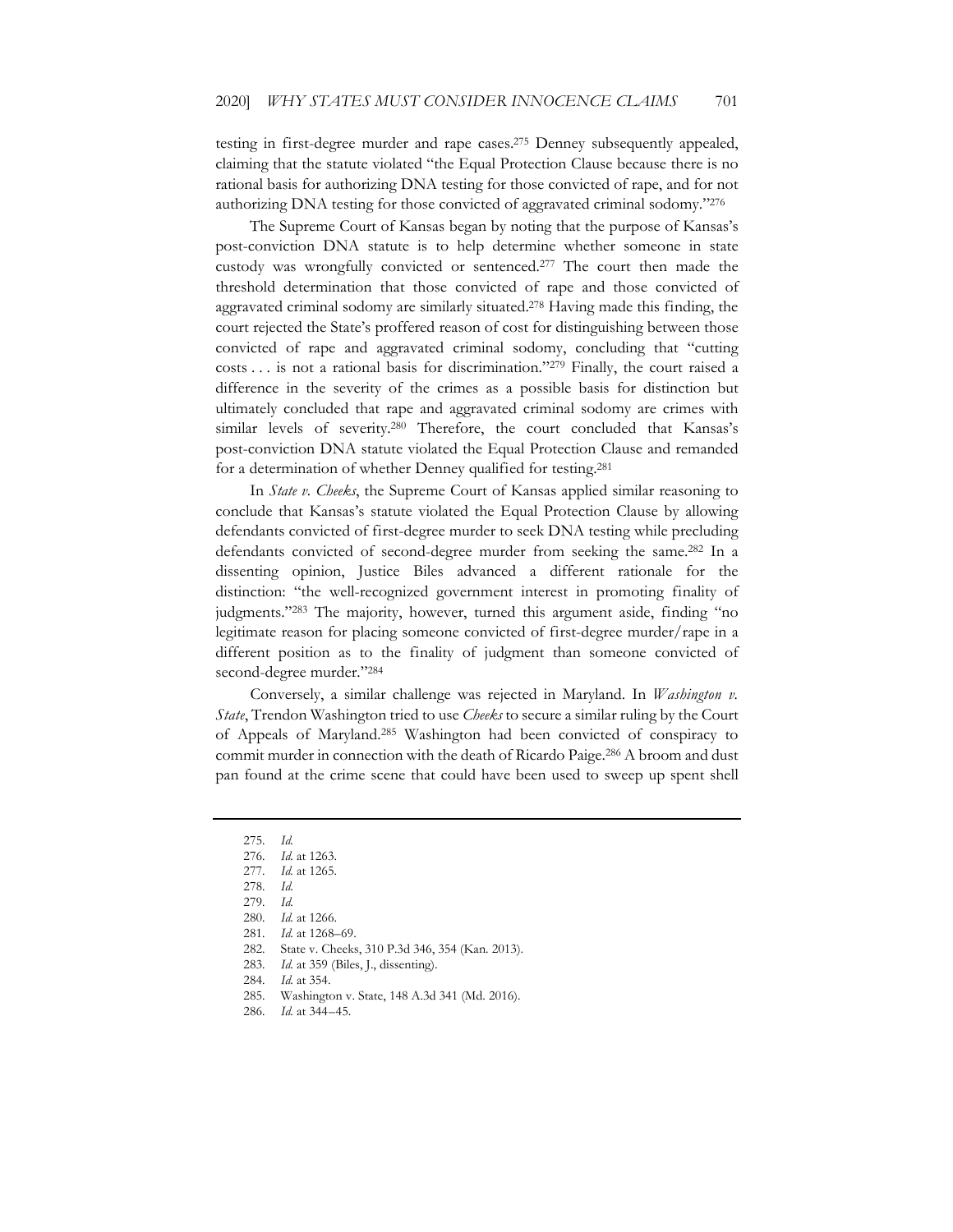casings tested positive for blood but were not tested for DNA.287 After Washington was convicted, he filed a petition for post-conviction DNA testing.<sup>288</sup> The circuit court denied that motion, finding that Maryland's post-conviction DNA statute covers "crimes of violence" but that conspiracy to commit a violent crime is not a crime of violence.289

The Court of Appeals of Maryland later affirmed, finding that a defendant convicted of conspiracy to commit murder is not similarly situated to a person convicted of murder because a "conviction of conspiracy to commit murder does not generally require physical presence at the scene of the underlying crime."290 Instead, "[t]o commit conspiracy, the law only requires an individual to have entered into an agreement with another to commit a crime, and to have actually intended for the crime to be committed."291 Finally, the court found, *inter alia*, that "it is rational for the State to conclude that DNA evidence related to a crime that requires some physical presence is more likely to exonerate an individual than DNA evidence related to a crime that can be completed through a mere conversation."<sup>292</sup>

To date, no defendant has claimed that a post-conviction DNA statute that precludes pleading defendants from seeking relief violates the Equal Protection Clause.

#### *3. Non-DNA/Actual Innocence Statutes*

Defendants have primarily made Equal Protection Clause challenges in the actual innocence context in cases in which states only allow defendants to seek new trials based on DNA evidence. None of these claims have been successful. For instance, Ohioan Rachel Stull sought to present polygraph evidence which she claimed proved her actual innocence of drug charges.293 Ohio's post-conviction statute, however, only allows defendants to prove actual innocence through DNA testing results.294 Stull claimed that this statute violated the Equal Protection Clause due to the disparate treatment of DNA and non-DNA evidence.295 Using the rational basis test, the Court of Appeals of Ohio quickly concluded that there was no Equal Protection violation because it was "unable to compare the reliability of polygraph testing with that of DNA testing."296

No defendant has yet claimed that a non-DNA actual innocence statute that precludes pleading defendants from seeking relief violates the Equal Protection Clause.

<sup>287</sup>*. Id.* at 345.

<sup>288</sup>*. Id.*

<sup>289</sup>*. Id.*

<sup>290</sup>*. Id.* at 356.

<sup>291</sup>*. Id.*

<sup>292</sup>*. Id.* at 356–57.

<sup>293.</sup> State v. Stull, No. 27036, 2014 WL 1345303 (Ohio Ct. App. Mar. 31, 2014).

<sup>294</sup>*. Id.* at \*5–6.

<sup>295</sup>*. Id.* at \*6.

<sup>296</sup>*. Id.*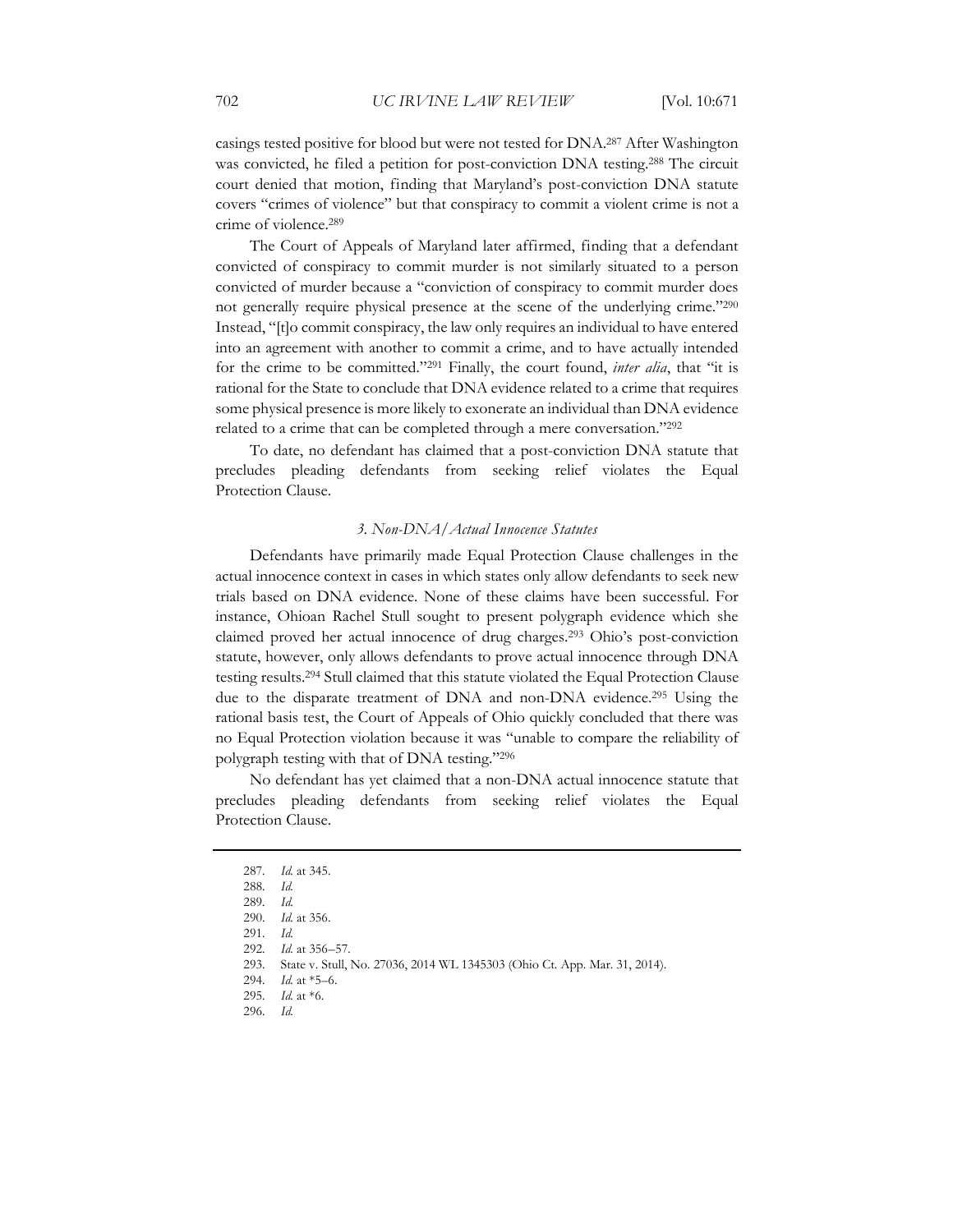#### *D. Conclusion*

There are currently few constitutional avenues of relief available in states in which pleading defendants are precluded from seeking post-conviction DNA testing or presenting non-DNA evidence of actual innocence. A few states have found limited state substantive due process rights to relief, but the Supreme Court's opinion in *Osborne* rejected the notion of a federal substantive due process right to post-conviction DNA testing. And, while *Osborne* recognized a limited procedural due process right to post-conviction DNA testing, no court has since found that right violated in either the DNA or non-DNA context. Finally, while some defendants have brought successful Equal Protection Clause challenges to post-conviction DNA statutes, a claim by a pleading defendant implicates neither a fundamental right nor a suspect class. Therefore, if a defendant were to challenge a pleading defendant prohibition in a post-conviction DNA or actual innocence statute, the State would only need to point to one rational reason for limiting relief to non-pleading defendants. As a result, if a court is to recognize a right to prove innocence after pleading guilty, it likely has to come from another constitutional guarantee.

#### III. THE RIGHT TO ACCESS THE COURTS

#### *A. Introduction*

As noted, the Supreme Court in *Osborne* recognized a limited procedural due process right to post-conviction DNA testing, and courts have found that the Equal Protection Clause provides a possible basis for relief from restrictive post-conviction DNA and non-DNA statutes. While neither of these constitutional protections is likely sufficient by itself to establish a right to prove innocence after pleading guilty, this Article argues that a combination of the two is sufficient to create such a right. Therefore, this Article explores a right that combines aspects of procedural due process and equal protection: the right to access the courts.297

#### *B. History of the Right to Access the Courts*

The history of the right to access the courts (also known as the right of meaningful access to the courts<sup>298</sup>) can be traced at least as far back as the Supreme Court's 1956 opinion in *Griffin v. Illinois*. 299 In *Griffin*, indigent defendants Judson Griffin and James Crenshaw were convicted of armed robbery and sought a free

<sup>297</sup>*. See, e.g.*, United States v. Williams, 264 F.3d 561, 573 (5th Cir. 2001) (noting that the procedural due process and equal protection threads of the right to access the courts are intertwined).

<sup>298</sup>*. See, e.g.*, Schrier v. Halford, 60 F.3d 1309, 1310 (8th Cir. 1995).

<sup>299.</sup> Griffin v. Illinois, 351 U.S. 12, 18 (1956); *see* Eric Merriam, *Non-Uniform Justice: An Equal Protection Analysis of Veterans Treatment Courts' Exclusionary Qualification Requirements*, 84 MISS. L.J. 685, 705 (2015) ("*Griffin* has been cited as the first in a series of cases establishing an equal protection-based fundamental right to 'access the courts.'").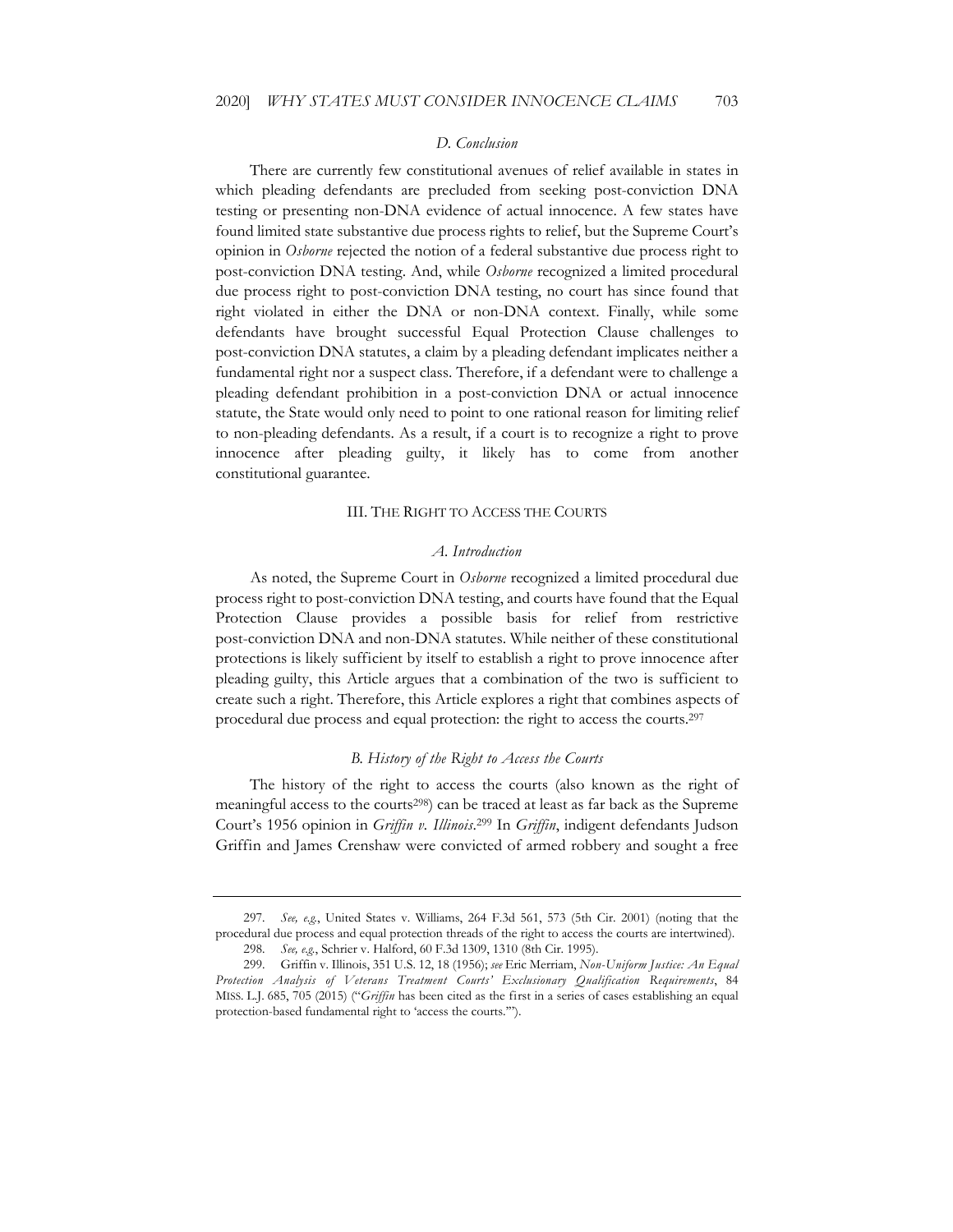copy of the entire trial transcript to perfect their appeal.300 The trial court denied their motion, making it impossible for the men to comply with Illinois appellate procedure.301

Griffin and Crenshaw then appealed to the United States Supreme Court, which, in a plurality opinion, acknowledged that states are under no federal constitutional obligation to provide appellate courts or even any right to appellate review.302 That said, the Court also recognized that the Due Process and Equal Protection Clauses protect defendants at all stages of criminal proceedings, including appeals.303 Therefore, according to the Court, once a state does provide for appellate review, it cannot "do so in a way that discriminates against some convicted defendants on account of their poverty."304 The Court was thus able to conclude that Illinois's appellate procedure violated the men's constitutional rights and was "a misfit in a country dedicated to affording equal justice to all and special privileges to none in the administration of its criminal law."305

Six years later, the Supreme Court expanded upon this right to access the courts in its 1963 opinion in *Douglas v. California*. 306 In *Douglas*, indigent defendants Bennie Will Meyes and William Douglas were convicted of thirteen felonies after a jury trial and sought appointed counsel on appeal.307 Pursuant to a California rule, when an appealing defendant made a request for counsel, the court was to conduct an independent investigation of the record to determine whether appointing counsel would benefit the defendant or the court.<sup>308</sup> Finding no benefit in the case at hand, the court declined to appoint counsel.309

Later, the United States Supreme Court reversed this decision, concluding that the California rule did "not comport with fair procedure" and "lack[ed] that equality demanded by the Fourteenth Amendment . . . . "310 The problem with the rule, according to the Court, was that "[t]he indigent, where the record is unclear or the errors are hidden, has only the right to a meaningless ritual, while the rich man has a meaningful appeal."311

The Supreme Court later clarified this right to access the courts while refusing to extend it in 1974. In *Ross v. Moffitt*, indigent defendant Fred Ross unsuccessfully sought appointed counsel for his appeal to the Supreme Court of North Carolina

<sup>300</sup>*. Griffin*, 351 U.S. at 13.

<sup>301</sup>*. Id.* at 15.

<sup>302</sup>*. Id.* at 18.

<sup>303</sup>*. Id.*

<sup>304</sup>*. Id.*

<sup>305</sup>*. Id.* at 19.

<sup>306.</sup> Douglas v. California, 372 U.S. 353 (1963).

<sup>307</sup>*. Id.* at 353–54.

<sup>308</sup>*. Id.* at 354–55.

<sup>309</sup>*. Id.*

<sup>310</sup>*. Id.* at 357–58.

<sup>311</sup>*. Id.* at 358.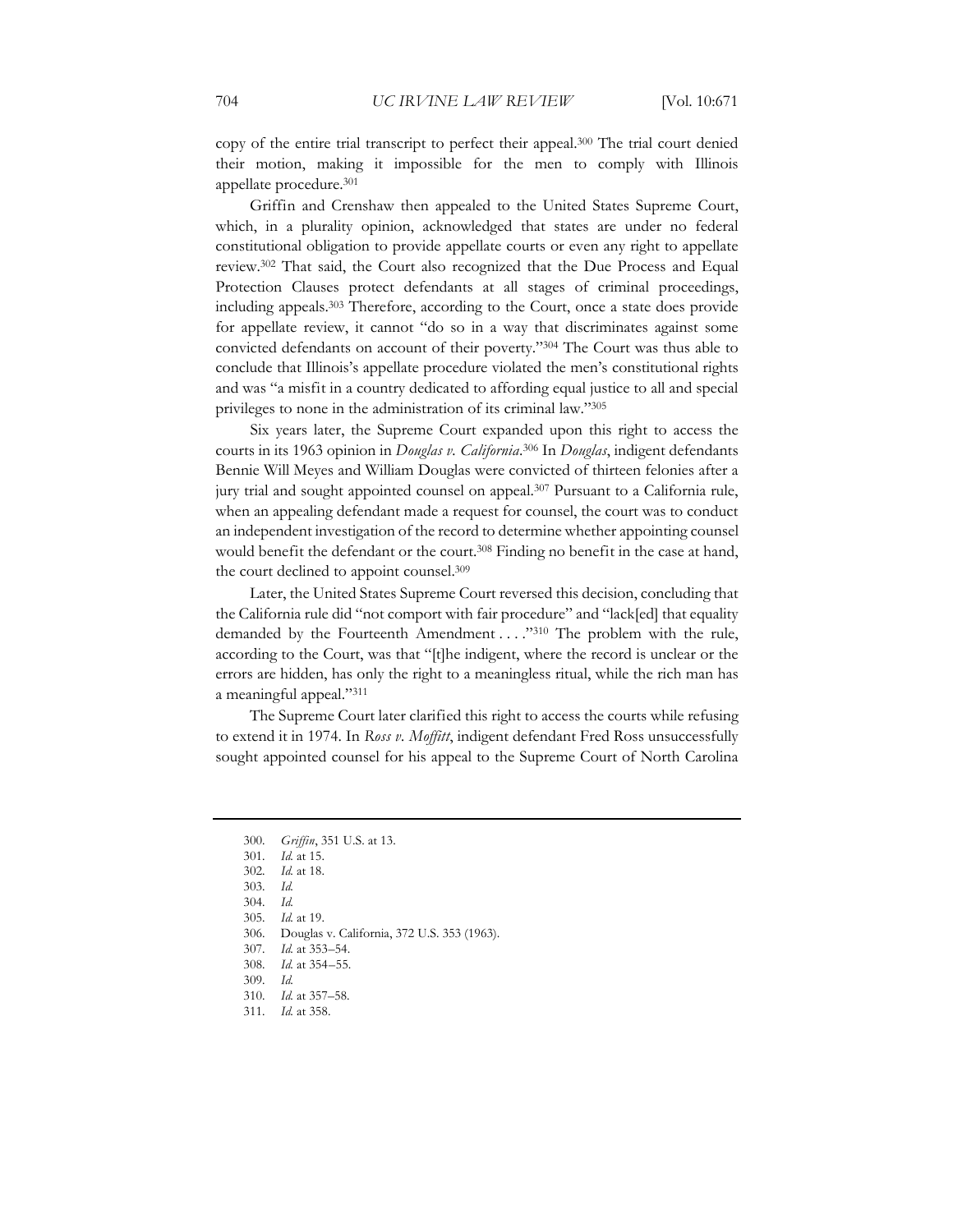after losing his appeal to the Court of Appeals of North Carolina.312 He thereafter appealed to the United State Supreme Court, which observed that "[t]he precise rationale for the *Griffin* and *Douglas* lines of cases has never been explicitly stated, some support being derived from the Equal Protection Clause of the Fourteenth Amendment, and some from the Due Process Clause of that Amendment."313 Specifically, the Due Process thread "emphasizes fairness between the State and the individual dealing with the State, regardless of how other individuals in the same situation may be treated."<sup>314</sup> Meanwhile, the Equal Protection thread "emphasizes disparity in treatment by a State between classes of individuals whose situations are arguably indistinguishable."315

Focusing primarily on the Equal Protection portion, the Court determined that the analysis was "not one of absolutes, but one of degrees."316 While equal protection does not require absolute equality or precisely equal advantages, it does require state appellate systems that are "free of unreasoned distinctions."317 States can therefore make reasoned distinctions among defendants but cannot create a system that, for some defendants, entirely cuts off the ability to appeal or makes an appeal a "meaningless ritual."318 Applying these principles, the Court concluded that the right to appointed counsel for trial and first appeal were sufficient to create a record for review for the state supreme court.<sup>319</sup> Therefore, the Court found that Ross was not denied his right to access the Supreme Court of North Carolina.320

The United States Supreme Court and lower courts have since applied this right to access the courts in a variety of contexts. As in *Griffin* and *Douglas*, some of these cases involved indigent defendants. In *Burns v. Ohio*, the Court held that indigent defendants must be allowed to file appeals and habeas corpus petitions without payment of docket fees.<sup>321</sup> And, in *M.L.B. v. S.L.J.*, the Court found that a Mississippi law requiring an indigent mother to pay record preparation fees in advance of her parental rights appeal violated the right to access the appellate court.322

Courts have also applied the right to access the courts outside the indigency context. The most famous of these cases is the United States Supreme Court case, *Bounds v. Smith*. 323 In *Bounds*, North Carolina inmates claimed that they were denied their right to access the courts based upon "the State's failure to provide legal

<sup>312.</sup> Ross v. Moffitt, 417 U.S. 600, 604 (1974).

<sup>313</sup>*. Id.* at 608–09.

<sup>314</sup>*. Id.* at 609.

<sup>315</sup>*. Id.*

<sup>316</sup>*. Id.* at 612.

<sup>317</sup>*. Id.* (quoting Rinaldi v. Yeager, 384 U.S. 305, 310 (1966)).

<sup>318</sup>*. Id.* (quoting Douglas v. California, 372 U.S. 353, 358 (1963)).

<sup>319</sup>*. Id.* at 614–16.

<sup>320</sup>*. Id.*

<sup>321.</sup> Burns v. Ohio, 360 U.S. 252, 257–58 (1959).

<sup>322.</sup> M.L.B. v. S.L.J., 519 U.S. 102, 127–28 (1996).

<sup>323.</sup> Bounds v. Smith, 430 U.S. 817 (1977).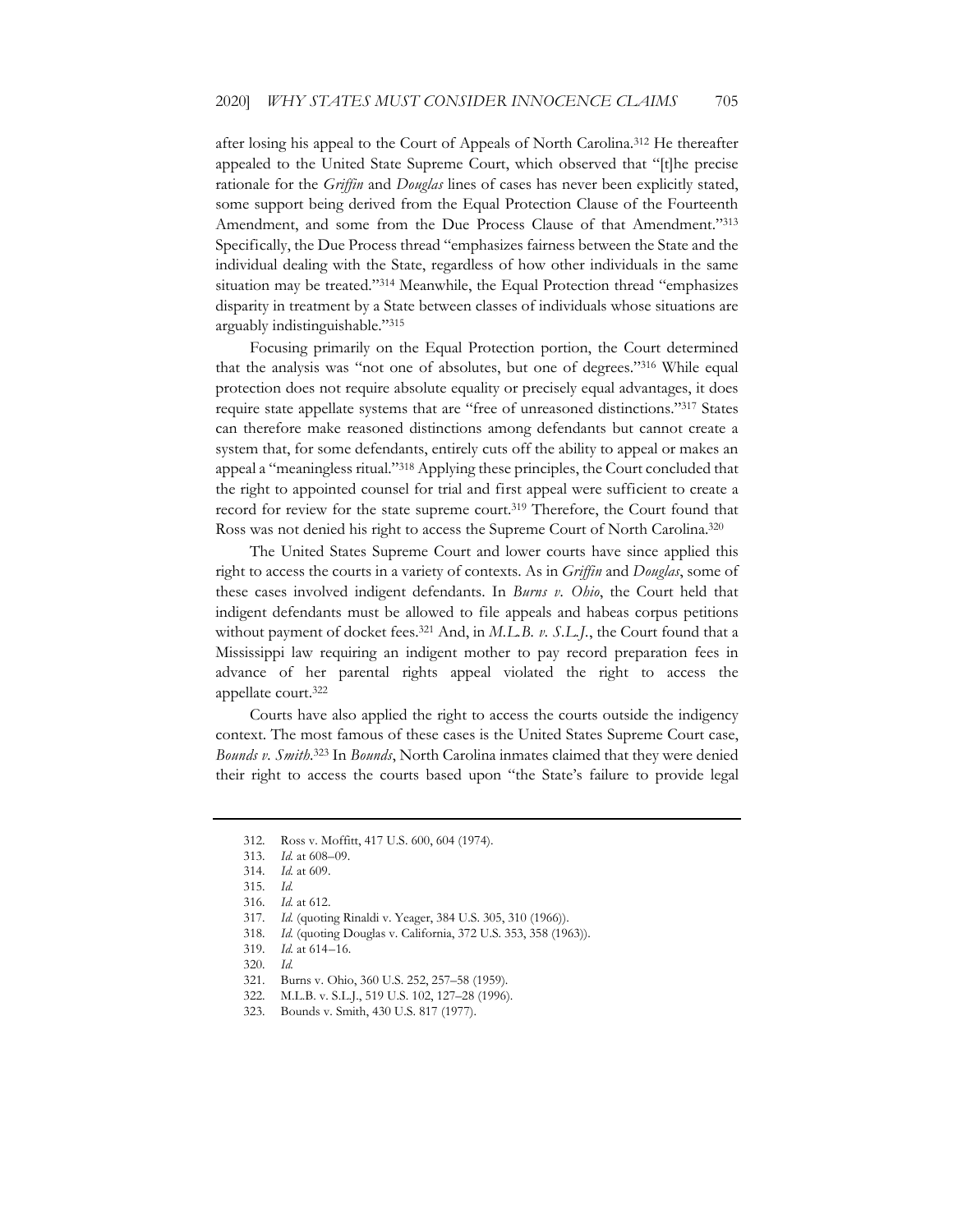research facilities."324 The Supreme Court began its analysis by tracing the history of the right to access the courts and noted that "[m]ore recent decisions have struck down restrictions and required remedial measures to insure that inmate access to the courts is adequate, effective, and meaningful."325

The Court then observed that the right also "require[s] States to shoulder affirmative obligations to assure all prisoners meaningful access to the courts."326 According to the Court, "[t]his is not to say that economic factors may not be considered, for example, in choosing the methods used to provide meaningful access. But the cost of protecting a constitutional right cannot justify its total denial."327 Ultimately, the Court concluded that "[t]he inquiry is . . . whether law libraries or other forms of legal assistance are needed to give prisoners a reasonably adequate opportunity to present claimed violations of fundamental constitutional rights to the courts."328

The Court then resolved this inquiry by turning aside the State's citation to *Ross v. Moffitt*. The State argued that if defendants were not entitled to appointed counsel for discretionary appeals to state supreme courts, then they were also not entitled to adequate law libraries or assistance from persons trained in the law.329 The Supreme Court rejected this argument by noting that an appeal to a state supreme court (1) was previously litigated in lower court(s), (2) likely already has appellate briefs, and (3) "is not primarily concerned with the correctness of the judgment below."330

The Court found the facts of the *Bounds* case distinguishable because they were largely "original actions seeking new trials, release from confinement, or vindication of fundamental civil rights. Rather than presenting claims that have been passed on by two courts, they frequently raise heretofore unlitigated issues."331 Simply put, "[t]he need for new legal research or advice to make a meaningful initial presentation to a trial court in such a case is far greater than is required to file an adequate petition for discretionary review."332 Therefore, the Court concluded "that the fundamental constitutional right of access to the courts requires prison authorities to assist inmates in the preparation and filing of meaningful legal papers by providing prisoners with adequate law libraries or adequate assistance from persons trained in the law."333

- 324*. Id.* at 818.
- 325*. Id.* at 822.
- 326*. Id.* at 824.
- 327*. Id.* at 825.
- 328*. Id.*
- 329*. Id.* at 827.
- 330*. Id.*
- 331*. Id.*
- 332*. Id.* at 828.
- 333*. Id.*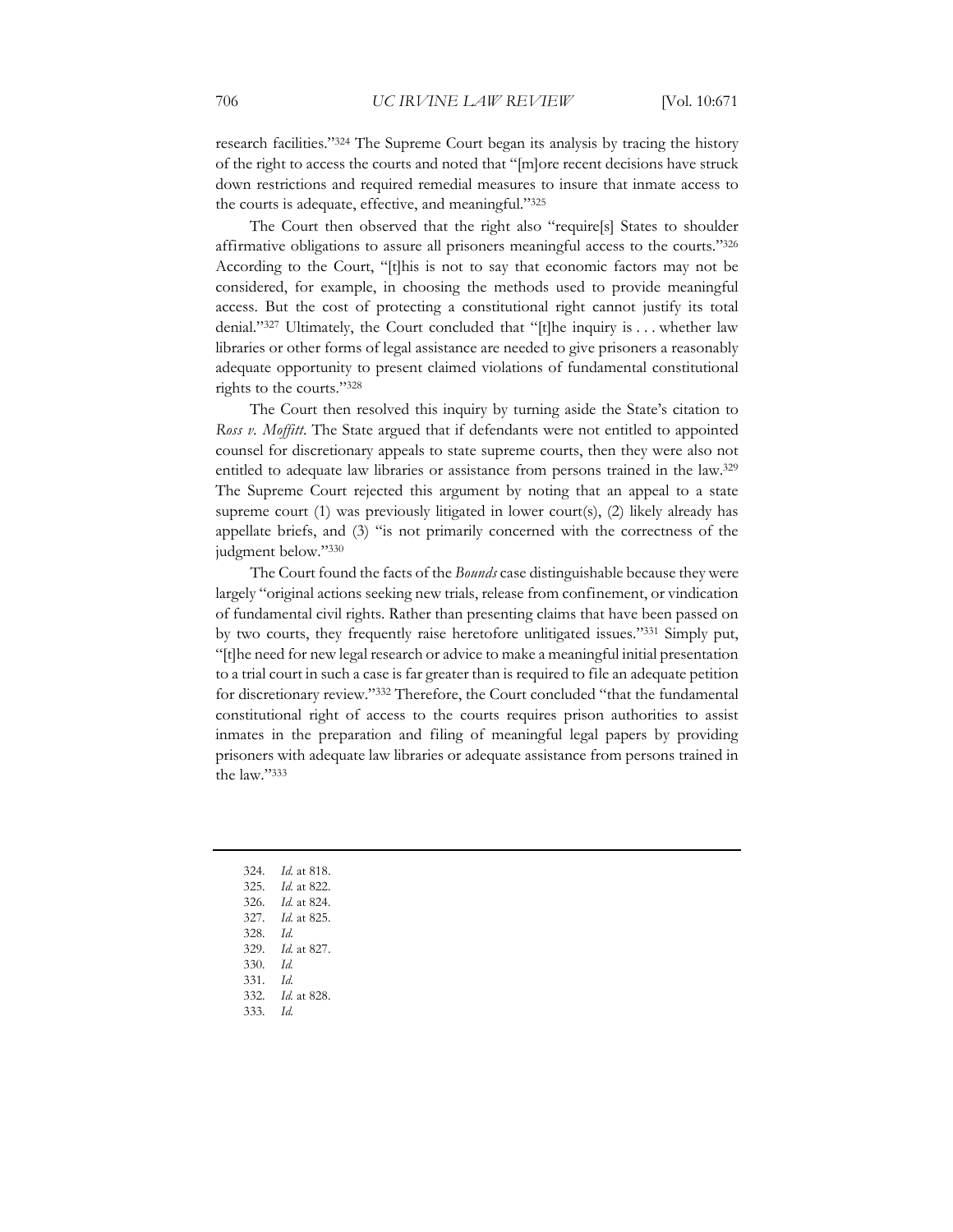#### *C. Halbert v. Michigan and Pleading vs. Non-Pleading Defendants*

Another United States Supreme Court opinion that was able to distinguish *Ross v. Moffitt* provides the strongest support for the proposition that the right to access the courts applies to pleading defendants seeking to prove their innocence through DNA and non-DNA evidence of actual innocence. In *Halbert v. Michigan*, Antonio Halbert, an indigent man, pleaded *nolo contendere* to two counts of criminal sexual conduct in 2001.334 In 1994, Michigan had amended its state constitution so that "an appeal by an accused who pleads guilty or *nolo contendere* shall be by leave of the court."335 Therefore, while the Court of Appeals of Michigan had to hear an appeal by a defendant found guilty after a trial, it now had discretion over whether to hear an appeal by a defendant who had pleaded guilty or *nolo contendere*. 336

Michigan judges thereafter began denying appellate counsel to indigent defendants who had pleaded guilty or *nolo contendere* and were seeking leave to appeal to the Court of Appeals of Michigan, concluding that *Ross v. Moffitt* applies to all discretionary appeals.<sup>337</sup> After being denied appointed counsel under this logic, Halbert appealed to the United States Supreme Court, claiming that *Douglas v. California* should apply to all first appeals, regardless of whether they are discretionary or mandatory.338

The Supreme Court ultimately sided with Halbert. The Court reached this conclusion because (1) the Court of Appeals of Michigan considers the merits of the claims in motions for leave to appeal; and (2) "indigent defendants pursuing first-tier review in the Court of Appeals are generally ill equipped to represent themselves."339 Therefore, denying indigent pleading defendants the right to counsel would functionally deny them their right to appeal under Michigan's constitution because "a pro se applicant's entitlement to seek leave to appeal to Michigan's intermediate court may be more formal than real."340

Accordingly, the Court found that Michigan's disparate treatment of pleading and non-pleading defendants violated the right to access the courts.341 The Court was able to reach this conclusion despite acknowledging a rational countervailing state interest, noting that "[w]hile the State has a legitimate interest in reducing the workload of its judiciary, providing indigents with appellate counsel will yield applications easier to comprehend."342 Moreover, Michigan's constitutional amendment still provided for a reasoned distinction by requiring the court to hear

<sup>334.</sup> Halbert v. Michigan, 545 U.S. 605, 609 (2005).

<sup>335</sup>*. Id*. (quoting MICH. CONST. art. 1, § 20).

<sup>336</sup>*. Id.* 

<sup>337</sup>*. Id.* 

<sup>338</sup>*. Id.*

<sup>339</sup>*. Id.* at 617.

<sup>340</sup>*. Id.* at 620.

<sup>341</sup>*. Id.* at 623–24.

<sup>342</sup>*. Id.* at 623.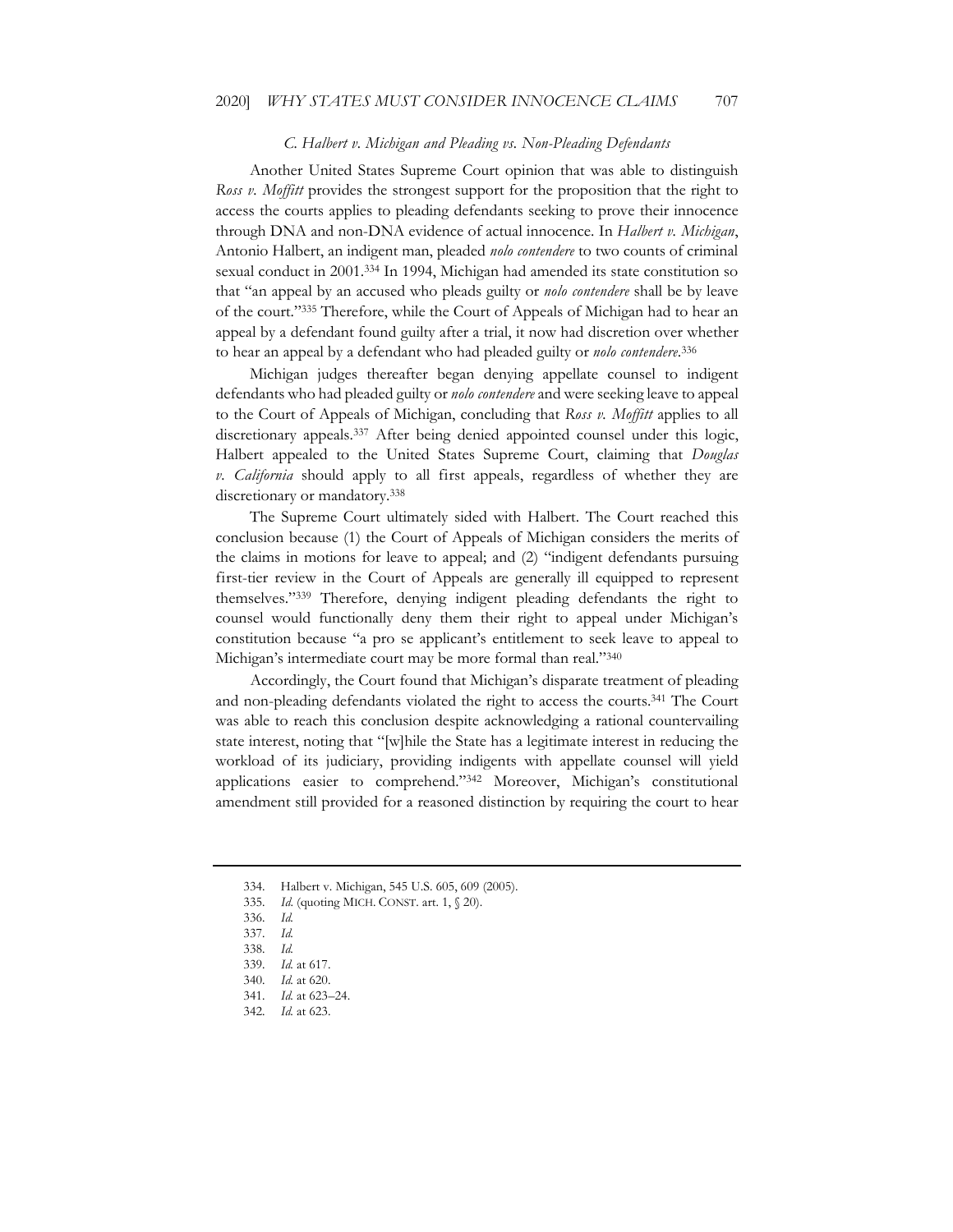appeals by non-pleading defendants but allowing the court to issue summary denials of leave to appeal in cases of pleading defendants.343

While *Halbert* involved issues of indigency, the Court concluded its opinion with a final footnote explaining that the right to access the courts applies in any case in which a state treats pleading defendants differently from non-pleading defendants in the appellate context. In that footnote, the Court noted that "[w]e are unpersuaded by the suggestion that, because a defendant may be able to waive his right to appeal entirely, Michigan can consequently exact from him a waiver of the right to government-funded appellate counsel."344 The Court found that such a waiver would similarly violate the right to access the courts because "if Michigan were to require defendants to waive all forms of appeal as a condition of entering a plea, that condition would operate against moneyed and impoverished defendants alike."345 The Court of Appeals of Michigan later used this footnote to find that a plea conditioned on waiver of appointed counsel on appeal violated the right to access the courts, concluding that "[t]his language [from *Halbert*] unambiguously indicates that the United States Supreme Court would hold unconstitutional the practice of imposing a waiver of appointed appellate counsel as a plea condition."346

The dissenting opinion by Justice Thomas in *Halbert* reinforces the conclusions that (1) the opinion was not solely or principally about indigency; and (2) states cannot grant non-pleading defendants a right to appeal while wholly denying that same right to pleading defendants. According to Justice Thomas, "Michigan has not engaged in the sort of invidious discrimination against indigent defendants that *Douglas* condemns."347 Instead, Justice Thomas argued that "Michigan has done no more than recognize the undeniable difference between defendants who plead guilty and those who maintain their innocence . . . ."348

Justice Thomas claimed that affording appellate counsel to non-pleading defendants while denying appellate counsel to pleading defendants was a reasoned distinction for two related reasons. First, "because a defendant who pleads guilty 'may not thereafter raise independent claims relating to the deprivation of constitutional rights that occurred prior to the entry of the guilty plea' . . . the potential issues that can be raised on appeal are more limited."349 Second, Michigan amended its Constitution to deny pleading defendants the right to appointed counsel after nearly one third of its civil and criminal appeals were brought by pleading defendants, with "few of these defendants [being] granted relief on appeal."350 Justice Thomas therefore asserted that the majority's extension of the

<sup>343</sup>*. Id.*

<sup>344</sup>*. Id.* at 624 n.8.

<sup>345</sup>*. Id.*

<sup>346.</sup> People v. Billings, 770 N.W.2d 893, 897–98 (Mich. Ct. App. 2009).

<sup>347</sup>*. Halbert*, 545 U.S. at 627 (Thomas, J., dissenting).

<sup>348</sup>*. Id.*

<sup>349</sup>*. Id.* at 629 (quoting Tollett v. Henderson, 411 U.S. 258, 267 (1973)).

<sup>350</sup>*. Id.* at 630.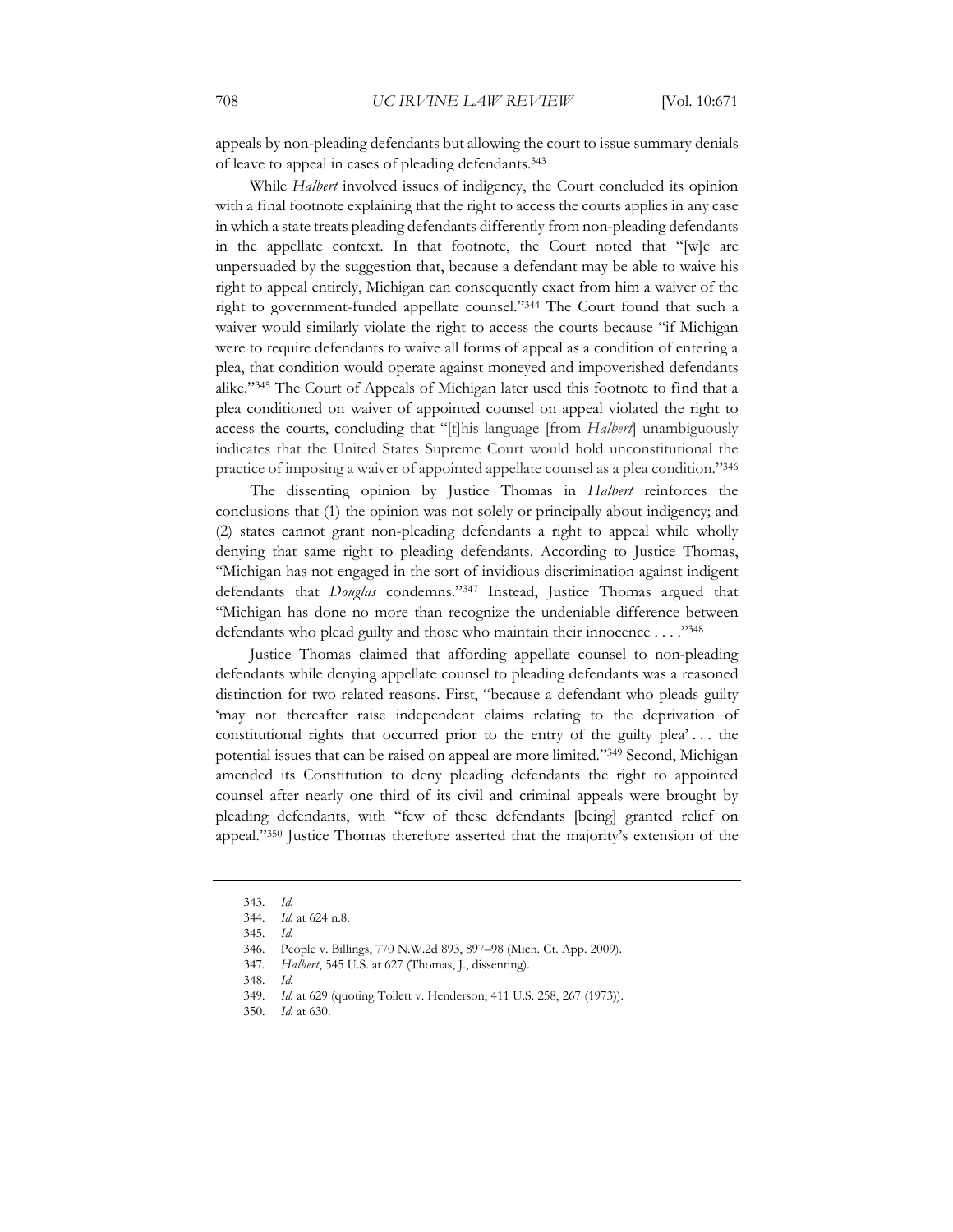right to appellate counsel to pleading defendants would (1) clog court dockets, (2) shift resources from defendants who maintained their innocence to defendants who admitted their guilt, and (3) not remedy many wrongful convictions.<sup>351</sup>

#### IV. A RIGHT TO PROVE INNOCENCE AFTER PLEADING GUILTY

#### *A. Introduction*

This Section argues that *Halbert* and the right to access the courts compel the conclusion that courts cannot continue to allow non-pleading defendants to seek post-conviction DNA testing and present non-DNA evidence of actual innocence while denying similar rights to pleading defendants. It begins by discussing why and how the right to access the courts should apply in the post-conviction context and proceeds to explain why state post-conviction DNA and non-DNA statutes should contain minimal reasoned distinctions between pleading and non-pleading defendants.

#### *B. Establishing a Right to Prove Innocence After Pleading Guilty*

As noted in the previous Section, the right to access the courts recognizes that states are under no federal constitutional obligation to provide appellate courts or even any right to appellate review.<sup>352</sup> Once a state does provide for appellate review, however, it can make reasoned distinctions between defendants but cannot create a system that, for some defendants, entirely cuts off the ability to appeal or makes an appeal a "meaningless ritual."353 In *Halbert*, the Court then applied this right to pleading defendants, concluding that (1) making appeals by non-pleading defendants mandatory but appeals by pleading defendants discretionary was a reasoned distinction; but that (2) the failure to afford pleading defendants the right to appellate counsel made their entitlement to seek leave to appeal "more formal than real" and deprived them of their right to access the courts.354

The Court in *Halbert* was not explicit about how Michigan's refusal to appoint appellate counsel to pleading defendants implicated both the Due Process and Equal Protection threads of the right to access the courts,<sup>355</sup> but its reasoning seems easily explicable. The *Halbert* Court noted that the Due Process thread of the right to access the courts focuses on "the essential fairness of the state-ordered proceedings."356 In the ineffective assistance of counsel context, the Supreme Court has held that "the violation of the right to counsel render[s] [a] proceeding

<sup>351</sup>*. Id.* at 630–31.

<sup>352.</sup> Griffin v. Illinois, 351 U.S. 12, 18 (1956).

<sup>353</sup>*. See supra* note 315 and accompanying text.

<sup>354</sup>*. See supra* note 337 and accompanying text.

<sup>355</sup>*. See Halbert*, 545 U.S. at 626 (Thomas, J., dissenting) ("The majority does not say where in the Constitution that right is located—the Due Process Clause, the Equal Protection Clause, or some purported confluence of the two.").

<sup>356</sup>*. Id.* at 611 (quoting M.L.B. v. S.L. J., 519 U.S. 102, 120 (1996)).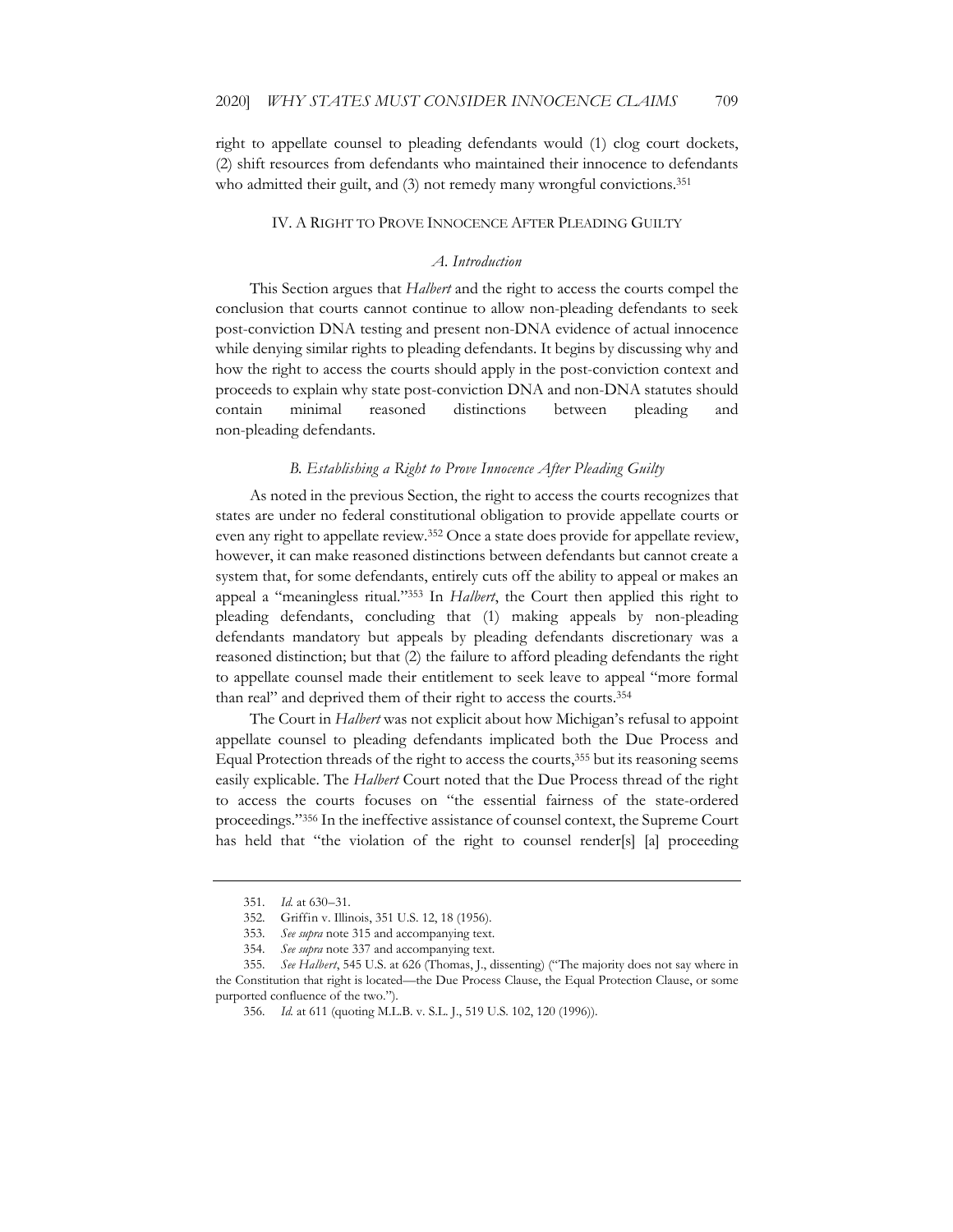presumptively unreliable or entirely nonexistent."357 For example, assume that (1) corrupt police officers fail to secure a search warrant before searching a defendant's house and uncovering drugs; and (2) defense counsel neither moves for a suppression hearing nor cross-examines the officers at trial. In such a case, the defendant would have a viable claim of ineffective assistance of counsel because his suppression hearing was nonexistent and his trial was unreliable.<sup>358</sup>

Courts have applied a similar analysis in cases involving proceedings in which the right to counsel comes from the Due Process Clause, such as deportation proceedings.359 In *Halbert*, this analysis would explain the Due Process portion of why the right to access the courts required appointed counsel for pleading defendants. Under this analysis, the Court's conclusion would be that the denial of appointed counsel to pleading defendants meant that their appellate proceeding was (1) nonexistent if the lack of counsel led to the Court of Appeals of Michigan denying leave to appeal, or (2) unreliable if the defendant were forced to represent himself at his appellate proceeding if leave to appeal were granted.

Meanwhile, the Supreme Court has held that the Equal Protection thread of the right to access the courts "emphasizes disparity in treatment by a State between classes of individuals whose situations are arguably indistinguishable."360 By holding that Michigan could not withhold the right to appellate counsel to pleading defendants, the *Halbert* Court clearly held that pleading and non-pleading defendants seeking to appeal are in indistinguishable situations.

This same reasoning applies in the actual innocence context with even fuller force. Every state has provided for appellate review through post-conviction DNA testing statutes,361 and many states have provided for appellate review through freestanding actual innocence statutes that allow for the presentation of non-DNA evidence.362 Therefore, the right to access the courts compels the conclusion that these states can create reasoned distinctions between pleading and non-pleading defendants but cannot practically or actually cut off any right for pleading defendants to appeal.

In this regard, the right to access the courts claim by pleading defendants in the actual innocence context is actually stronger than the claim by the pleading defendant in *Halbert*. The Michigan statute in *Halbert* practically, but did not actually, cut off the right for pleading defendants to appeal. Pleading defendants could still file for leave to appeal in Michigan; they simply had to do so without the

<sup>357.</sup> Roe v. Flores-Ortega, 528 U.S. 470, 484 (2000).

<sup>358</sup>*. Cf.* Kimmelman v. Morrison, 477 U.S. 365 (1986) (finding that trial counsel's failure to move to suppress a bedsheet with physical evidence that was seized without warrant in a rape case was deficient performance).

<sup>359</sup>*. See, e.g.*, Dearinger *ex rel.* Volkova v. Reno, 232 F.3d 1042, 1045 (9th Cir. 2000) ("We . . . conclude that the holding of *Flores-Ortega* applies with equal force to claims of ineffective assistance of counsel arising out of the Fifth Amendment right to due process.").

<sup>360.</sup> Ross v. Moffitt, 417 U.S. 600, 609 (1974).

<sup>361</sup>*. See supra* note 33 and accompanying text.

<sup>362</sup>*. See supra* notes 154–55 and accompanying text.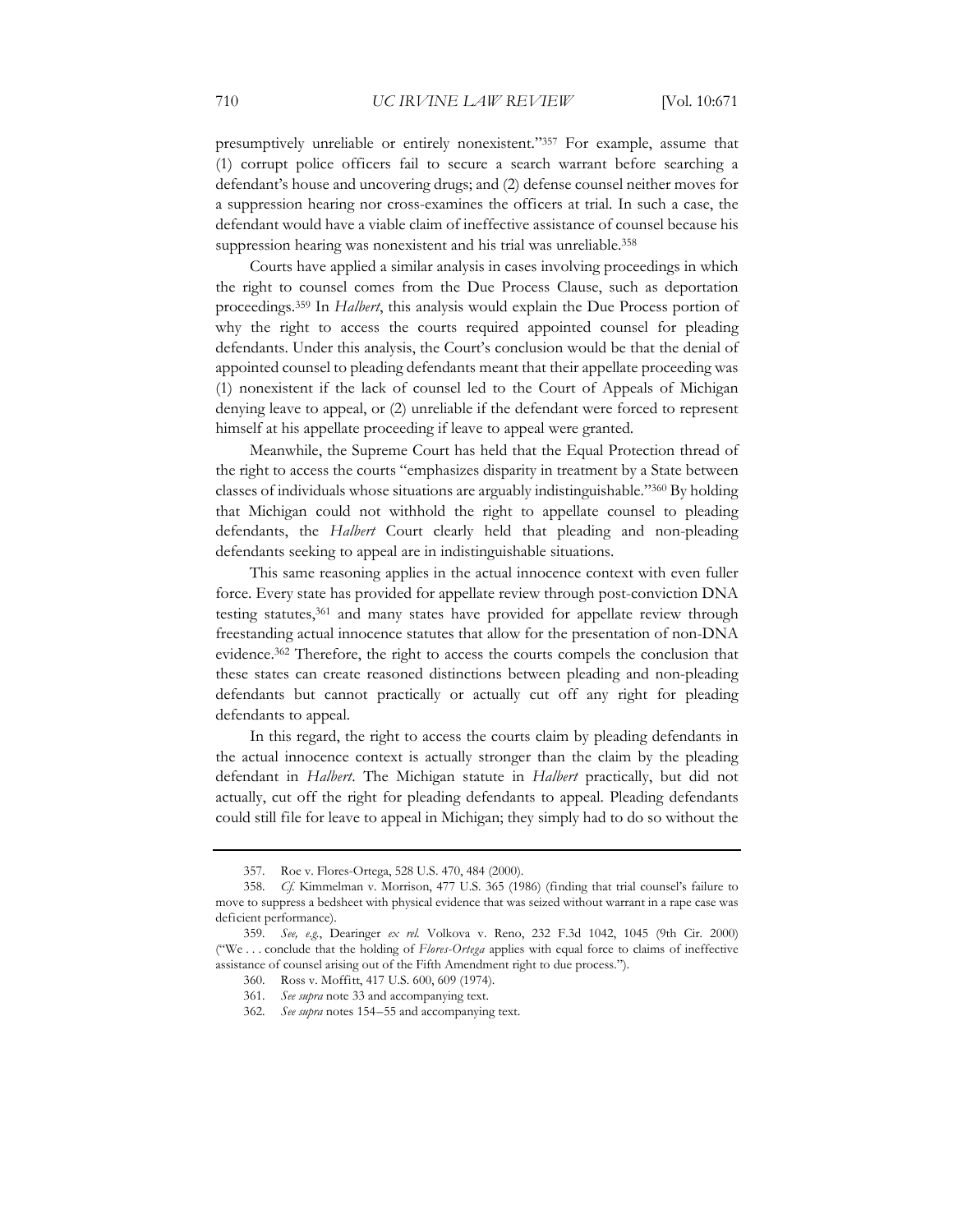assistance of counsel. This might have been seen as a "meaningless ritual," but it was at least a ritual that could have led to relief.

Conversely, in states that preclude pleading defendants from seeking DNA testing or presenting freestanding claims of actual innocence based on non-DNA evidence, there is not even a ritual. Imagine a case in which an African American defendant who pleaded guilty to sexually assaulting and murdering a brunette woman (1) seeks DNA testing of blond hairs with follicles found on the victim's underpants, or (2) seeks to present a surveillance video of a Caucasian man entering the victim's house minutes before the crimes occurred. Even in a case in which this evidence did not surface until after the defendant's guilty plea, the defendant would be per se prohibited from seeking such testing or presenting such evidence in a number of states across the country.<sup>363</sup> Therefore, in these states, pleading defendants are denied both meaningful and actual access to the courts. Pleading defendants in states with pleading defendant prohibitions always have a nonexistent appellate proceeding under the Due Process thread, and, under the Equal Protection thread, they are wholly denied avenues of relief that are readily available to non-pleading defendants.

This conclusion is also supported by the Supreme Court's opinion in *Bounds v. Smith*, which distinguished its prior opinion in *Ross v. Moffitt*. As noted, in *Moffitt*, the Court decided that the refusal to appoint counsel for a defendant's appeal to the Supreme Court of North Carolina did not violate the right to access the courts.<sup>364</sup> Conversely, in *Bounds*, the United States Supreme Court found that the right to access the courts required the availability of adequate law libraries or adequate assistance from persons trained in the law for prisoners pursuing "original actions seeking new trials, release from confinement, or vindication of fundamental civil rights . . . rais[ing] heretofore unlitigated issues."365 This conclusion allowed the Court to distinguish *Moffitt*, which involved an appeal to a state supreme court that (1) was previously litigated in lower court(s); (2) already had appellate briefs; and (3) "[wa]s not primarily concerned with the correctness of the judgment below."366

Post-conviction claims based on DNA and non-DNA evidence of actual innocence are similar to the appeal in *Bounds* and different than the appeal in *Moffitt*. By definition, (1) they are original actions seeking release from confinement and/or a new trial, (2) they raise previously unlitigated issues, (3) they never have prior appellate briefs, and (4) they are centrally concerned with the correctness of the judgment below.367 Furthermore, the claim by pleading defendants in the actual innocence context is stronger than the claim by the defendants in *Bounds*, who were merely practically but not actually denied their right to access the courts.

<sup>363</sup>*. See supra* Section I.B.3.b.

<sup>364</sup>*. Moffitt*, 417 U.S. at 615–16.

<sup>365.</sup> Bounds v. Smith, 430 U.S. 817, 827 (1977).

<sup>366</sup>*. Id.*

<sup>367</sup>*. See generally* Brooks & Simpson, *supra* note 16.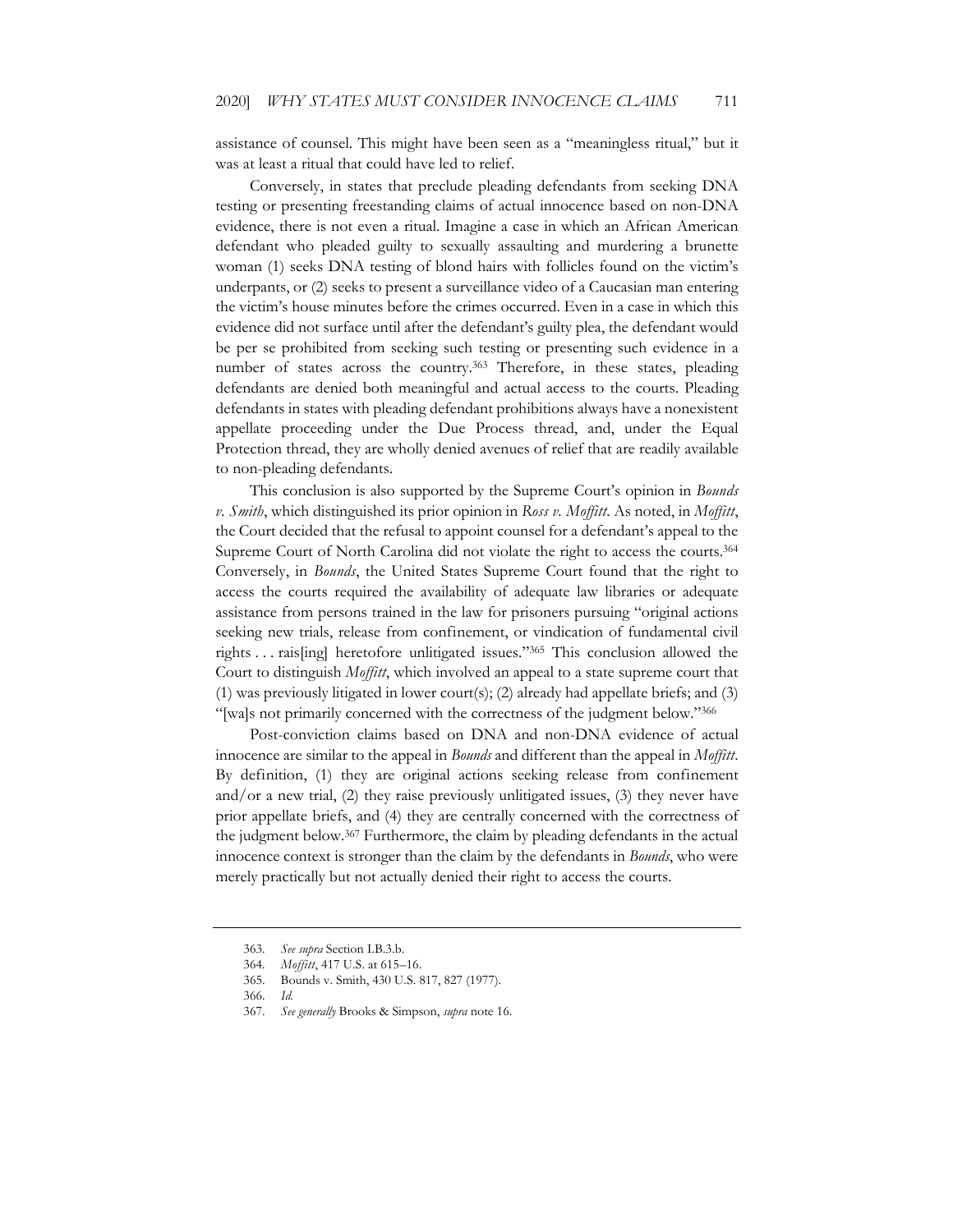There is reason to believe that courts could adopt this reasoning in future cases based upon past precedent. As noted, in the pre-*Osborne* case, *Wade v. Brady*, a federal district court found that a defendant has a substantive due process right to post-conviction DNA testing.368 In the alternative, the court found that precluding the defendant from seeking post-conviction DNA testing violated his right to access the courts.369 The court began by detailing the history of the right and its application in cases dealing with the right to law libraries and appellate counsel.370 It then concluded that "[d]enying prisoners access to potentially exculpatory DNA evidence limits meaningful access to the courts in even more profound terms than denying access to a law library or attorney."371 Specifically, "[w]hile the latter restrictions substantially impinge on a prisoner's ability to gain judicial access, the former operates as an absolute bar."372

Indeed, in the *Osborne* case itself, the defendant made both substantive due process and right to access the courts claims in the Ninth Circuit. But, because the court found a substantive due process right to post-conviction DNA testing, it concluded that it did not need to "reach Osborne's alternative argument<sup>[]</sup> that the State's denial of access to potentially exculpatory DNA evidence is effectively a denial of meaningful access to courts."373 As a result, when the Supreme Court rejected the Ninth Circuit's substantive due process conclusion, it never addressed whether Alaska's post-conviction DNA testing statute implicated the right to access the courts.

In the wake of *Osborne*, two federal circuit courts have touched upon this right to access the courts in the DNA context without providing resolution. The first court was the Second Circuit in the aforementioned *McKithen* case. As noted, Frank McKithen brought a Federal § 1983 claim, alleging that the application of New York's post-conviction DNA statute to preclude him from testing crime scene evidence violated his right to substantive due process.374 McKithen also claimed a violation of his right to access the courts.375

In an odd move, Judge Gleeson of the United States District Court for the Eastern District Court converted McKithen's claim. According to Judge Gleeson:

As any evidence entitling McKithen to relief under [New York's post-conviction statute] would necessarily undermine confidence in the outcome of trial and thus be necessary for meaningful access to existing clemency mechanisms, I will consider the contours of the right of

<sup>368.</sup> Wade v. Brady, 460 F. Supp. 2d 226, 249 (D. Mass. 2006).

<sup>369</sup>*. Id.* at 250.

<sup>370</sup>*. Id.*

<sup>371</sup>*. Id.* 

<sup>372</sup>*. Id.* 

<sup>373</sup>*. Osborne III*, 521 F.3d 1118, 1142 (9th Cir. 2008).

<sup>374</sup>*. McKithen I*, 565 F. Supp. 2d 440, 446 (E.D.N.Y. 2008), *rev'd*, 626 F.3d 143 (2d Cir. 2010).

<sup>375</sup>*. Id.*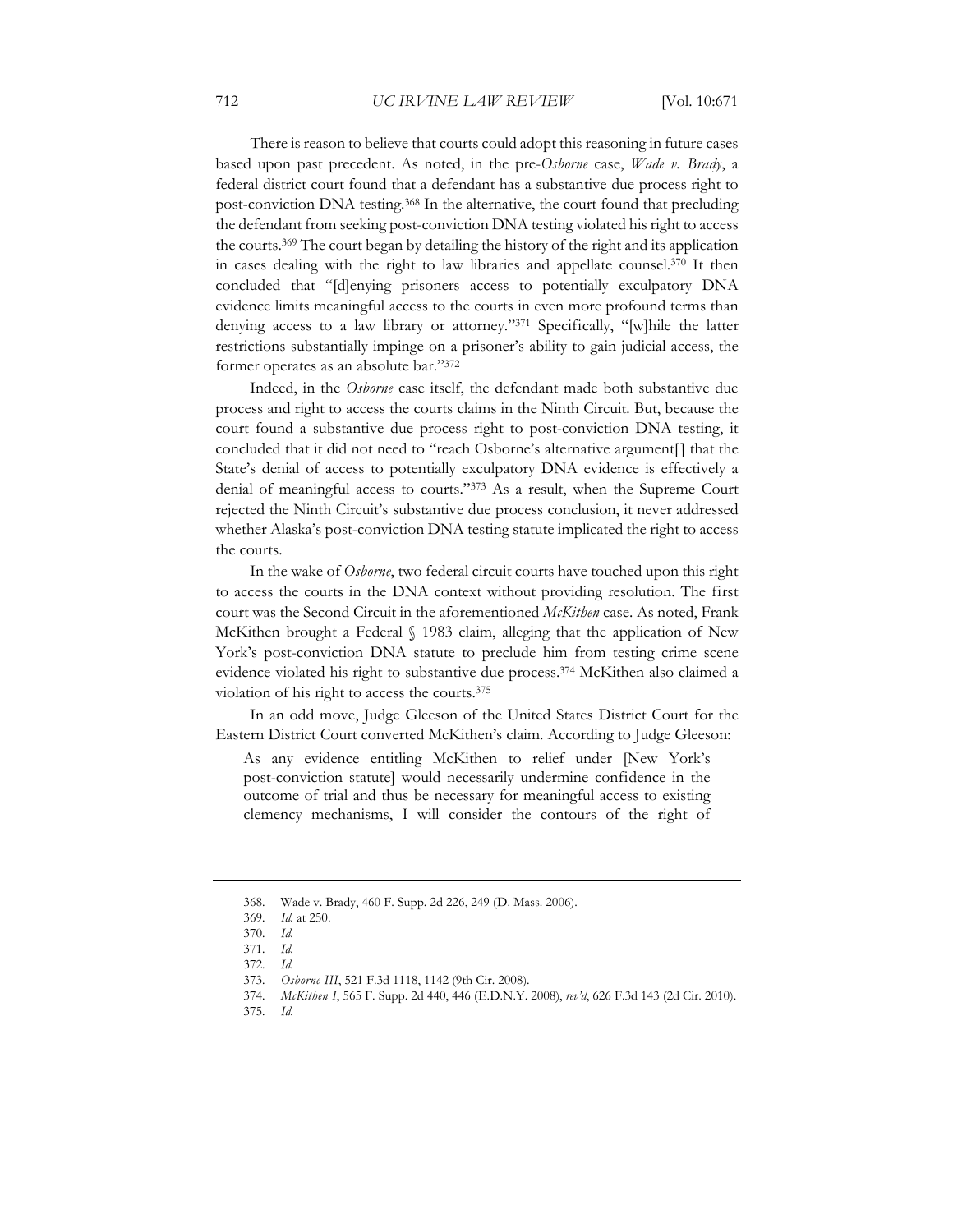meaningful access to clemency mechanisms instead of the right of meaningful access to courts.376

Having converted the claim, Judge Gleeson made liberal reference to *Halbert v. Michigan* in finding that the New York courts violated McKithen's "right of meaningful access to clemency mechanisms."377 Judge Gleeson found that "*Halbert* provides strong support for my conclusion that the right of meaningful access to existing clemency mechanisms entails the right to certain evidence of innocence."378 While Judge Gleeson noted that the right to seek leave to appeal was mandatory in *Halbert* as opposed to the inherently discretionary nature of clemency proceedings, he concluded that an analogy could be found between the two:

Though clemency proceedings are not exclusively or even primarily "error-correction" proceedings, and often turn not on a revisitation of the facts underlying a conviction, but on an analysis of a defendant's contrition and personality, they nevertheless have one significant, even if discretionary, error-correcting function: they are the last resort for the wrongfully convicted.379

It is unclear why Judge Gleeson didn't simply find that the New York courts violated McKithen's right to access the courts by applying the state's post-conviction DNA statute to prevent him from seeking testing that could have been used to prove his actual innocence at a post-conviction proceeding. Such a proceeding would (1) be held in a literal court of last resort, (2) be an "error-correction" proceeding, and (3) turn on a revisitation of the facts underlying his conviction. In other words, a post-conviction proceeding would have been a much closer analog to the appellate proceeding in *Halbert* than a non-judicial clemency proceeding.

But, for whatever reason, Judge Gleeson converted McKithen's claim and granted him relief. This created two problems for McKithen during the State's appeal to the Second Circuit. First, McKithen did not cross-appeal the district court's conversion of his "right to access the courts" claim, which the Second Circuit deemed a constructive denial of that claim.380 Therefore, the Second Circuit did not address that claim on appeal.<sup>381</sup>

Second, the right recognized by Judge Gleeson—the "right of meaningful access to clemency mechanisms"—is a nonexistent right.382 In *Osborne*, part of the defendant's substantive due process claim was that he had a liberty interest in "the Governor's constitutional authority to 'grant pardons, commutations, and

<sup>376</sup>*. Id.* at 479.

<sup>377</sup>*. Id.* at 470–72.

<sup>378</sup>*. Id.* at 471.

<sup>379</sup>*. Id.* at 471.

<sup>380</sup>*. See McKithen II*, 626 F.3d 143, 155 (2nd Cir. 2010) ("McKithen's substantive due process, access to the courts, and confrontation clause claims were denied by the District Court and McKithen has not appealed them.").

<sup>381</sup>*. Id.* 

<sup>382</sup>*. Id.*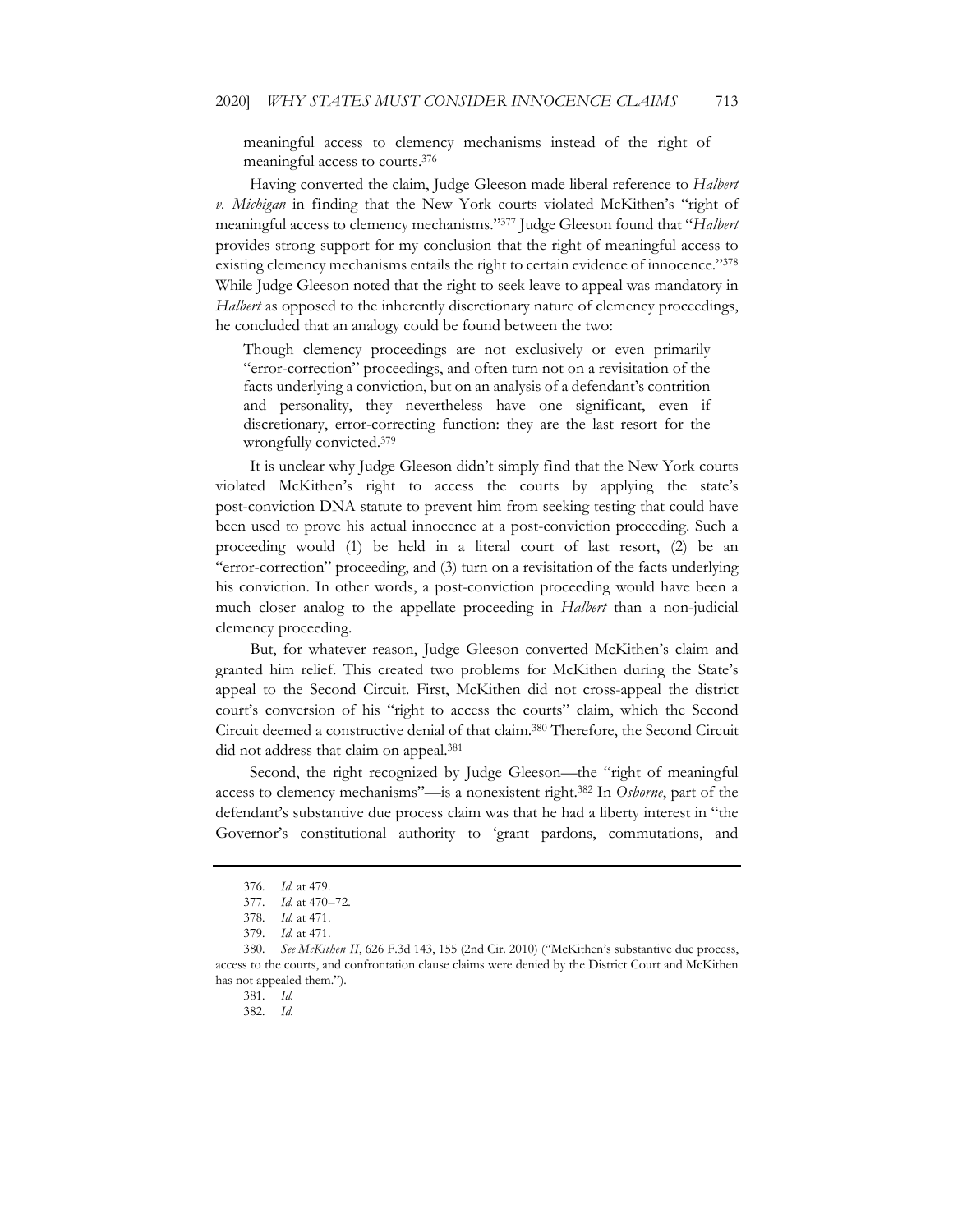reprieves.'"383 The Supreme Court held that this "claim can be readily disposed of" because "noncapital defendants do not have a liberty interest in traditional state executive clemency, to which no particular claimant is entitled as a matter of state law."384 Therefore, the defendant in *Osborne* could not "challenge the constitutionality of any procedures available to vindicate an interest in state clemency."385

This reasoning from *Osborne* made it easy for the Second Circuit in *McKithen* to reverse Judge Gleeson's ruling. The court quickly concluded that "the District Court's holding that a prisoner has a liberty interest in meaningful access to state clemency mechanisms does not survive *Osborne*."386 As a result, neither court ended up addressing the question of whether there was a violation of McKithen's right to access the courts.

The second federal circuit court to touch upon the right to access the courts in the post-conviction DNA context was the Eleventh Circuit in *Cunningham v. District Attorney's Office for Escambia County*. 387 In *Cunningham*, Dewayne Cunningham was convicted of first-degree rape in Alabama after a jury trial and later sought "DNA and mitochondrial DNA testing on the condom wrapper found in the park and on pubic hairs and fingernail scrapings that were recovered from Brown during the sexual assault examination."388 Cunningham, however, went directly to federal court because he thought that proceeding in state court would be futile.389 As noted, Alabama's post-conviction DNA testing statute arguably only applies in capital cases,<sup>390</sup> and Cunningham received, and was only eligible for, a life sentence.<sup>391</sup> Part of Cunningham's claim was that Alabama's statute denied him his right to access the courts.392

The Eleventh Circuit effectively bypassed this claim. It acknowledged that Alabama's post-conviction DNA testing statute—Section 15-18-200 of the Alabama Code—only allows for DNA testing in capital cases.393 But it then noted that another section of the Alabama Code allows any defendant "to 'institute a proceeding' to secure relief 'on the ground that . . . [n]ewly discovered material facts exist' which require that the conviction be vacated."394 Based upon finding that this section could potentially provide an unexplored avenue for relief for Cunningham,

387. Cunningham v. Dist. Attorney's Off. for Escambia Cty., 592 F.3d 1237 (11th Cir. 2010).

<sup>383</sup>*. Osborne IV*, 557 U.S. 52, 67 (2009).

<sup>384</sup>*. Id.* at 67–68.

<sup>385</sup>*. Id.* at 68.

<sup>386</sup>*. McKithen II*, 626 F.3d 143, 152 (2d Cir. 2010).

<sup>388</sup>*. Id.* at 1253.

<sup>389</sup>*. See id.* at 1272.

<sup>390</sup>*. See supra* note 39 and accompanying text.

<sup>391</sup>*. Cunningham*, 592 F.3d at 1271–72.

<sup>392</sup>*. Id.* 

<sup>393</sup>*. Id.* at 1266.

<sup>394</sup>*. Id.* at 1267.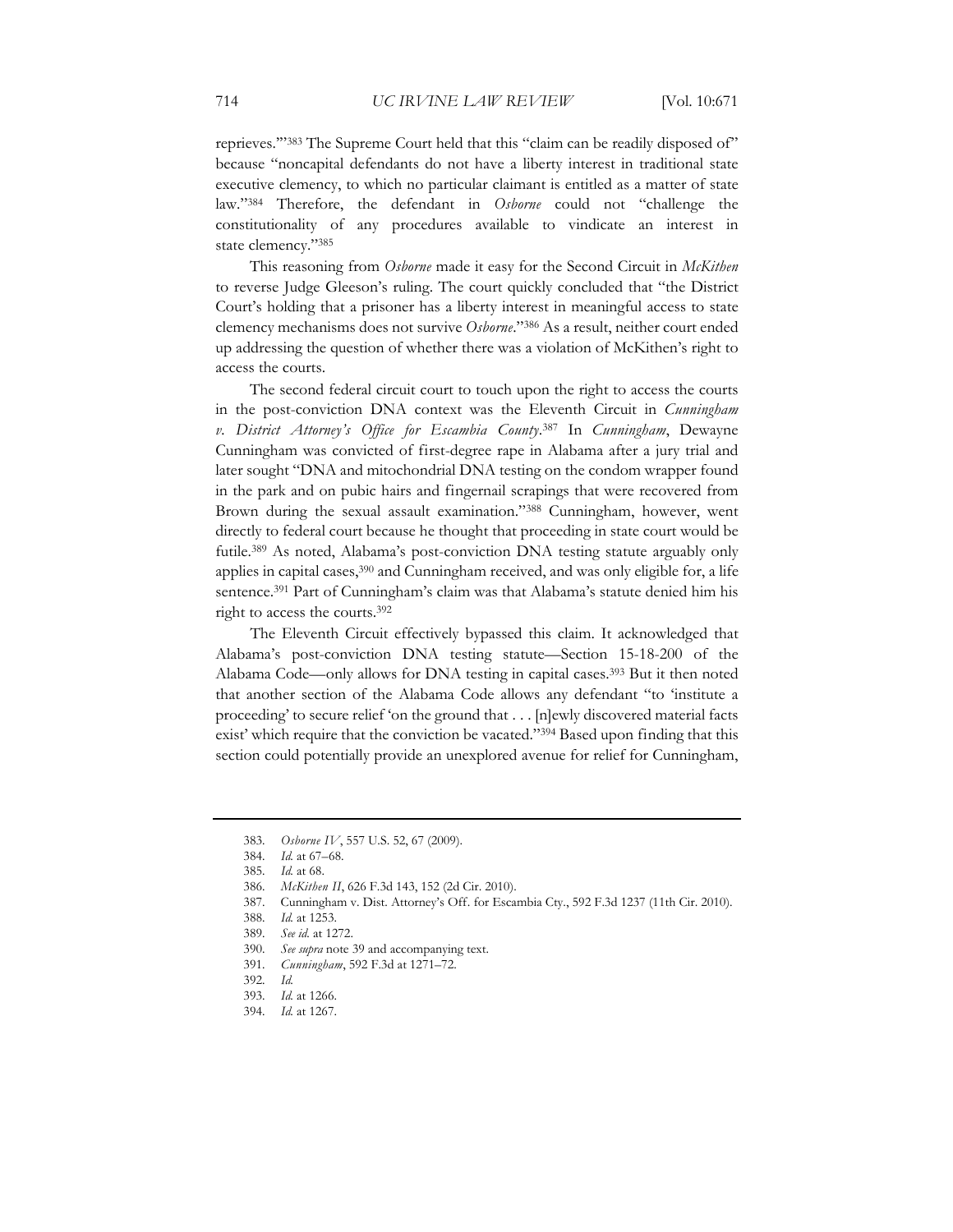the court held that it did not need to address whether Section 15-18-200 violated his right to access the courts.395

Thus, while the right to access the courts was part of *Osborne* and two post-*Osborne* cases, none of those courts ended up answering the question of whether it applies to defendants seeking post-conviction DNA testing. That said, it is likely that none of those cases were good candidates for application of the right to access the courts because the defendants in all three cases likely would have failed under the Equal Protection thread: (1) Osborne was distinguishable from defendants who exercised due diligence under Alaska's DNA statute; (2) McKithen was distinguishable from defendants who established the reasonable probability that the results of DNA testing would have resulted in a more favorable verdict; and (3) Cunningham was arguably distinguishable from defendants who were convicted of more serious crimes with more serious penalties.<sup>396</sup>

Conversely, in a state like Pennsylvania, assume that two defendants are convicted of third-degree murder, given the same sentence, and diligently present post-conviction claims for DNA testing based on crime scene evidence that clearly could establish their innocence. If one of these defendants pleaded guilty, they could not seek testing; if the other one was found guilty after a trial, he could seek testing.397 Pursuant to *Halbert*, these two individuals are similarly situated, and preventing the pleading defendant from seeking relief violates the right to access the courts.

#### *C. Feasibility and Mechanics of a Right to Prove Innocence After Pleading Guilty*

#### *1. Introduction*

Judges in New York and Maryland have questioned whether it is feasible to have pleading defendants bring freestanding claims of actual innocence based on DNA and/or non-DNA evidence. As noted, in the *Tiger* case, the Court of Appeals of New York found that allowing pleading defendants to collaterally attack their convictions with evidence of actual innocence would contradict the finality that results from the plea process that is "integral to the criminal justice system."398 Moreover, in the aforementioned *Jamison* case, the Court of Appeals of Maryland rejected the defendant's claim that the *Strickland v. Washington* test for determining whether new trials should be granted based on ineffective assistance of counsel could be applied in cases of pleading defendants seeking to prove their actual

<sup>395</sup>*. Id.* at 1268–69.

<sup>396</sup>*. Cf*. State v. Denney, 101 P.3d 1257, 1266 (Kan. 2004) (finding that rape and aggravated criminal sodomy were not crimes of differing severity for Equal Protection purposes).

<sup>397.</sup> For example, William M. Kelly, Jr., a mentally ill man, pleaded guilty to third-degree murder in 1990 and was later able to obtain DNA testing that proved his innocence in 1993. *See* Innocence Project, *William M. Kelly, Jr.*, NAT'L REGISTRY EXONERATIONS, http://www.law.umich.edu/ special/exoneration/Pages/casedetail.aspx?caseid= [https://perma.cc/2E6K-2824] (last visited July 30, 2018).

<sup>398.</sup> People v. Tiger, 110 N.E.3d 509, 515 (N.Y. 2018).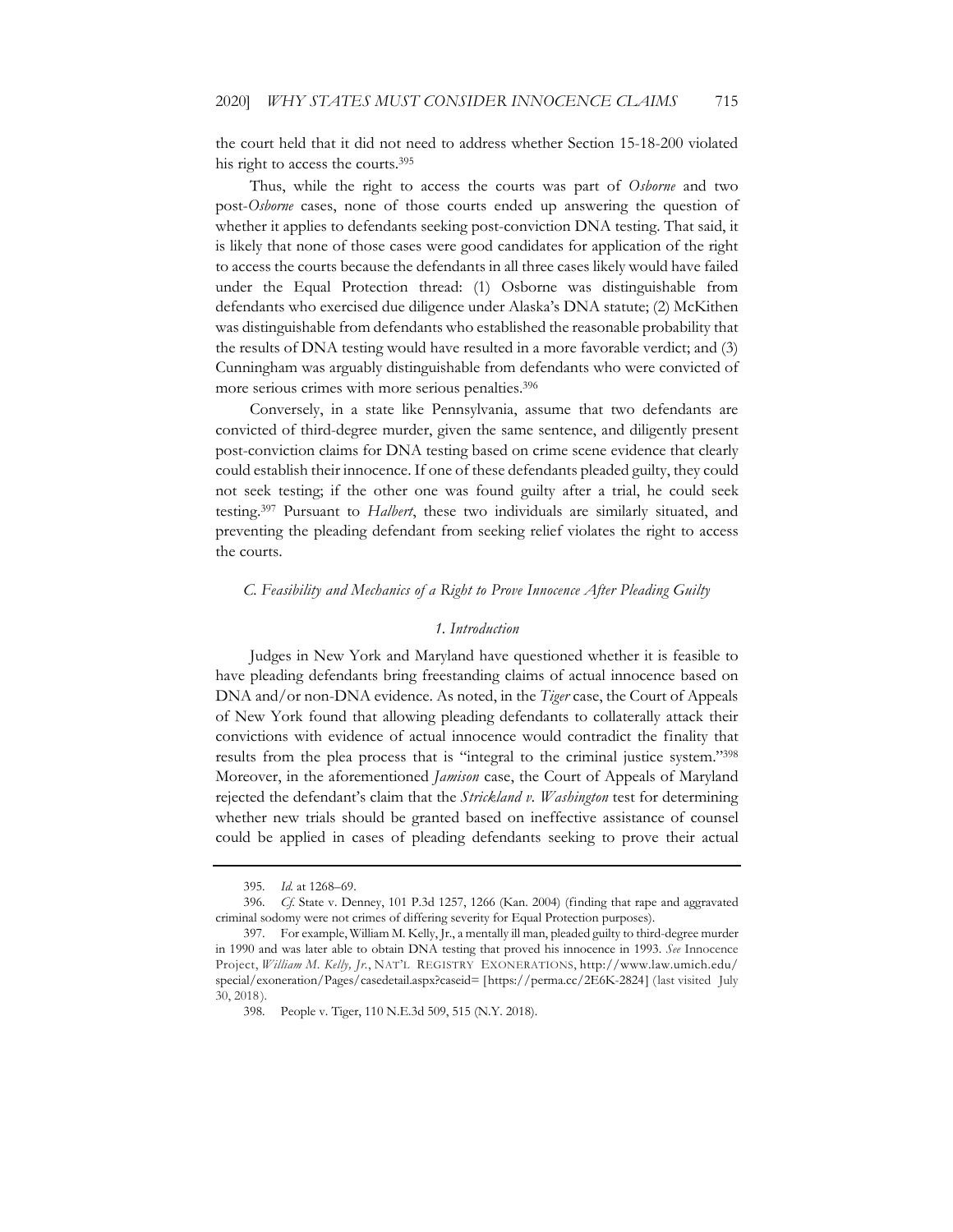innocence.399 It turns out, however, that these cases actually support the feasibility and desirability of a right to prove innocence after pleading guilty.

#### *a. Statutes and Case Law*

First, as noted, (1) the Maryland legislature passed a bill on April 18, 2018, allowing pleading defendants to bring freestanding actual innocence claims based on DNA and non-DNA evidence;<sup>400</sup> and (2) New York recently amended its post-conviction statute to allow pleading defendants to seek post-conviction DNA testing.401 These laws indicate that the legislatures in both states thought that it was feasible for courts to adjudicate actual innocence petitions by pleading defendants. The New York legislature's decision was later validated in 2014 when Josue Ortiz, who suffers from schizophrenia and bipolar disorder, sought DNA testing after pleading guilty to manslaughter in connection with the deaths of two brothers in 2004.402 That testing linked three other men to the killings; those men eventually pleaded guilty to the killings, and Ortiz's convictions were vacated.403

Ortiz was not the only pleading defendant exonerated in 2014. Forty-seven exonerees in 2014 were individuals who had been convicted after guilty pleas, a record number404 that would soon be surpassed in 2015 and again in 2016.405 These exonerations in and of themselves are evidence of the feasibility of a right to prove innocence after pleading guilty.

### *b. Mechanics of a Right to Prove Innocence After Pleading Guilty*

Second, Supreme Court precedent in both the ineffective assistance and *Brady v. Maryland* contexts as well as post-conviction statutes in states like Texas establish the mechanics of a right to prove innocence after pleading guilty. In *Strickland v. Washington*, the Supreme Court held that a defendant proves a case of ineffective assistance of counsel by establishing (1) deficient performance*, i.e.*, that defense counsel's "representation fell below an objective standard of reasonableness;" and (2) prejudice*, i.e.,* "a reasonable probability that, but for counsel's unprofessional errors, the result of the proceeding would have been different."406

<sup>399.</sup> Jamison v. State, 148 A.3d 1267, 1283–84 (Md. 2016).

<sup>400</sup>*. See* Mann, *supra* note 141 and accompanying text.

<sup>401</sup>*. See* Brim v. State, 969 So.2d 552, 552 (Fla. Dist. Ct. App. 2007); *supra* note 111 and accompanying text.

<sup>402</sup>*. See* Maurice Possley, *Josue Ortiz*, NAT'L REGISTRY EXONERATIONS, http:// www.law.umich.edu/special/exoneration/Pages/casedetail.aspx?caseid=4633 [https://perma.cc/T9 BB-RXSN] (last updated Apr. 19, 2017).

<sup>403.</sup> *Id.*

<sup>404.</sup> NAT'L REGISTRY OF EXONERATIONS, EXONERATIONS IN 2014, at 3 (2015), http:// www.law.umich.edu/special/exoneration/Documents/Exonerations\_in\_2014\_report.pdf [https:// perma.cc/7U6Z-A59M].

<sup>405</sup>*. See infra* notes 465–66 and accompanying text.

<sup>406.</sup> Strickland v. Washington, 466 U.S. 668, 688–94 (1984).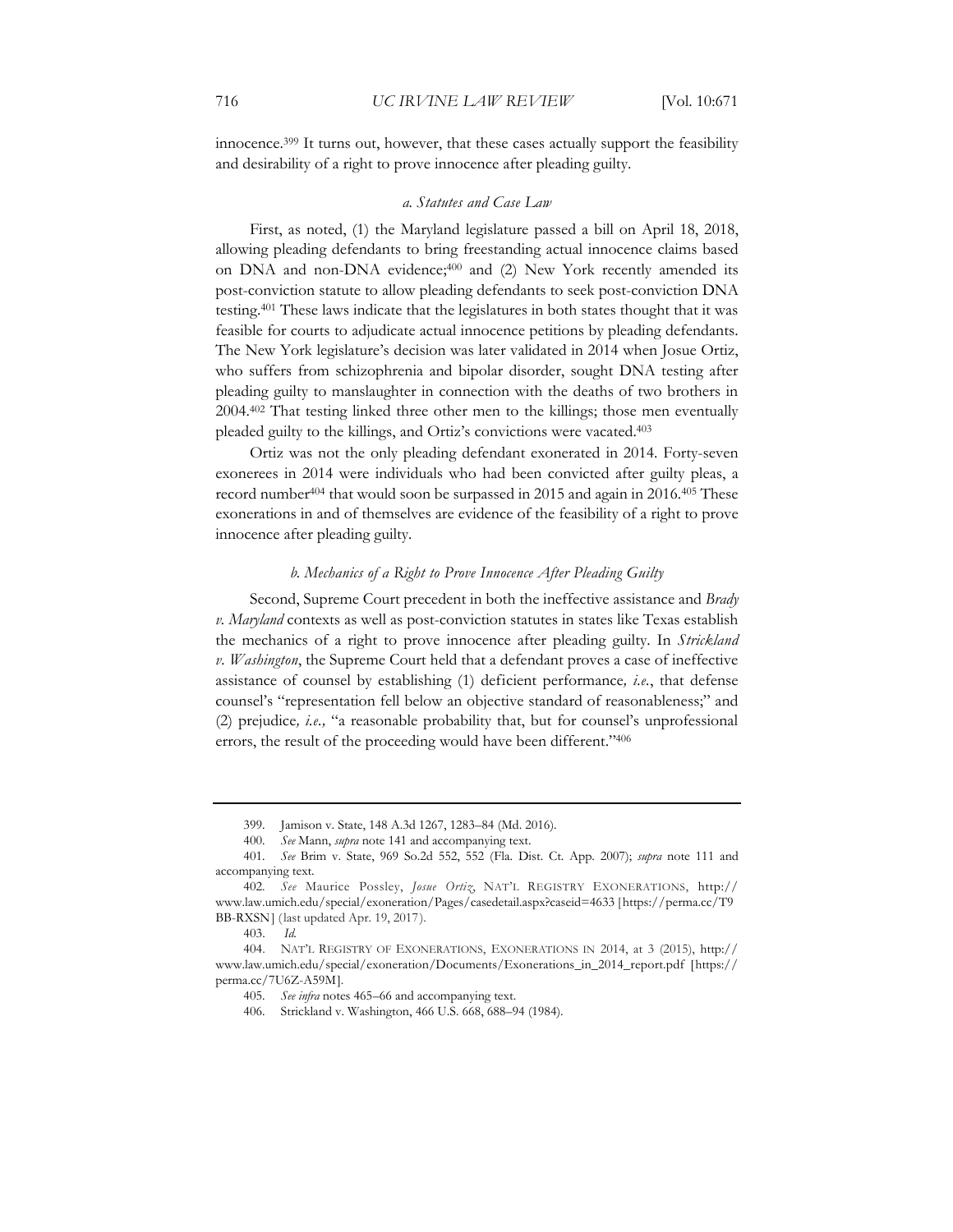In *Jamison*, the Court of Appeals of Maryland concluded that this test cannot apply to pleading defendants in the actual innocence context because the defendant's plea deprives the prosecution of a trial and leaves the post-conviction court with nothing against which to weigh the defendant's DNA or non-DNA evidence of actual innocence.407 The court failed to acknowledge, however, that the Supreme Court has applied the ineffective assistance of counsel test and its prejudice prong to pleading defendants for decades.

In its 1985 opinion in *Hill v. Lockhart*, the Court held "that the two-part *Strickland v. Washington* test applies to challenges to guilty pleas based on ineffective assistance of counsel."408 Adopting an approach already taken by several federal circuit courts, the Supreme Court concluded that a pleading defendant satisfies *Strickland*'s prejudice prong by showing "that there is a reasonable probability that, but for counsel's errors, he would not have pleaded guilty and would have insisted on going to trial."409

The Court then noted that "[i]n many guilty plea cases, the 'prejudice' inquiry will closely resemble the inquiry engaged in by courts reviewing ineffective-assistance challenges to convictions obtained through a trial."410 To illustrate this inquiry, the Court gave an example:

[W]here the alleged error of counsel is a failure to investigate or discover potentially exculpatory evidence, the determination whether the error "prejudiced" the defendant by causing him to plead guilty rather than go to trial will depend on the likelihood that discovery of the evidence would have led counsel to change his recommendation as to the plea. This assessment, in turn, will depend in large part on a prediction whether the evidence likely would have changed the outcome of a trial.<sup>411</sup>

This inquiry is easily adaptable to the actual innocence context. Recall the hypothetical in which an African American man pleads guilty to sexually assaulting and murdering a brunette woman only to find out later that blond hairs with follicles were discovered on the victim's underpants. If DNA testing revealed that the hairs likely came from a serial killer in the area who was unknown to the defendant, it is probable that, if this testing had been done earlier, (1) the defendant would neither have pleaded guilty nor been told to plead guilty; and (2) the jury would not have convicted him. Conversely, if DNA testing revealed that the hairs likely came from the defendant's best friend and alleged accomplice in the crime, it is likely that (1) the defendant would have pleaded guilty and been told to plead guilty; and (2) the jury would have convicted him if he instead proceeded to trial.

<sup>407</sup>*.* Jamison v. State, 148 A.3d 1267, 1281–82 (Md. 2016). *But see id.* at 1285 (McDonald, J., dissenting) ("A court that is capable of assessing the effect of evidence on the outcome of a hypothetical trial for one purpose can surely do it for the other.").

<sup>408.</sup> Hill v. Lockhart, 474 U.S. 52, 58 (1985).

<sup>409</sup>*. Id.* at 59.

<sup>410</sup>*. Id.* 

<sup>411</sup>*. Id.*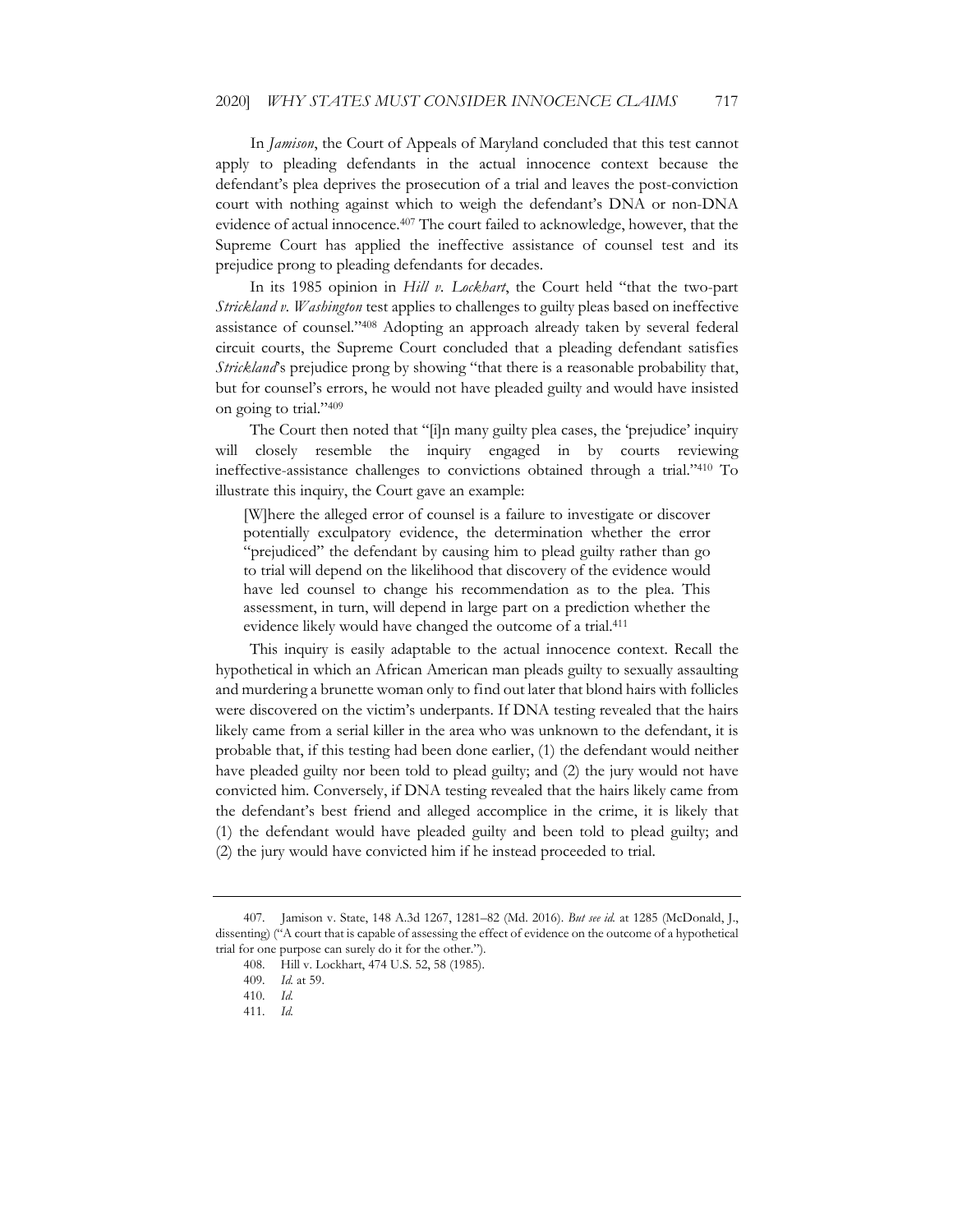The argument that the *Strickland* inquiry is easily adaptable to the actual innocence context is not merely theoretical; it is the inquiry already being used by states like Texas that allow pleading defendants to present freestanding claims of actual innocence. For instance, in *Lampkin v. State*, the defendant was able to seek post-conviction DNA testing of the victim's underwear despite pleading guilty to sexually assaulting her; that testing excluded the defendant as the source of DNA recovered from the panties.412 The defendant then argued that if the DNA test results had been available earlier, "he would not have pleaded guilty and would not have been convicted by a jury."413 The Court of Appeals of Texas, however, denied the defendant a new trial because (1) the victim said she recognized his voice from prior interactions with him; (2) the victim had intercourse with her boyfriend six to eight hours before the assault; and (3) the victim said her assailant did not have an erection and might not have "had a climax."414 Based on this evidence, the court rejected the defendant's claim that "he would not have pleaded guilty and would not have been convicted by a jury" if the DNA testing had been done before his guilty plea.415

This is not to say that the *Jamison* court's concern about the difficulty of assessing prejudice in the absence of a trial is unfounded. But the *Strickland* test provides a clear roadmap regarding how to determine prejudice for pleading defendants in the actual innocence context. On June 5, 2018, the Court of Appeals of North Carolina held in dicta that pleading defendants should be able to seek post-conviction DNA testing.416 In doing so, the court "acknowledge[d] the inherent difficulty in establishing the materiality required by [North Carolina's post-conviction statute] for a defendant who pleaded guilty."417 But the court ultimately found that the test should be the same as the *Strickland* test: the defendant must establish that he "would not have pleaded guilty *and otherwise would not have been found guilty.*"<sup>418</sup> According to the court, in such cases, "[t]he trial court is obligated to consider the facts surrounding a defendant's decision to plead guilty in addition to other evidence, in the context of the entire record of the case, in order to determine whether the evidence is 'material.'"419

This is the same approach taken by courts considering *Brady* claims by pleading defendants. As noted, in *Brady v. Maryland*, the Supreme Court held that prosecutors have an obligation under the Due Process Clause to turn over material exculpatory evidence*,* i.e., evidence that creates the reasonable probability of a

<sup>412.</sup> Lampkin v. State, No. 11-14-00038-CR, 2015 WL 4734028, at \*1 (Tex. App. Aug. 6, 2015).

<sup>413</sup>*. Id.* at \*2.

<sup>414</sup>*. Id.* at \*1.

<sup>415</sup>*. Id.* at \*2.

<sup>416</sup>*. See* State v. Randall, 817 S.E.2d 219, 221 (N.C. App. 2018) ("[W]e do not believe that the statute was intended to completely forestall the filing of a such a motion where a defendant did, in fact, enter a plea of guilty.").

<sup>417</sup>*. Id.* 

<sup>418</sup>*. Id.* 

<sup>419</sup>*. Id.*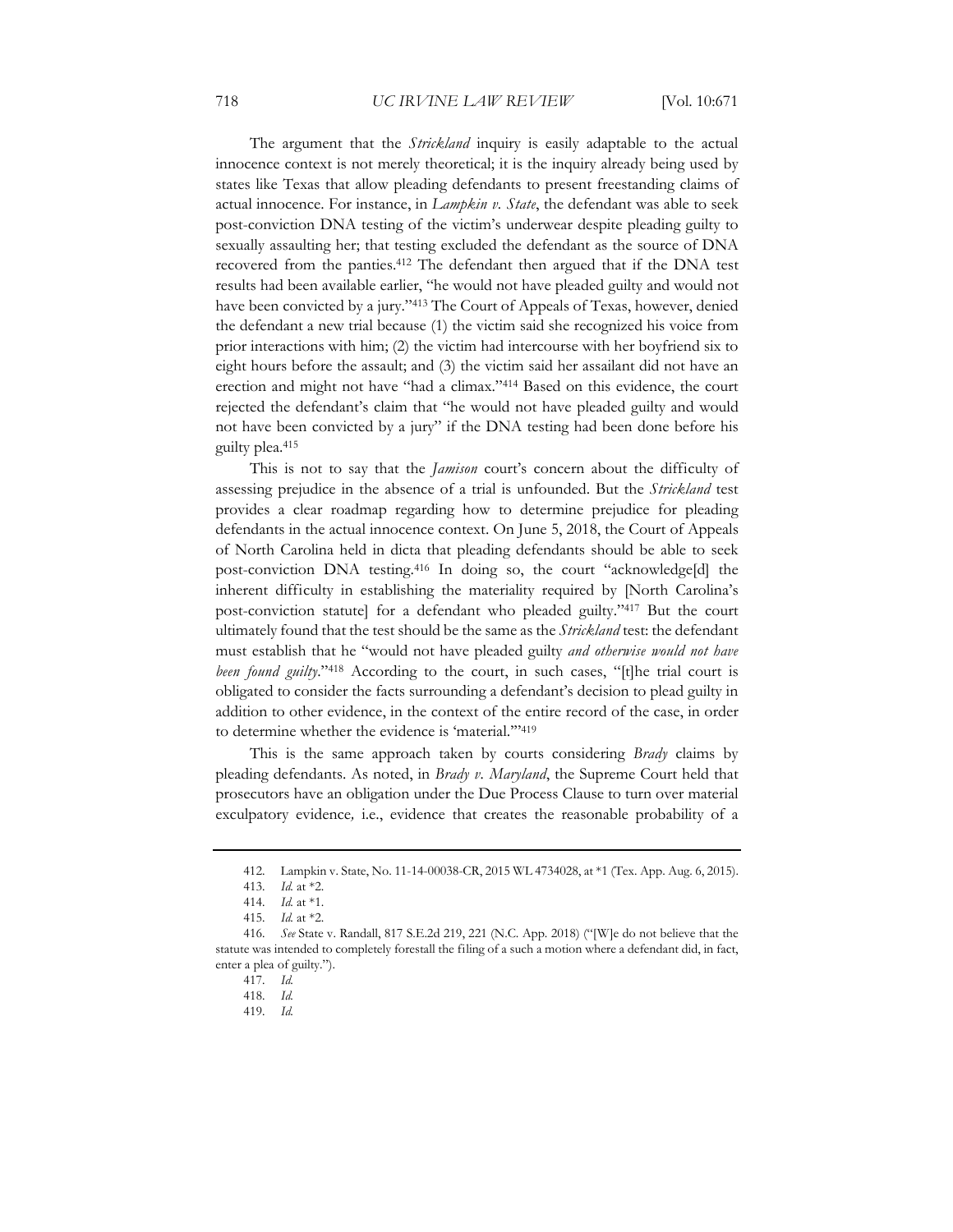different outcome.420 In *United States v. Ruiz*, the Supreme Court upheld a defendant's waiver of her right to material impeachment evidence largely because the prosecution agreed to disclose "any information establishing the factual innocence of the defendant."421 Since *Ruiz*, a number of courts have (1) found that pleading defendants have a *Brady* right to evidence of actual innocence; and (2) determined whether that right was violated by doing a quasi-*Strickland* analysis.422

In *Buffey v. Ballard*, Joseph Buffey pleaded guilty to two counts of sexual assault and one count of robbery in West Virginia pursuant to a plea agreement.423 Before Buffey entered his plea, the State failed to disclose that a lieutenant had reached the following conclusion regarding DNA testing: "[A]ssuming there are only two contributors (including [the victim]), Joseph Buffey is excluded as the donor of the seminal fluid identified [from the rape kit] cuttings."424

The Supreme Court of Appeals of West Virginia found that the State's failure to disclose this evidence was a *Brady* violation by concluding that, if this evidence had been disclosed, (1) Buffey would neither have pleaded guilty nor been told to plead guilty; and (2) the jury would not have convicted him.425 With regard to the first part of the analysis, the court credited post-conviction testimony by Buffey and his attorney that Buffey would have proceeded to trial if he knew about the DNA evidence.426 And, with regard to the second part of the analysis, the court concluded that "[i]f this case had proceeded to trial, the DNA evidence could have been used by the Petitioner to cast a reasonable doubt upon his guilt on the sexual assault charges."427

*Buffey* reveals how courts can assess post-conviction claims of actual innocence by pleading defendants. Assume the same facts as in *Buffey*, except for the fact that the rape kit was lost at the time of Buffey's plea and not discovered for another decade. If testing of that kit excluded Buffey as the source of the DNA, the court could have conducted the same analysis and concluded that, if this testing had been done before Buffey's plea, (1) Buffey would have neither pleaded guilty nor been told to plead guilty; and (2) the jury would not have convicted him.

This was the result that occurred in the case of Larry Bostic, a Florida man who pleaded guilty to a rape in 1989. While Florida initially did not allow pleading defendants to seek post-conviction DNA testing, it changed the law in 2006. Testing in 2007 excluded Bostic as the source of DNA evidence from the victim's underwear and rape kit, leading to his release.428

<sup>420.</sup> Brady v. Maryland, 373 U.S. 83, 87 (1963).

<sup>421.</sup> United States v. Ruiz, 536 U.S. 622, 631 (2002).

<sup>422</sup>*. See, e.g.*, Garcia v. Hudak, 156 F. Supp. 3d 907, 915–16 (N.D. Ill. 2016).

<sup>423.</sup> Buffey v. Ballard, 782 S.E.2d 204, 206 (W. Va. 2015).

<sup>424</sup>*. Id.* at 208.

<sup>425</sup>*. Id.* at 220–21.

<sup>426</sup>*. Id.* 

<sup>427</sup>*. Id.*

<sup>428</sup>*. See* Maurice Possley, *Larry Bostic*, NAT'L REGISTRY EXONERATIONS, http://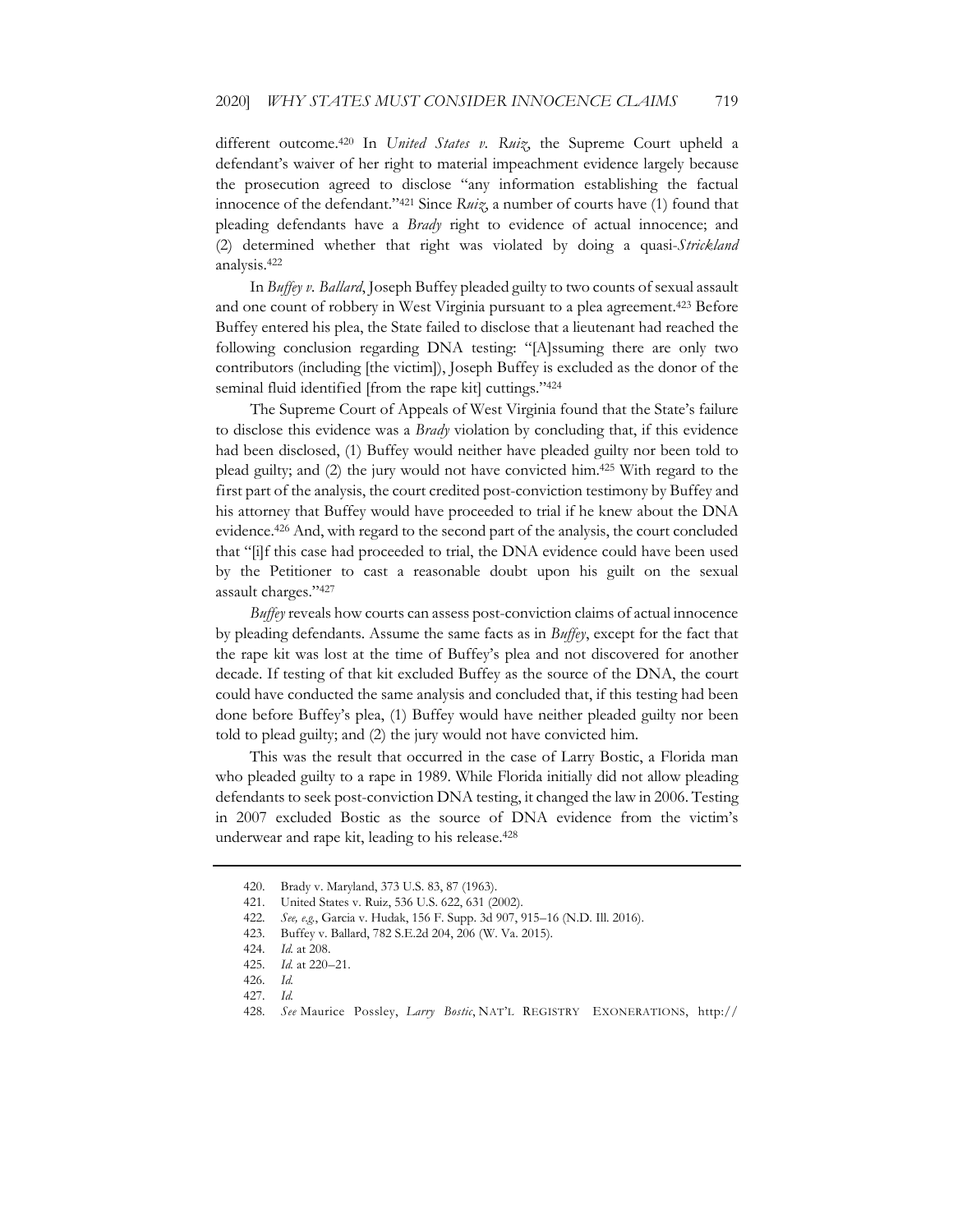#### *c. Missouri v. Frye and Expanding Constitutional Challenges to Guilty Pleas*

There is a third and final reason that the cases from Maryland and New York support the feasibility and desirability of a right to prove innocence after pleading guilty. As noted, (1) the Court of Appeals of Maryland questioned the feasibility of adapting the *Strickland* test to actual innocence claims by pleading defendants because of the lack of a trial record; and (2) the Court of Appeals of New York found that allowing pleading defendants to bring actual innocence claims would undermine the plea process that is so critical to the criminal justice system.

Both of these claims, however, are belied by the Supreme Court's opinion in *Missouri v. Frye*. 429 In *Frye*, the prosecution made two unanswered plea offers to Galin Frye, who ended up pleading guilty, without a plea agreement, to driving with a revoked license.430 Frye later appealed, claiming that he received ineffective assistance of counsel because his attorney did not inform him of the plea offers.431

The State responded that Frye's case was distinguishable from *Hill v. Lockhart*, which addressed the question of "whether there was ineffective assistance leading to acceptance of a plea offer, a process involving a formal court appearance with the defendant and all counsel present."432 In such cases, both the State and the trial court have a "substantial opportunity" to prevent subsequent claims of ineffective assistance "by establishing at the plea entry proceeding that the defendant has been given proper advice or, if the advice received appears to have been inadequate, to remedy that deficiency before the plea is accepted and the conviction entered."433

Conversely, "[w]hen a plea offer has lapsed or been rejected, . . . no formal court proceedings are involved," and "discussions between client and defense counsel are privileged."434 As a result, "the prosecution has little or no notice if something may be amiss and perhaps no capacity to intervene in any event."435 Accordingly, the State argued that "it is unfair to subject it to the consequences of defense counsel's inadequacies, especially when the opportunities for a full and fair trial, or, as here, for a later guilty plea albeit on less favorable terms, are preserved."436

While the Supreme Court acknowledged that the State's arguments had some "persuasive force" but found that they did "not suffice to overcome a simple reality": that "[n]inety-seven percent of federal convictions and ninety-four percent of state convictions are the result of guilty pleas."437 The Court thus found that it

www.law.umich.edu/special/exoneration/Pages/casedetail.aspx?caseid=3036 [https://perma.cc/VP 7J-SBG4] (last updated Aug. 23, 2014).

<sup>429.</sup> Missouri v. Frye, 566 U.S. 134 (2012).

<sup>430</sup>*. Id.* at 138–39.

<sup>431</sup>*. Id.* at 139.

<sup>432</sup>*. Id.* at 142.

<sup>433</sup>*. Id.*

<sup>434</sup>*. Id.* at 143.

<sup>435</sup>*. Id.* 

<sup>436</sup>*. Id.* 

<sup>437</sup>*. Id.*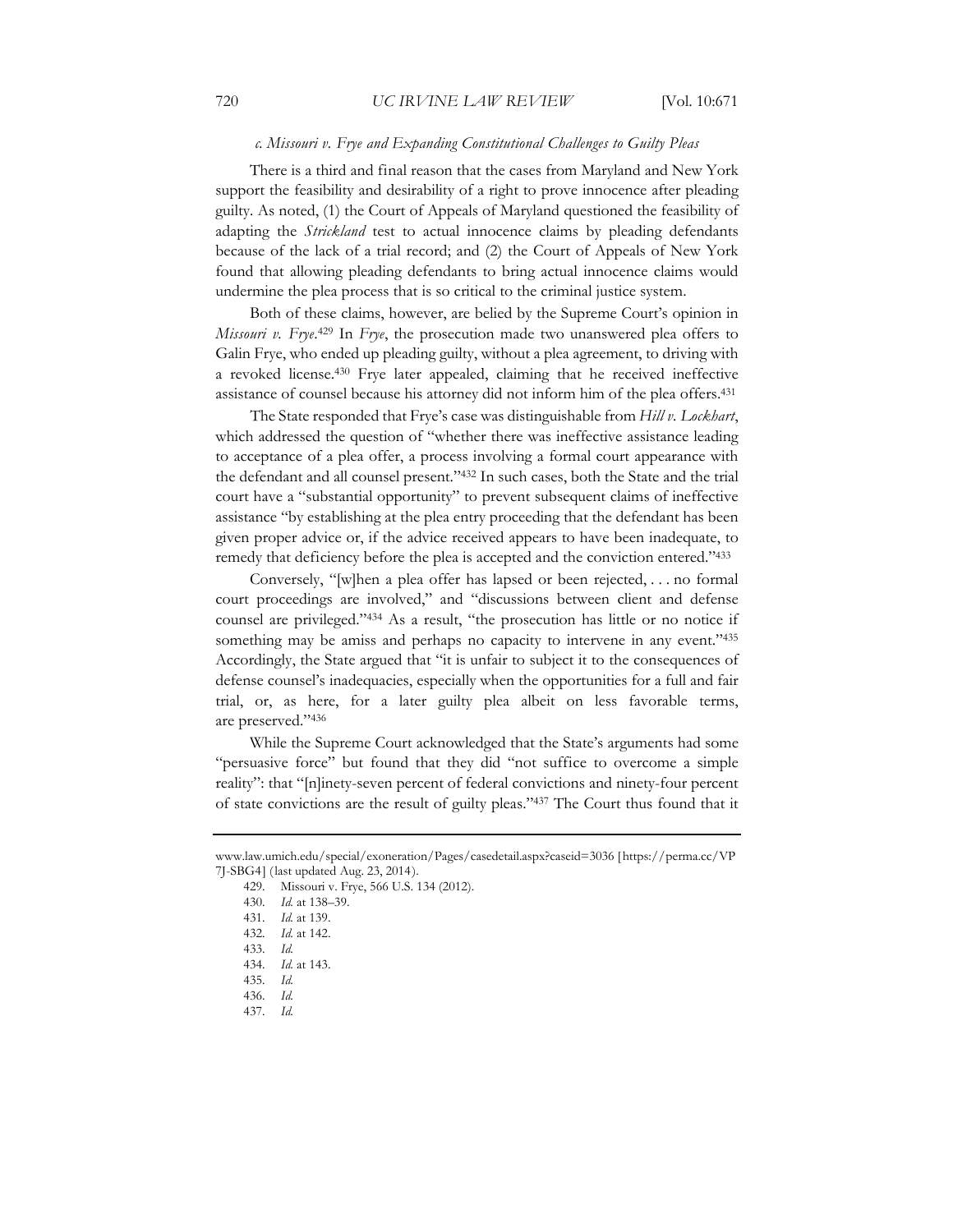had to extend the right to the effective assistance of counsel to rejected plea agreements because "plea bargains have become so central to the administration of the criminal justice system."438

Having extended the right, the Court concluded that something like the prejudice test from *Hill v. Lockhart* applied to a rejected plea bargain, with the key questions being (1) whether the defendant would have accepted the plea bargain if properly advised by his attorney; and (2) whether an intervening event would have prevented the plea agreement from taking effect.<sup>439</sup> And, with regard to the second question, the Court found that the absence of a plea proceeding was not a significant roadblock for determining prejudice. According to the Court, "in most instances it should not be difficult to make an objective assessment as to whether or not a particular fact or intervening circumstance would suffice, in the normal course, to cause prosecutorial withdrawal or judicial nonapproval of a plea bargain."440

The *Frye* opinion resolves the concerns of the New York and Maryland courts. In *Tiger*, the Court of Appeals of New York used the fact that the plea process has become integral to the American criminal justice system to inoculate guilty pleas from post-conviction claims of actual innocence based on non-DNA evidence.441 But *Frye* stands for the opposite proposition that the importance of the plea process means that pleading defendants should more readily be allowed to challenge the propriety of their pleas.

Meanwhile, the Court of Appeals of Maryland in *Jamison* concluded that the lack of a trial record made the *Strickland* standard impossible to apply in cases of pleading defendants.442 In *Frye*, the Court acknowledged the potential difficulty in determining prejudice with regard to a plea offer that was not the subject of a plea proceeding.443 But the *Frye* Court ultimately concluded that this concern was not enough to overcome the simple fact that pleas have come to dominate the American criminal justice system, meaning that constitutional protections must be adapted to cover pleading defendants.444 Similar reasoning compels the conclusion that defendants should have the right to prove innocence after pleading guilty based upon the right to access the courts.

<sup>438</sup>*. Id.*

<sup>439</sup>*. Id.* at 148.

<sup>440</sup>*. Id.*

<sup>441.</sup> People v. Tiger, 110 N.E.3d 509, 516–17 (N.Y. 2018).

<sup>442.</sup> Jamison v. State, 148 A.3d 1267, 1281–83 (Md. 2016).

<sup>443</sup>*. Frye*, 566 U.S. at 143.

<sup>444</sup>*. Id.* at 143–44.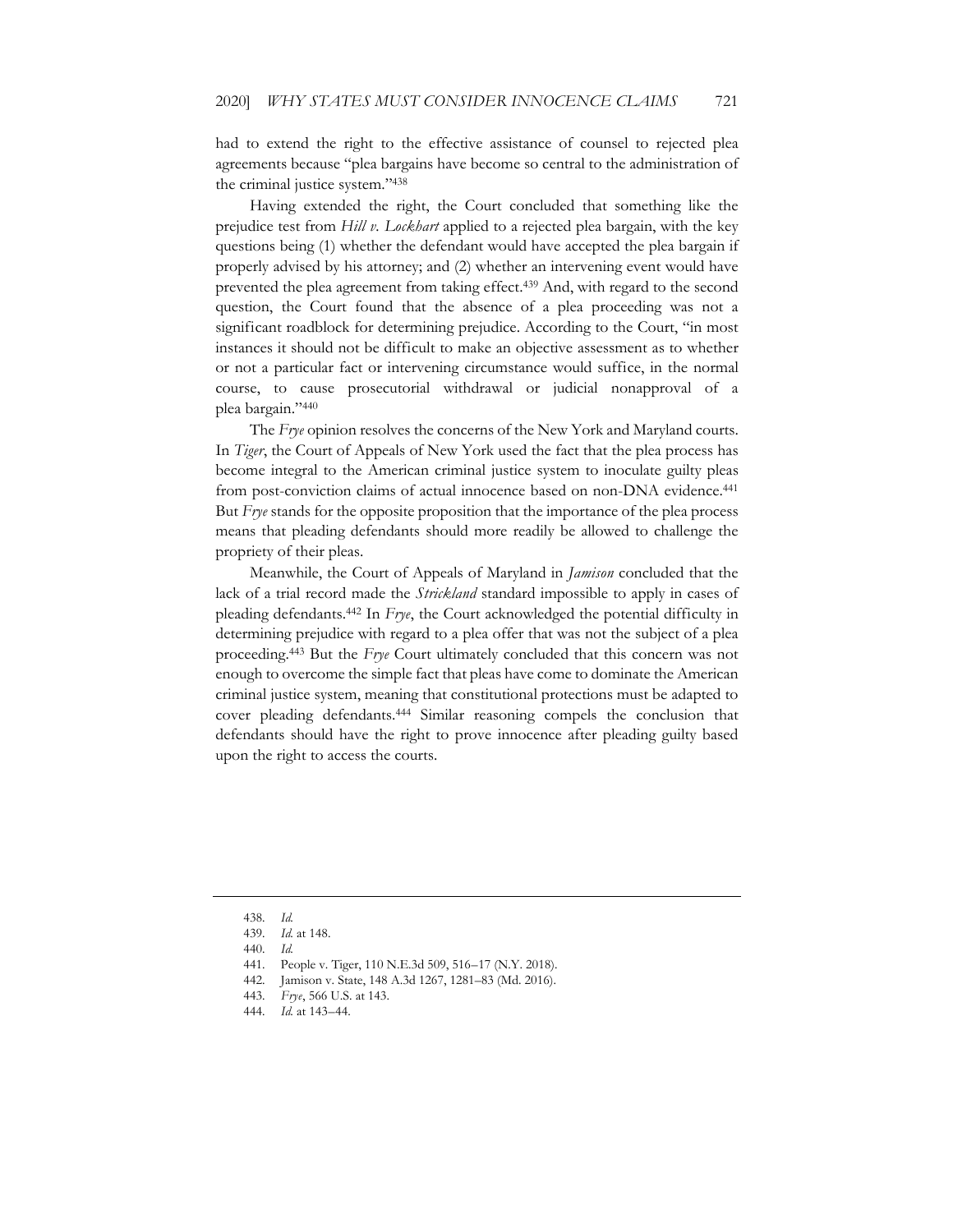#### *D. Reasoned Distinctions*

#### *1. Possible Reasoned Distinctions in the Actual Innocence Context*

As the Supreme Court initially noted in *Ross v. Moffitt*, the right to access the courts obligates the states to create appellate systems that are free from "unreasoned distinctions."445 That said, as the Court later noted in *Halbert*, states can include reasoned distinctions such as Michigan's constitutional amendment that made appeals by pleading defendants discretionary despite the fact that appeals by non-pleading defendants were mandatory.446 The State cannot, however, create a system that, for some defendants, entirely cuts off the ability to appeal or makes an appeal a "meaningless ritual."447 If states were to recognize a right to prove innocence after pleading guilty, the question becomes whether they could or should recognize reasoned distinctions between pleading and non-pleading defendants under their actual innocence statutes.

It is easy to imagine a few reasoned distinctions that states could proffer in the actual innocence context that would not wholly cut off the right to appeal for pleading defendants. First, states could change the burden of proof for pleading defendants. As one example, states that require defendants to establish a reasonable probability that DNA testing will prove their innocence could require pleading defendants to make such a showing by clear and convincing evidence.448 Second, states could adopt a version of Texas's post-conviction law, which (1) requires a defendant to prove that identity was in issue to seek DNA testing, but (2) prohibits a court from relying *solely* on a guilty plea to conclude that identity was not in issue.449 Under Texas's statute, a court can still use a defendant's plea as some evidence that identity was not in issue, and courts or legislatures in other states could find that guilty pleas create a rebuttable presumption that identity was not in issue. Third, states could adopt a version of Alaska's post-conviction law, which allows for post-conviction DNA testing if "the applicant did not admit or concede guilt under oath in an official proceeding for the offense . . . except that the court, in the interest of justice, may waive this requirement."450

<sup>445.</sup> Ross v. Moffitt, 417 U.S. 600, 612 (1974).

<sup>446.</sup> Halbert v. Michigan, 545 U.S. 605, 612 (2005).

<sup>447.</sup> *Ross*, 417 U.S. at 612.

<sup>448</sup>*. See* ALASKA STAT. ANN. § 12.73.010 (West 2019); ARIZ. REV. STAT. ANN. § 13-4240 (2019); CAL. PENAL CODE § 1405 (West 2019); CONN. GEN. STAT. ANN. § 54-102kk (West 2019); D.C. CODE ANN. § 22-4133 (West 2019); FLA. STAT. ANN. §§ 925.11–.12 (West 2019); *see also supra*  notes 43–44 and accompanying text.

<sup>449</sup>*. See* N.M. STAT. ANN. § 31-1A-2 (West 2019); *see also* notes 91–92 and accompanying text.

<sup>450.</sup> ALASKA STAT. § 12.73.020(3) (2010). "Confusingly, the statute also states DNA testing is available only if 'the applicant was convicted after a trial and the identity of the perpetrator was a disputed issue in the trial,' leaving open the question whether an individual who pled guilty may be granted relief under this section—because the guilty plea means there was no trial and no issue to dispute." Brooks & Simpson, *supra* note 16, at 861 n.408.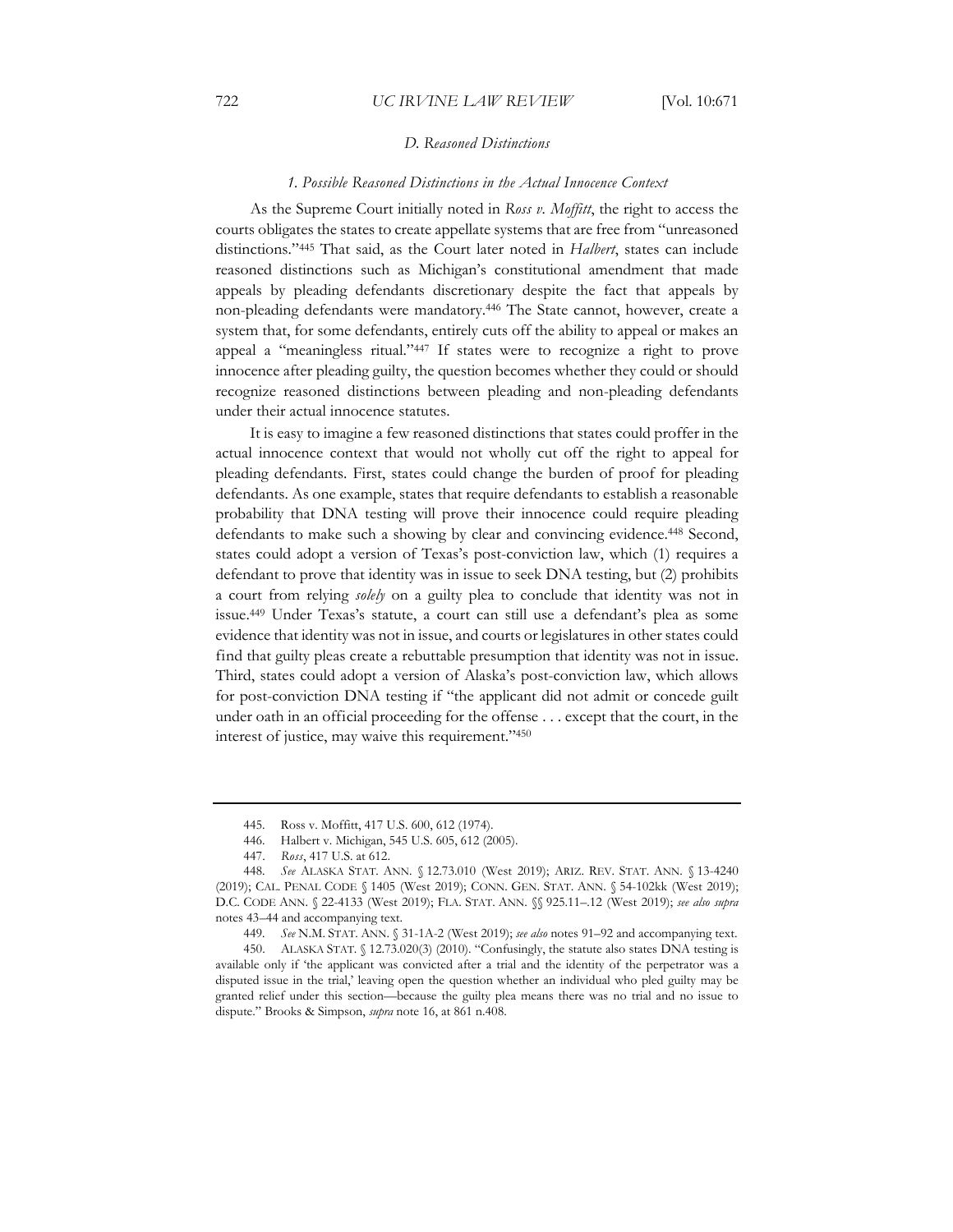#### *2. The Justifications for the Reasoned Distinctions in Halbert*

This distinction in Alaska's post-conviction DNA law is most similar to the Michigan constitutional amendment making appeals by pleading defendants discretionary in *Halbert*. There are good reasons to believe, however, that the type of appeal in *Halbert* is meaningfully different from an actual innocence appeal in a way that militates against distinctions between pleading and non-pleading defendants in the latter context. While the *Halbert* majority was not explicit about why Michigan's constitutional amendment regarding mandatory versus discretionary appeals was a reasoned distinction between pleading and non-pleading defendants, Justice Thomas's dissent explained what Michigan was thinking. First, as Justice Thomas noted, "because a defendant who pleads guilty 'may not thereafter raise independent claims relating to the deprivation of constitutional rights that occurred prior to the entry of the guilty plea,' . . . the potential issues that can be raised on appeal are more limited."451 Justice Thomas was citing to a Supreme Court of Michigan opinion,452 which in turn was citing the United States Supreme Court's opinion in *Tollett v. Henderson*. 453 In turn, the *Henderson* Court cited a trilogy of Supreme Court opinions for the holding that,

a guilty plea represents a break in the chain of events which has preceded it in the criminal process. When a criminal defendant has solemnly admitted in open court that he is in fact guilty of the offense with which he is charged, he may not thereafter raise independent claims relating to the deprivation of constitutional rights that occurred prior to the entry of the guilty plea. He may only attack the voluntary and intelligent character of the guilty plea  $\dots$ .<sup>454</sup>

This limitation on the types of constitutional challenges that can be brought by pleading defendants provides two explanations for why Michigan made appeals by pleading defendants discretionary. The first explanation is that the types of appeals by pleading defendants that Michigan made discretionary are frequently not about the actual innocence of the defendant. This fact is illustrated by two of the most important Supreme Court opinions in this area.

First, in *Boykin v. Alabama*, Edward Boykin, Jr. pleaded guilty to five counts of common law robbery, which was a capital offense at the time.455 Later, Boykin successfully appealed, claiming that his plea was involuntary, not because he was innocent, but because he was unaware that entering a guilty plea was the equivalent of signing his death warrant.456 As Boykin's lawyers wrote in his appellate brief, "Why would anyone plead guilty to a capital offense except as a matter of trial

<sup>451</sup>*. Halbert*, 545 U.S. at 629 (Thomas, J., dissenting).

<sup>452.</sup> People v. Bulger, 614 N.W.2d 103 (Mich. 2000).

<sup>453.</sup> Tollett v. Henderson, 411 U.S. 258 (1973).

<sup>454</sup>*. Id.* at 267.

<sup>455.</sup> Boykin v. Alabama, 395 U.S. 238, 239 (1969).

<sup>456</sup>*. Id.* at 243–44.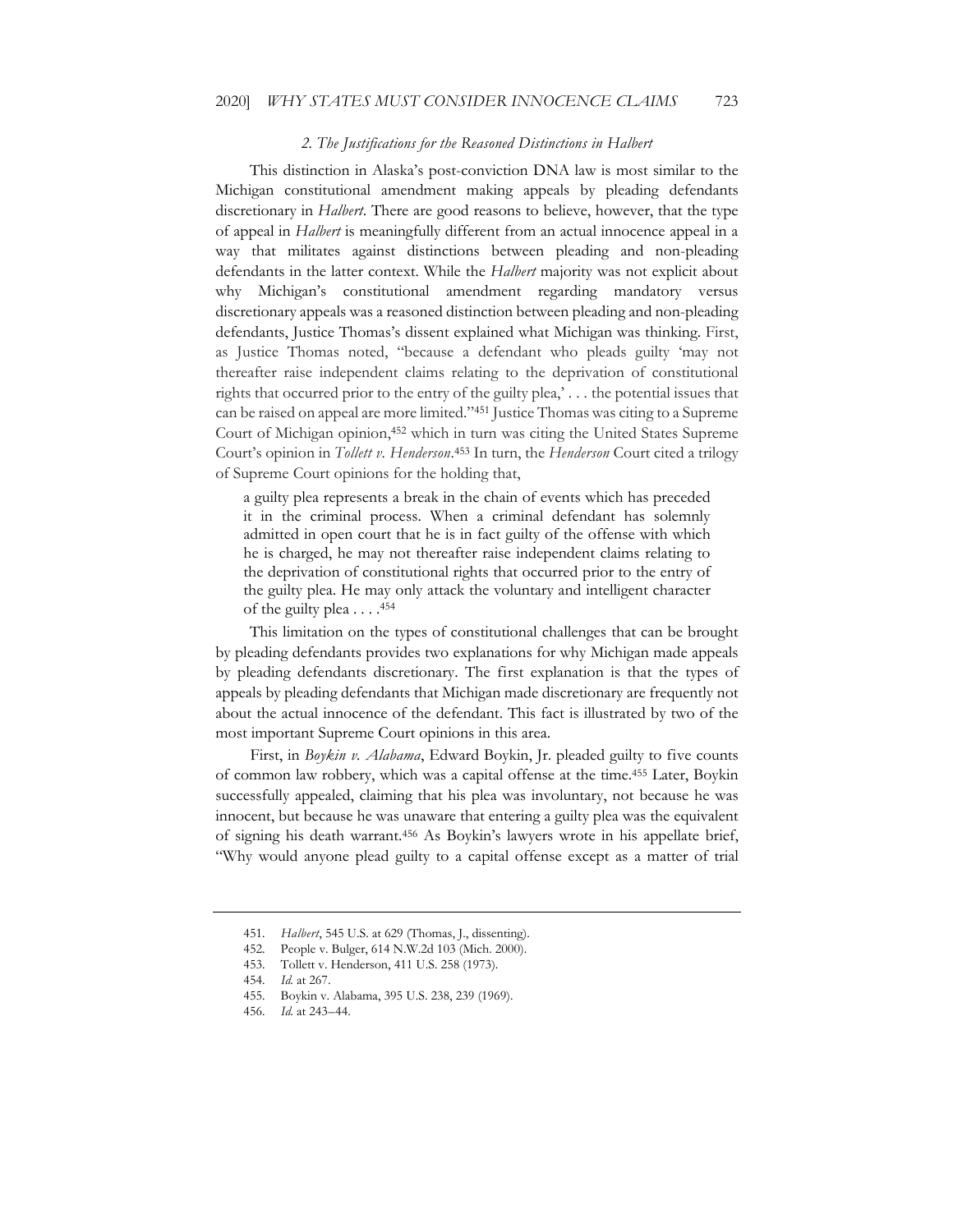strategy (for example, pursuant to an agreement with the prosecutor not to seek the death penalty)?"457

Second, in *Henderson v. Morgan*, Timothy Morgan was a "retarded" seventh grader who was committed to a school for mental defectives before being released to work on a farm.458 Morgan later had an argument with his boss, who threatened to return him to state custody.459 Later that night, Morgan entered his boss's "bedroom with a knife, intending to collect his earned wages before leaving; she awoke, began to scream, and he stabbed her."460 Morgan was charged with first-degree murder and pleaded guilty to second-degree murder pursuant to a plea agreement.461 Subsequently, Morgan successfully appealed, claiming that his plea was involuntary because he did not realize that second-degree murder requires proof of intent.462

There are clear constitutional reasons why both of these defendants should have been allowed to appeal, which is why the *Halbert* Court held that Michigan could not deny defendants like Boykin and Morgan the right to appointed counsel. But Justice Thomas was also right to find that appeals by these types of defendants less important than appeals by defendants claiming they are actually innocent of any criminal conduct.

As Justice Thomas also noted in *Halbert*, the second explanation for Michigan making appeals by pleading defendants discretionary is because they are so rarely meritorious.463 The aftermaths of both *Boykin* and *Morgan* illustrate why this was the case. In *Boykin*, the Court held that due process requires that the court record contain affirmative evidence that the defendant knowingly, voluntarily, and intelligently pleaded guilty.464 In the wake of *Boykin*, the federal government and most states created mandatory rules covering a series of subjects that judges must discuss with the defendant on the record to ensure that pleas are made knowingly, voluntarily, and intelligently.465 As a result, *Boykin*-esque appeals are rarely successful.466

Meanwhile, in *Morgan*, the Court noted that the record normally contains references to the judge or defense counsel explaining the nature of the criminal charge to the defendant.467 Further, the Court held that it could be appropriate to

458. Henderson v. Morgan, 426 U.S. 637, 641 (1976).

ed. 1993). 466*. Id.*

<sup>457.</sup> Brief for Petitioner, Boykin v. Alabama, 395 U.S. 238 (1969) (No. 642), 1968 WL 94352, at \*26–27.

<sup>459</sup>*. Id.* 

<sup>460</sup>*. Id.* 

<sup>461</sup>*. Id.* at 642.

<sup>462</sup>*. Id.* at 646–47.

<sup>463.</sup> Halbert v. Michigan, 545 U.S. 605, 630 (2005) (Thomas, J., dissenting).

<sup>464.</sup> Boykin v. Alabama, 395 U.S. 238, 243–44 (1969).

<sup>465</sup>*. See* RALPH C. CHANDLER ET AL., CONSTITUTIONAL LAW DESKBOOK § 5:18, at 425 (2d

<sup>467.</sup> Henderson v. Morgan, 426 U.S. at 647.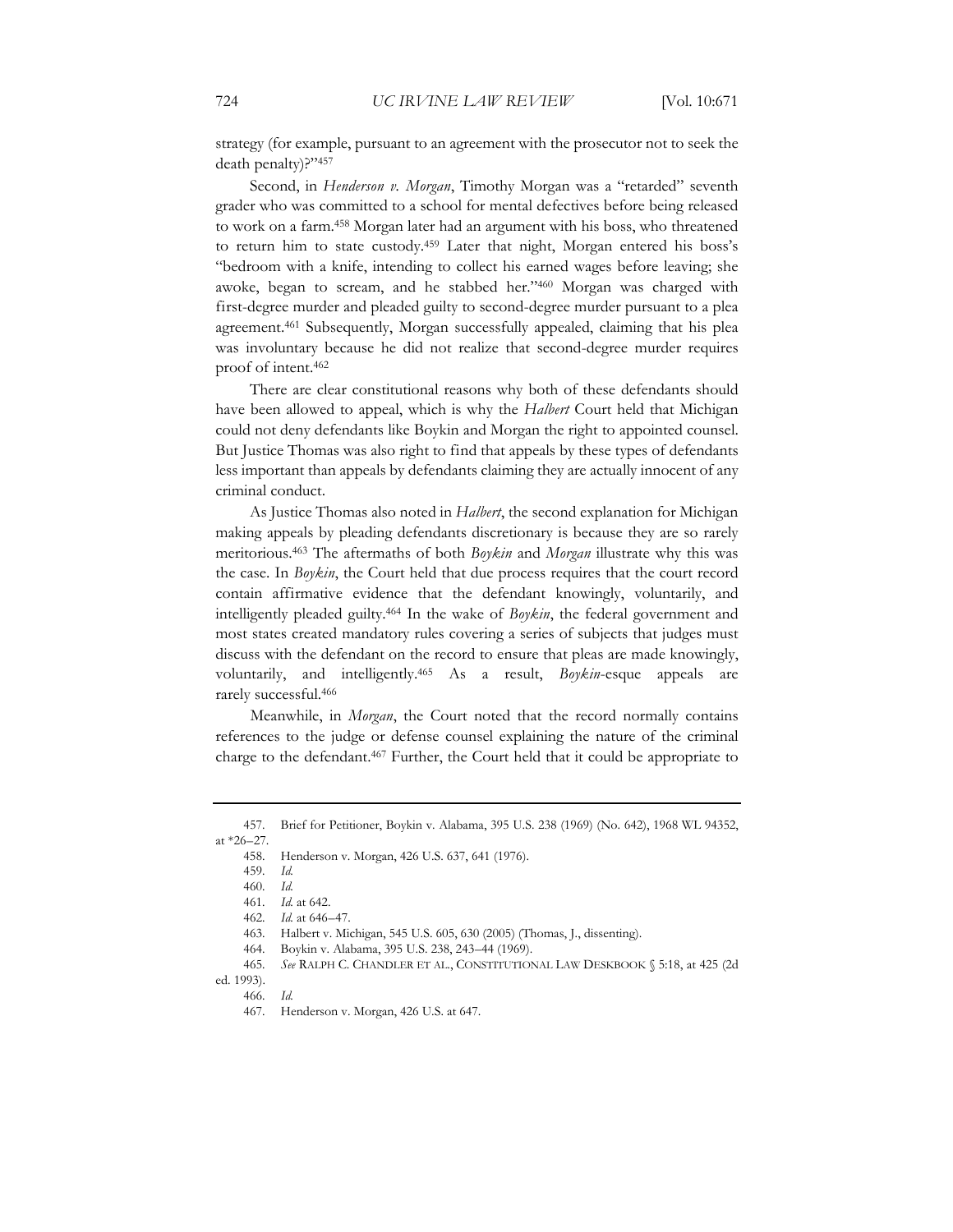presume in most cases that defense counsel sufficiently explained the nature of the charge to the defendant.468 But, because the district court explicitly found that neither the judge nor defense counsel had properly advised Morgan, the Court concluded that his plea was involuntary under the Due Process Clause.<sup>469</sup> In most cases, however, the presumption that the defendant was aware of the nature of the crime leads to the finding that his plea was voluntary.470

#### *3. Reasoned Distinctions Do Not Make Sense in the Actual Innocence Context*

Unlike the direct appeals by pleading defendants in *Halbert*, post-conviction actual innocence claims are: (1) by definition about actual innocence, and (2) frequently successful. The first part of this analysis is clear. When any defendant, including a pleading defendant, brings a petition for writ of actual innocence or a petition for post-conviction DNA testing, the defendant is claiming that he has or is seeking evidence that could prove his actual innocence.<sup>471</sup> Therefore, post-conviction actual innocence claims by pleading defendants and non-pleading defendants are not substantively different and are always about actual innocence.

The second part of this analysis is established by empirical evidence. Historical data establishes that "[r]oughly 42 percent of the post-conviction DNA tests requested by the Innocence Project confirmed guilt, 43 percent proved the defendant's innocence, and 15 percent were inconclusive."472 Thus, while the direct appeals challenging guilty pleas in *Halbert* were rarely successful, DNA appeals have been successful more than forty percent of the time. There is not any comparable data for the rate of success for claims of actual innocence based on non-DNA evidence, but empirical data reveals that most exonerations are not based on DNA evidence. As of 2016, there were 1994 exonerations in the DNA era, with only 442 (22.17%) of those exonerations based in whole or in part on DNA evidence.473 Therefore, 1552 exonerations (77.83%) have been based on non-DNA evidence.<sup>474</sup> In 2016, just 10% of exonerations were based on DNA evidence while 90% of exonerations were based on non-DNA evidence.475

Importantly, in recent years, there have been nearly as many DNA and non-DNA exonerations for defendants who pleaded guilty as defendants convicted

<sup>468</sup>*. Id.*

<sup>469</sup>*. Id.* at 646–47.

<sup>470</sup>*. See, e.g.*, Oppel v. Meachum, 851 F.2d 34, 38 (2d Cir. 1988).

<sup>471</sup>*. See generally* Brooks & Simpson, *supra* note 16.

<sup>472.</sup> Christie Thompson, *Out of Prison, Out of Luck*, MARSHALL PROJECT (May 27, 2015, 12:25 PM), https://www.themarshallproject.org/2015/05/27/out-of-prison-out-of-luck [https:// perma.cc/MSV6-56W9]. The DNA testing in the 42% of cases in which guilt is confirmed also seems valuable because it forecloses future appeals by the defendant, which can conserve judicial resources and bring additional finality. *Cf. Osborne III*, 521 F.3d 1118, 1122 (9th Cir. 2008) (finding a right to post-conviction DNA testing because it could confirm guilt or innocence).

<sup>473.</sup> EXONERATIONS IN 2016, *supra* note 14, at 5.

<sup>474</sup>*. Id.* 

<sup>475</sup>*. Id.*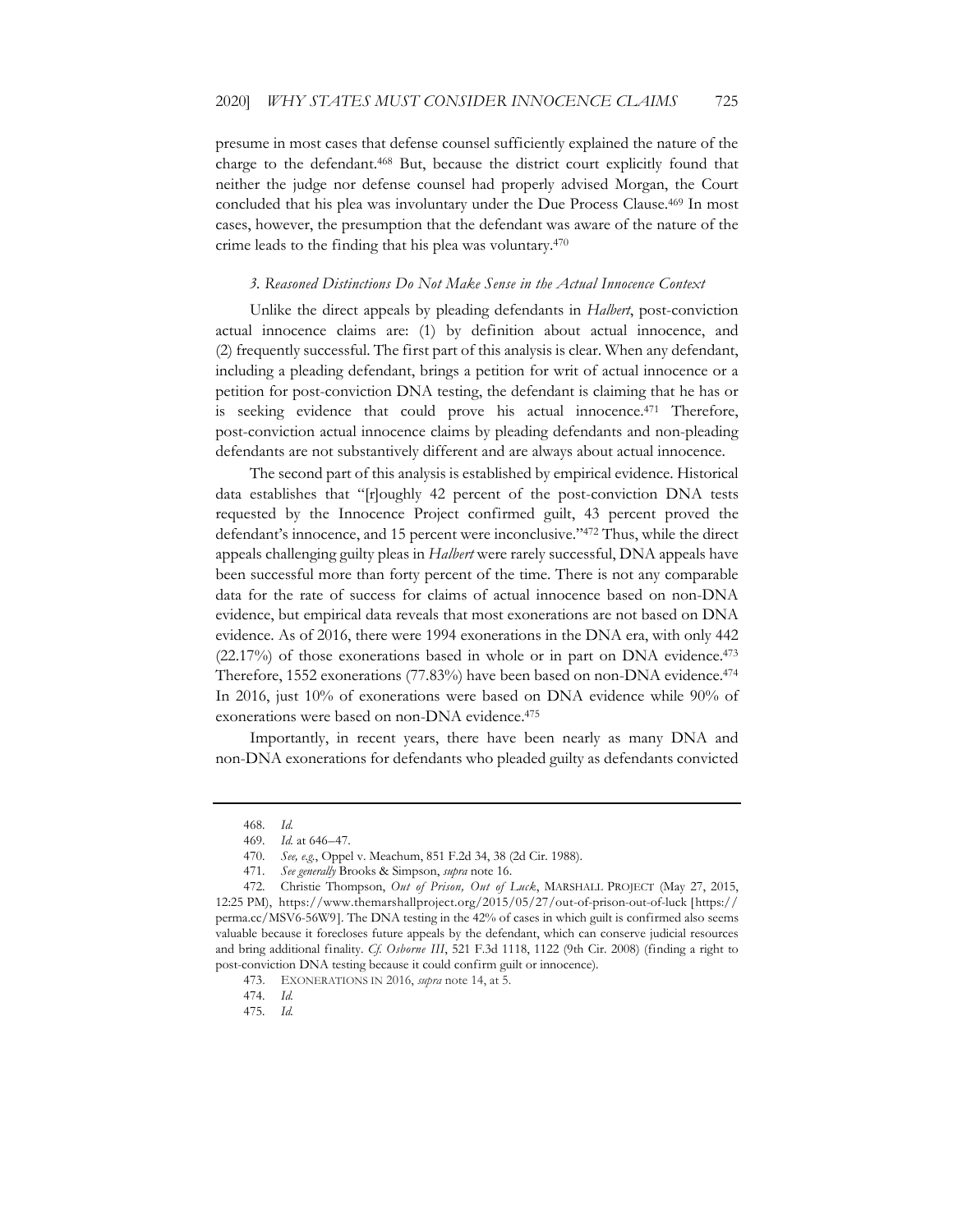after trials. In 2015, 65 out of 149 (43.6%) exonerees had been convicted after guilty pleas;476 the following year, 74 out of 166 (44.6%) exonerees had previously pleaded guilty.477 It is also likely that both of these numbers would have been higher were it not for the pleading defendant prohibitions that exist in several states. Overall, then, neither of the rationales for the "reasonable distinction" between pleading and non-pleading defendants in *Halbert* apply in the actual innocence context.

# *4. A Limitation and Possible New Dimension of a Right to Prove Innocence After Pleading Guilty*

In *Griffin v. Illinois*, the Supreme Court held that states are under no federal constitutional obligation to provide a right to appellate review.478 It is only after a state creates a right to appellate review that the right to access the courts is triggered.479 Therefore, because every state has a post-conviction DNA testing statute,480 defendants across the country can use a *Halbert*-esque analysis to claim a right to seek DNA testing after pleading guilty because they are similarly situated to non-pleading defendants who have such a right.

As noted, however, while some states allow defendants to bring freestanding claims of actual innocence based on non-DNA evidence, other states do not.481 A pleading defendant like Missourian Rodney Lincoln thus could not use a *Halbert*-esque analysis to establish a right to prove his actual innocence through non-DNA evidence because non-pleading defendants lack such a right in Missouri.482

In states like Missouri, the question then becomes whether defendants with non-DNA evidence of actual innocence can rely on post-conviction DNA statutes to argue for a right to prove innocence after pleading guilty. As noted, to invoke the right to access the courts, a defendant must establish that he was denied an avenue of relief that was provided to similarly situated individuals.483 So, are defendants with non-DNA evidence of actual innocence similarly situated to defendants who have (or are seeking) DNA evidence of actual innocence? It seems evident that in certain cases the answer to this question will be "no." In the aforementioned case of Ohioan Rachel Stull, her alleged polygraph evidence of actual innocence clearly

<sup>476.</sup> NAT'L REGISTRY OF EXONERATIONS, EXONERATIONS IN 2015, at 2 (2016), http://www.law.umich.edu/special/exoneration/Documents/Exonerations\_in\_2015.pdf [https:// perma.cc/5PRP-3NZA].

<sup>477.</sup> EXONERATIONS IN 2016, *supra* note 14, at 2.

<sup>478.</sup> Griffin v. Illinois, 351 U.S. 12, 18 (1956).

<sup>479</sup>*. Id.* 

<sup>480</sup>*. See supra* note 33 and accompanying text.

<sup>481</sup>*. See supra* notes 154–55 and accompanying text.

<sup>482</sup>*. See* Lincoln v. Cassady, 517 S.W.3d 11, 15 (Mo. Ct. App. 2016); *see also supra* notes 256–61.

<sup>483</sup>*. See* Ross v. Moffitt, 417 U.S 600, 604 (1974); *see also supra* text accompanying notes 309–17.